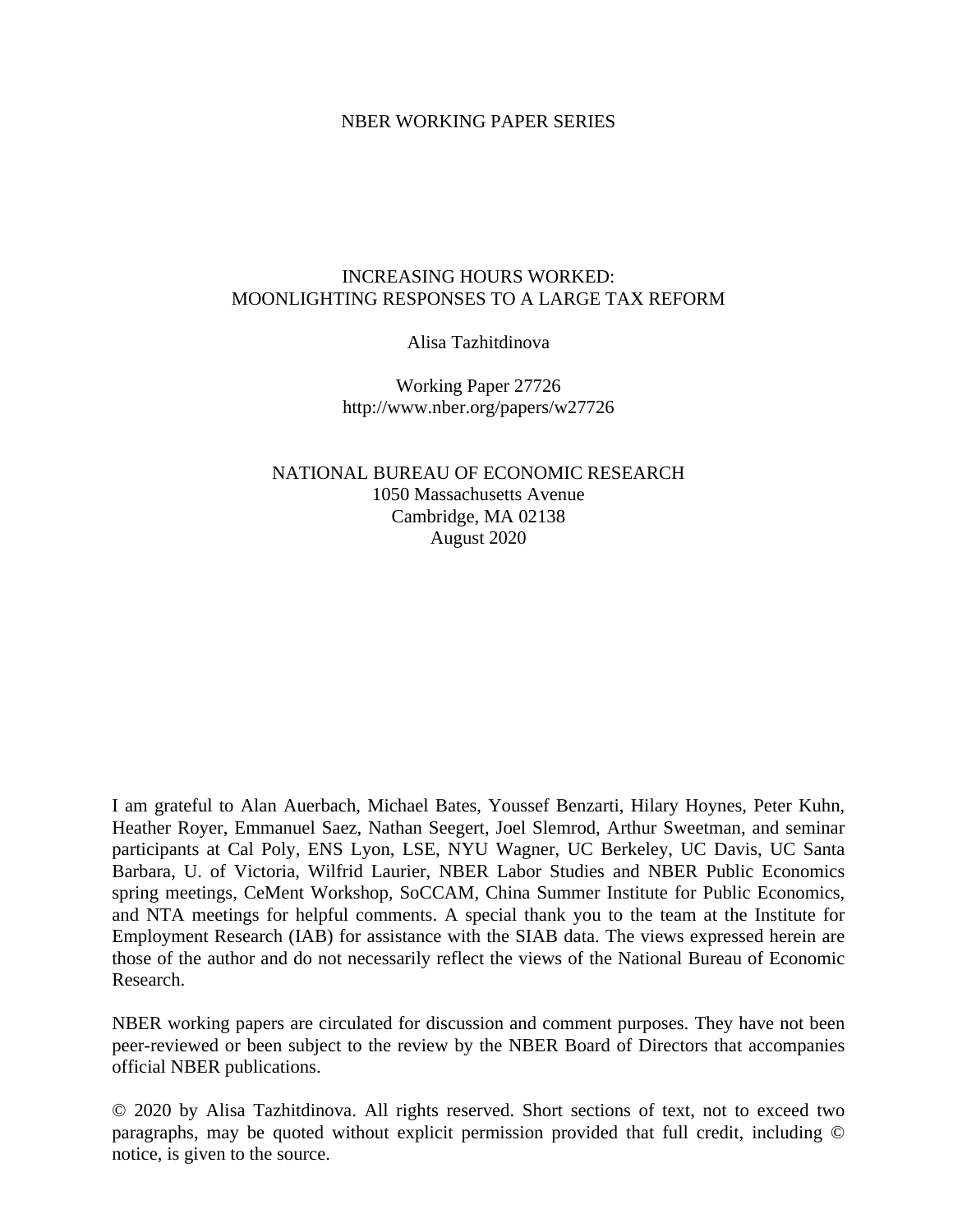Increasing Hours Worked: Moonlighting Responses to a Large Tax Reform Alisa Tazhitdinova NBER Working Paper No. 27726 August 2020 JEL No. H2,J01

#### **ABSTRACT**

Moonlighting is increasingly popular in OECD countries, with 5 to 10% of workers holding two or more jobs. However, little is known about the responsiveness of moonlighting to financial incentives due to the lack of identifying variation. This paper studies a unique reform in Germany that allowed workers to hold small secondary jobs tax-free, decreasing the marginal tax rate by between 19.5 to 66pp. I show that the reform resulted in a dramatic increase in moonlighting that was not offset by reductions in primary earnings, and that hours constraints is the key determinant of moonlighting.

Alisa Tazhitdinova Department of Economics University of California at Santa Barbara North Hall Santa Barbara, CA 93106 and NBER tazhitda@ucsb.edu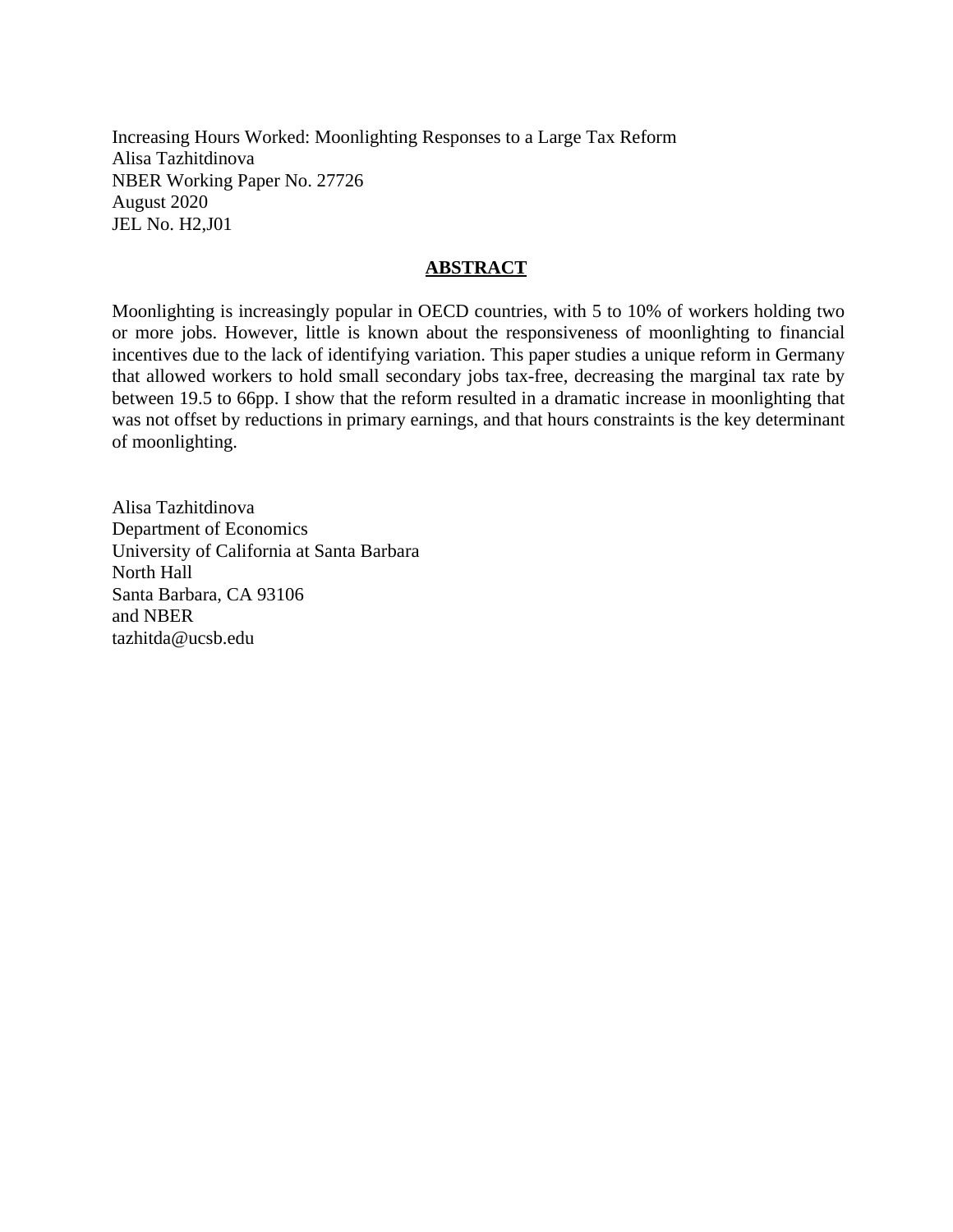Income tax cuts are a popular approach to increasing working hours of employed individuals. Recent empirical evidence, however, suggests that this margin often appears to be unresponsive even to large financial incentives.<sup>[1](#page-2-0)</sup> A common explanation for such weak responses is hours constraints: many jobs only offer a fixed number of hours, and employers are often unwilling to negotiate changes to the standard hours offered.<sup>[2](#page-2-1)</sup>

Of course, an alternative way for workers to raise their hours is to hold one or more jobs concurrently with their main job. Currently, multiple job holding, or moonlighting, rates in OECD countries range from 5% of the working population in the United States to over 10% in the UK, with disproportionately higher rates among low-income individuals. The recent proliferation of alternative work arrangements and flexible-contract job opportunities, many facilitated by digital platforms such as Uber and TaskRabbit, have the potential to raise these shares considerably.[3](#page-2-2)

Little is known, however, about the responsiveness of moonlighting to financial incentives or how it varies across income groups: the vast majority of tax systems do not differentiate between primary and secondary employments, and simply apply the tax schedule to the sum of earnings. Therefore, changes in marginal income or payroll tax rates leave the relative wages of primary and secondary jobs unchanged, providing little scope for identification. This is unfortunate because differential tax treatment of primary and secondary jobs may have desirable distributional, incentive and revenue consequences. For example, moonlighting tax breaks may improve targeting if secondary jobs are predominantly held by low-income individuals. Furthermore, cutting a low-income worker's secondary tax rate could provide an equivalent incentive to cutting the worker's primary tax rate, while at the same time protecting the tax revenue collected on primary earnings.

Motivated by these gaps in knowledge, this paper provides the first plausibly

<span id="page-2-0"></span><sup>&</sup>lt;sup>1</sup> For example, [Chetty et al.](#page-35-0) [\(2013\)](#page-35-0) study intensive margin responses to EITC subsidies; [Tazhitdinova](#page-37-0) [\(2020\)](#page-37-0) studies responses to a very large tax break in Germany; and [Cahuc and](#page-34-0) [Carcillo](#page-34-0) [\(2014\)](#page-34-0) study detaxation of overtime pay in France.

<span id="page-2-1"></span><sup>2</sup> For example, see [Kahn and Lang](#page-35-1) [\(1991\)](#page-35-1); [Dickens and Lundberg](#page-35-2) [\(1993\)](#page-35-2); [Chetty et al.](#page-34-1) [\(2011\)](#page-34-1).

<span id="page-2-2"></span><sup>3</sup> See [Lal](#page-36-0) [\(2015\)](#page-36-0) for the US statistics, and [Heineck](#page-35-3) [\(2009\)](#page-35-3) for the UK. About 6% of individuals moonlight in Germany [\(Heineck](#page-35-3) [\(2009\)](#page-35-3)), and 5.5% in Canada [\(Kimmel and Powell](#page-35-4) [\(1999\)](#page-35-4)).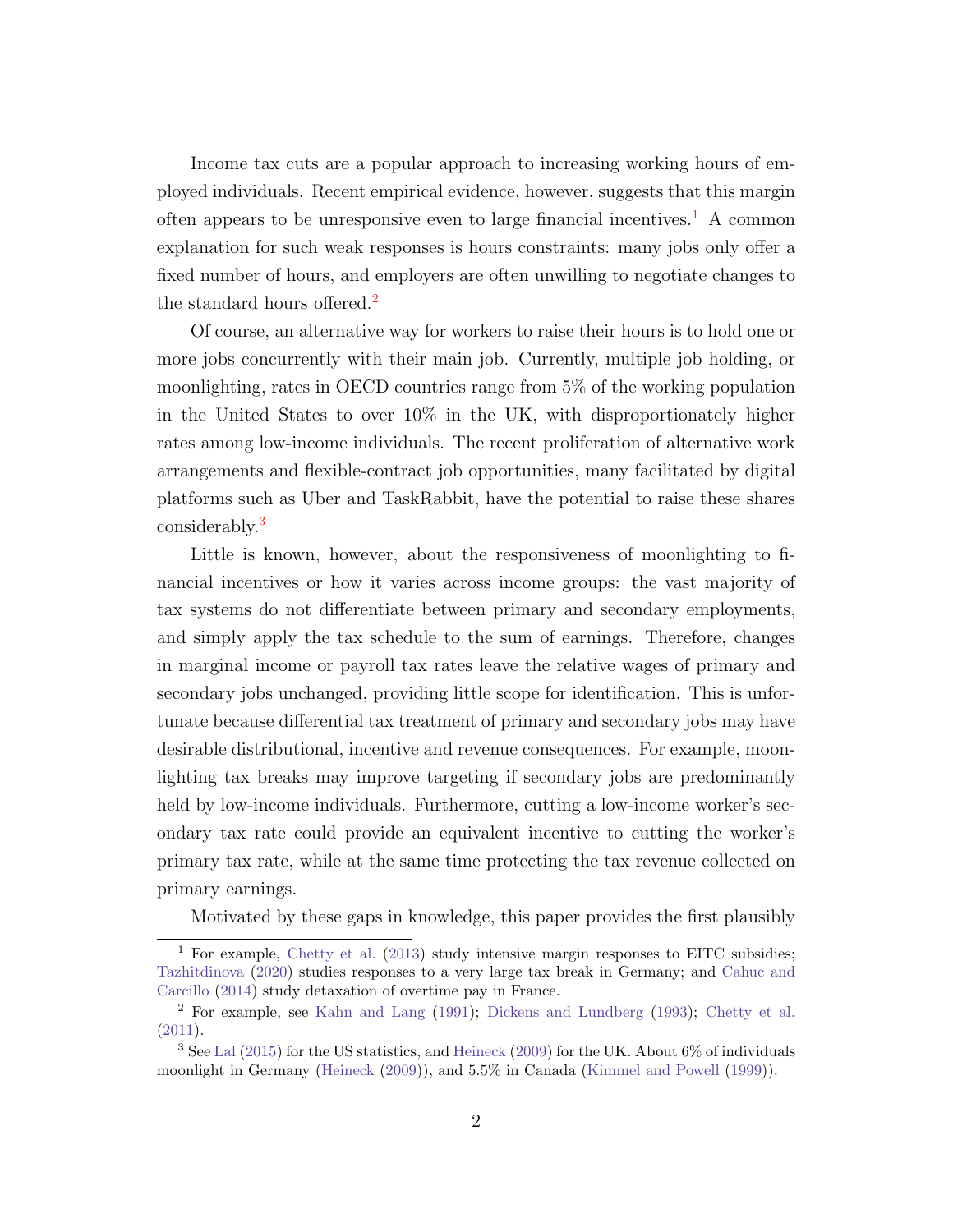causal estimates of secondary job responses to financial incentives and offers new insights into the determinants of moonlighting by studying a unique reform in Germany. Since April 2003, part-time and full-time workers earning more than  $\epsilon$ 400 per month have been allowed to hold a secondary job tax-free, if earnings from the secondary employment do not exceed  $\epsilon$ 400 per month. Full income and social security taxes are due on secondary earnings of  $\epsilon$ 401 or more, resulting in a large notch at  $\epsilon$ [4](#page-3-0)00.<sup>4</sup> This reform has thus exempted small secondary earnings from employee social security tax and income tax, with total savings ranging between 19.5% and 66%, depending on one's marginal tax bracket. Using administrative data on a 2% representative panel sample of wage earners in Germany, I find four results.

First, I show that the reform dramatically increased the number of low-paid secondary jobs. The secondary job holding rate rose sharply after the reform and continued to grow. Within the first 2 years, the share of individuals holding secondary employments increased from around 2.3% just prior to the reform to 5%. By 2010, nearly 7% of workers held secondary jobs. Approximately a quarter of these jobs represented at-the-threshold  $\in$ 400 jobs.

Second, I find that the observed increase in moonlighting represents a real increase in working hours and is not driven by shifting of primary working hours into secondary jobs. I show that primary earnings of individuals with new secondary jobs did not fall as a result of the reform. While some individuals report having both regular employment and a tax-free secondary job at the same establishment, such reports are rare and result in higher combined earnings relative to the previous year. The increased prevalence of  $\epsilon$ 400-or-less jobs also did not come at the expense of higher-paid secondary jobs, although some conversion has occurred. Finally, the increased supply of secondary job workers did not result in fewer job opportunities for low-income individuals; instead, the number of small-earnings jobs increased accordingly.

Third, I show that women, foreign-born individuals, West-Germans, individuals with no vocational training and in lower-paid primary jobs are overrepresented among moonlighters. For example, individuals with primary earnings

<span id="page-3-0"></span><sup>4</sup> Employers pay social security taxes regardless of the size of workers' earnings, but the rates differ slightly (see Section [1.1\)](#page-8-0).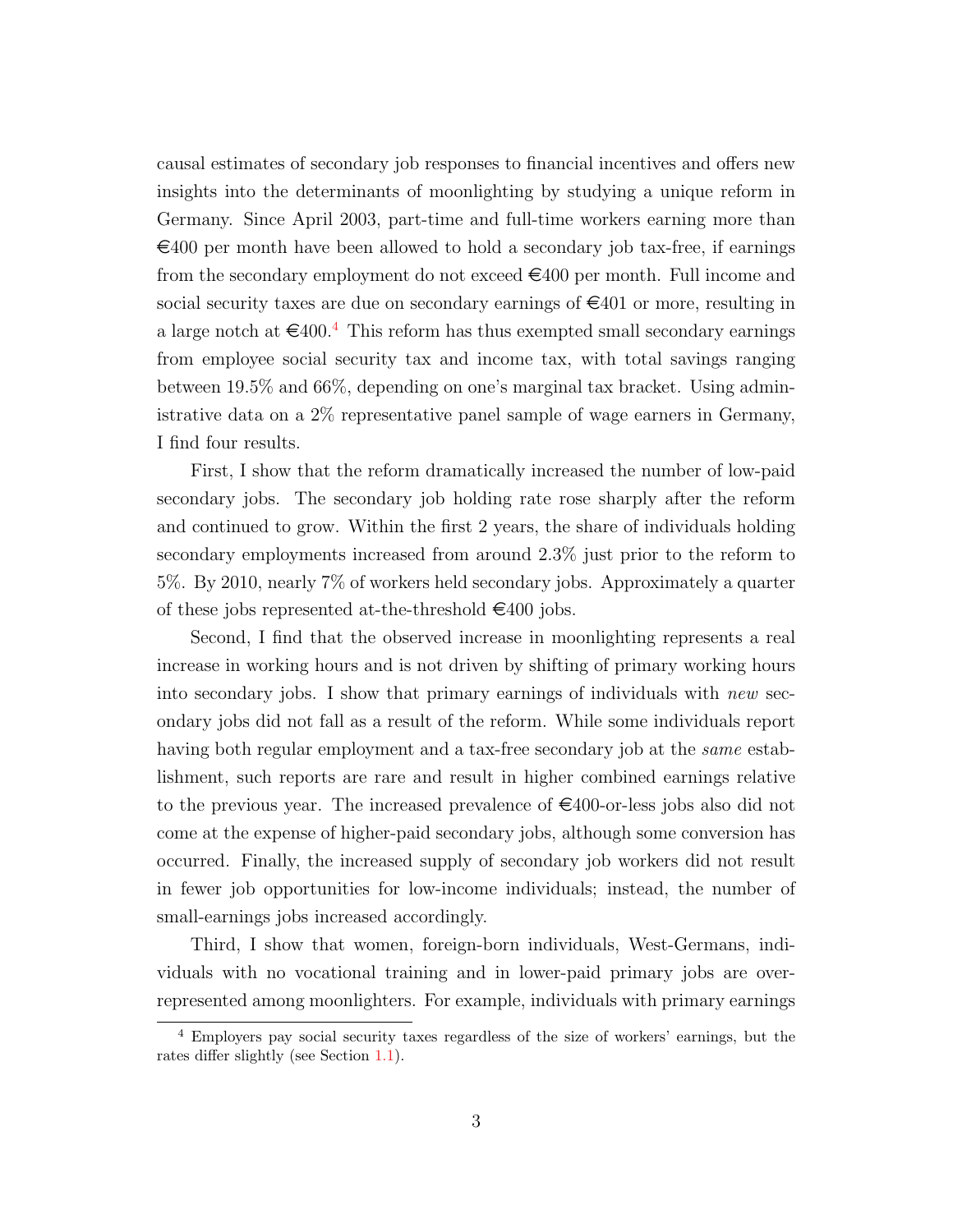between  $\epsilon_{400}\epsilon_{1000}$  per month are nearly 2.5 more likely to hold a secondary job than individuals with primary earnings of  $\epsilon$ 3000- $\epsilon$ 4000. Furthermore, lowincome individuals responded more strongly to the reform, despite enjoying a lower tax break.

Fourth, I find that most secondary jobs are held in low-wage service occupations and industries: cleaners represent over 20% of secondary jobs, while salespersons, waiters, drivers, warehousemen, watchmen, and office workers cover between 5% to 10% each. Importantly, these secondary job occupations do not vary with individuals' primary earnings: high-income individuals' secondary jobs are held in similar industries and occupations as low-income individuals. Small secondary jobs are held at firms that are similar to firms that employ low-income workers in general. Together, these two pieces of evidence suggest that secondary job workers are likely to be paid between  $\epsilon = \epsilon 10$  per hour in their secondary jobs [\(Tazhitdinova](#page-37-0) [\(2020\)](#page-37-0)).

To shed light on the economic determinants of moonlighting, I calibrate a parsimonious labor supply model with hours constraints which yields two insights. First, only individuals whose working hours are lower than their ideal hours by 25% or more could have been interested in moonlighting prior to the reform. Second, when the secondary tax rate is zero, secondary jobs become attractive to individuals with ideal primary hours, as long as they can obtain a secondary wage similar to their primary wage but not otherwise. However, even a small deviation from ideal primary hours makes tax-free low-wage secondary jobs attractive. Since most secondary jobs are of the low-wage type, and since individuals did not reduce primary earnings upon taking up a secondary job, the theoretical predictions imply that hours constraints are the primary cause of moonlighting. Approximately 30-60% of individuals hold secondary jobs for a year or less, suggesting that most individuals experience temporary constraints but a nontrivial share of workers experience long-term constraints.

To gage the economic importance of the estimated responses, I calculate the approximate fiscal costs and benefits of the reform. I find that the package of reforms "paid for itself," resulting in a net fiscal surplus due to increased collection of employer taxes. In 2005, each newly created secondary job generated a small revenue surplus of  $\epsilon$ 25 or less, increasing to  $\epsilon$ 25- $\epsilon$ 75 by 2010. However, this fiscal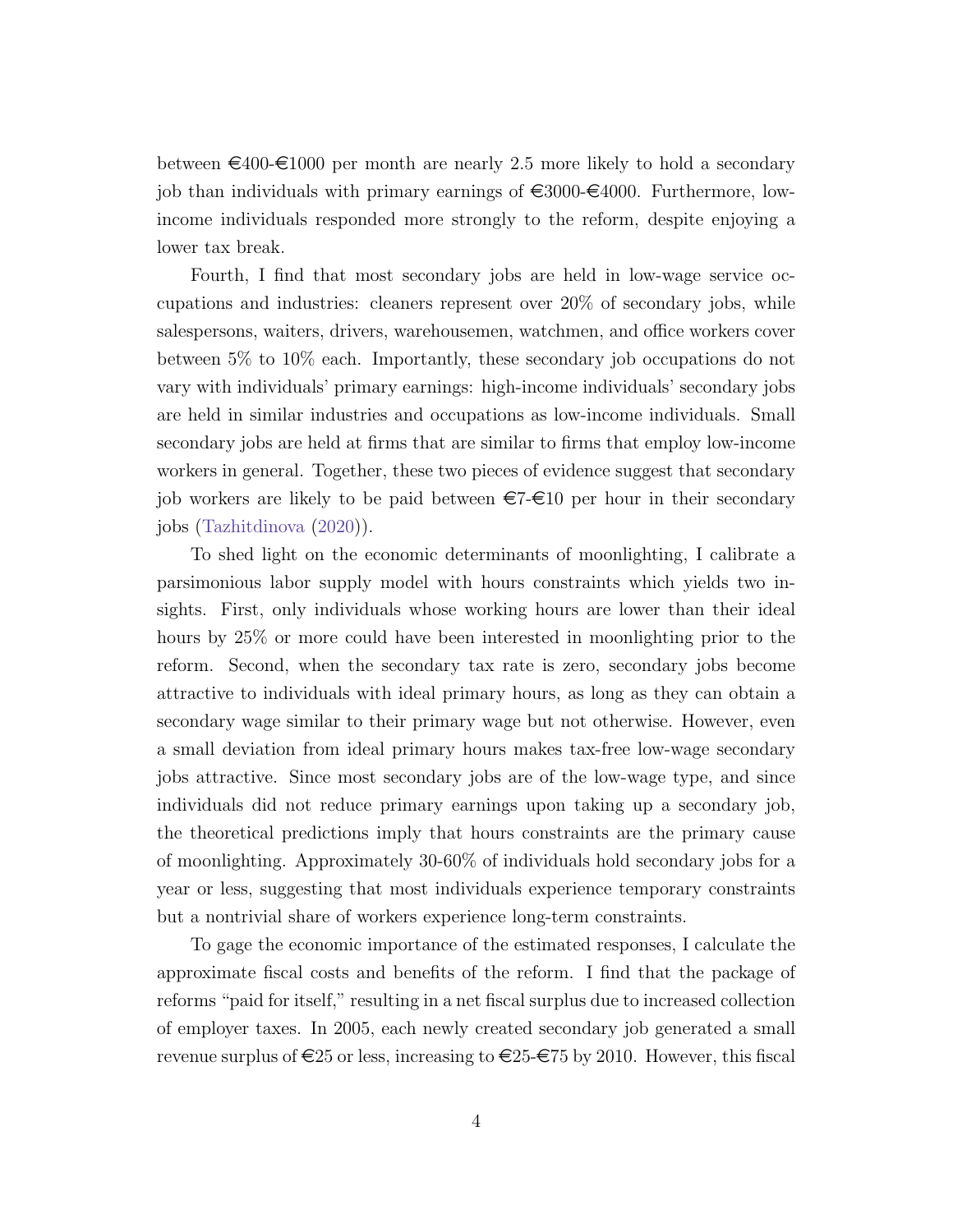outcome was in large part driven by increased employer tax rate and increased secondary earnings due to the threshold increase: if one holds mini-job earnings and tax rates constant at 2002 levels, the revenue gains are significantly smaller or negative. Importantly, if one calculates the fiscal outcomes based on the causal estimates described below, the reform resulted in revenue losses in 2005 and negligible revenue gains in 2010. While low-income workers are overrepresented among moonlighters, the majority of the tax break went to mid- and higherincome individuals. However, these tax breaks were well targeted in the sense that they were given to constrained individuals, as discussed earlier.

Finally, I complement the descriptive analysis with a causal estimation. Estimating the magnitude of the causal effect is challenging because the reform affected most individuals in Germany. I use several approaches. I start by accounting for aggregate changes that may affect the attractiveness or availability of small secondary jobs. Next, I use micro data and two plausible control groups to estimate the magnitude of response. Since none of these approaches present an ideal quasi-experiment, the estimated participation elasticities should be interpreted as "suggestive" of true magnitude of causal responses to the 2003 reform. All approaches yield similar results, suggesting that approximately half of the increase in moonlighting can be attributed to individual responses. Considering that most eligible workers saved between 19.5 to 66 percent on their combined social security and income taxes, these responses translate into elasticities of participation of 0.35-1.48 within 2 years of the reform, and 0.55-2.06 in the long run, depending on primary earnings. These elasticities are significantly larger than participation elasticities in primary employment, which are estimated in other settings to range between zero and 0.25 for men and between 0 and 0.35 for women [\(Blundell and Macurdy](#page-34-2) [\(1999\)](#page-34-2); [Blundell et al.](#page-34-3) [\(2011\)](#page-34-3); [McClelland and](#page-36-1) [Mok](#page-36-1) [\(2012\)](#page-36-1)).

The findings of this paper are subject to four caveats. First, the long term results are more sensitive to unrelated shocks, and thus are less reliable. Second, increased secondary job holding rates could be due to reclassification of underthe-table jobs into secondary mini-jobs. While I cannot rule out this channel, such conversions are not obviously attractive because employers must pay a 21- 30% social security tax on mini-job earnings. Furthermore, about a quarter of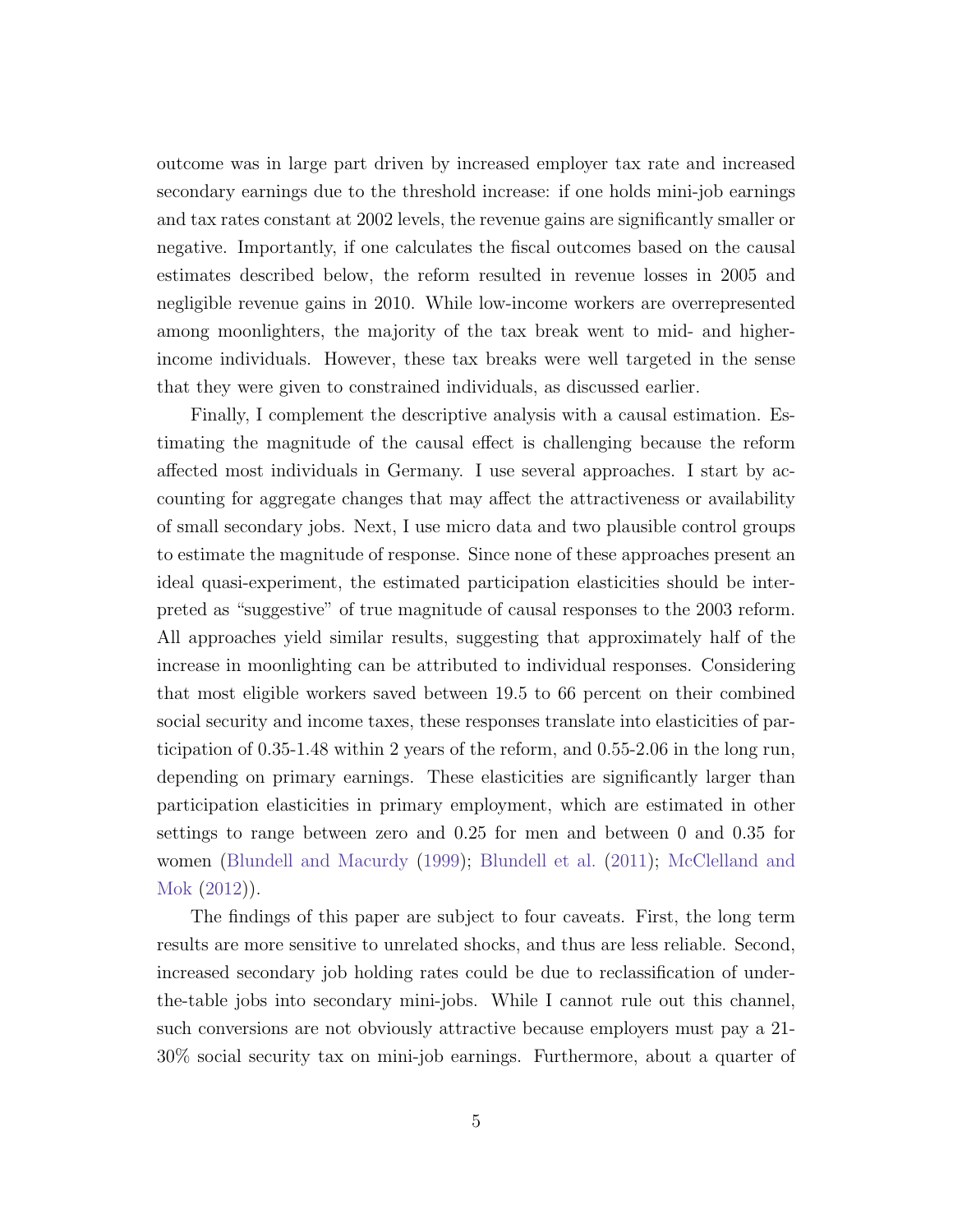secondary jobs are held at firms with 50 employees or more, which are less prone to cheating. Third, the increased availability of small secondary jobs could be due to the splitting of full-time jobs. Such splitting is unlikely to be large because secondary jobs are concentrated in industries that predominantly hire part-time workers. Nevertheless, the precise origin of new secondary jobs is outside the scope of this paper. Fourth, the studied policy change was part of a larger package of Hartz reforms. It is unlikely that the other policy changes – that were primarily aimed at unemployed individuals – affected moonlighting directly: we observe no discontinuous increases in moonlighting except in April 2003. Nonetheless, these reforms may have had indirect effects; for example, by making small jobs more readily available. My estimates suggest that at least half of the observed increase in moonlighting was driven by labor supply rather than labor demand responses. To derive this bound I compare increases in the number of low-paid primary and secondary jobs, and find a much smaller increase in the number of  $\epsilon 0$ -to- $\epsilon 400$ primary jobs as compared to similar secondary jobs.

The results of this paper are policy-relevant for the following reasons. First, secondary tax breaks may result in a cost-effective approach to incentivizing longer working hours for low-income employed individuals. Cutting one's secondary tax rate provides an equivalent incentive as cutting one's primary tax rate but protects the tax revenue collected on primary earnings. This is the case because tax revenue depends not only on the elasticity of earnings and the magnitude of tax changes, but also on the income base the tax applies to. Moreover, lower moonlighting tax rates adhere to the Ramsey rule, ensuring that more elastic secondary earnings are taxed less than inelastic primary earnings. Finally, if secondary jobs are limited to low-wage employments, or if the magnitude of the tax break is limited, moonlighting jobs will only be attractive to low-income individuals or individuals who experience hours constraints, thus further improving the targeting of tax incentives. However, secondary tax breaks are not a viable policy for incentivizing the labor supply of lowest income individuals, simply because having a secondary job necessitates having a primary employment.

Second, the findings show that moonlighters are constrained in their choice of primary hours [\(Saez et al.](#page-36-2) [\(2012\)](#page-36-2)), and that hours constraints are the primary cause of moonlighting [\(Shishko and Rostker](#page-36-3) [\(1976\)](#page-36-3); [Paxson and Sicherman](#page-36-4)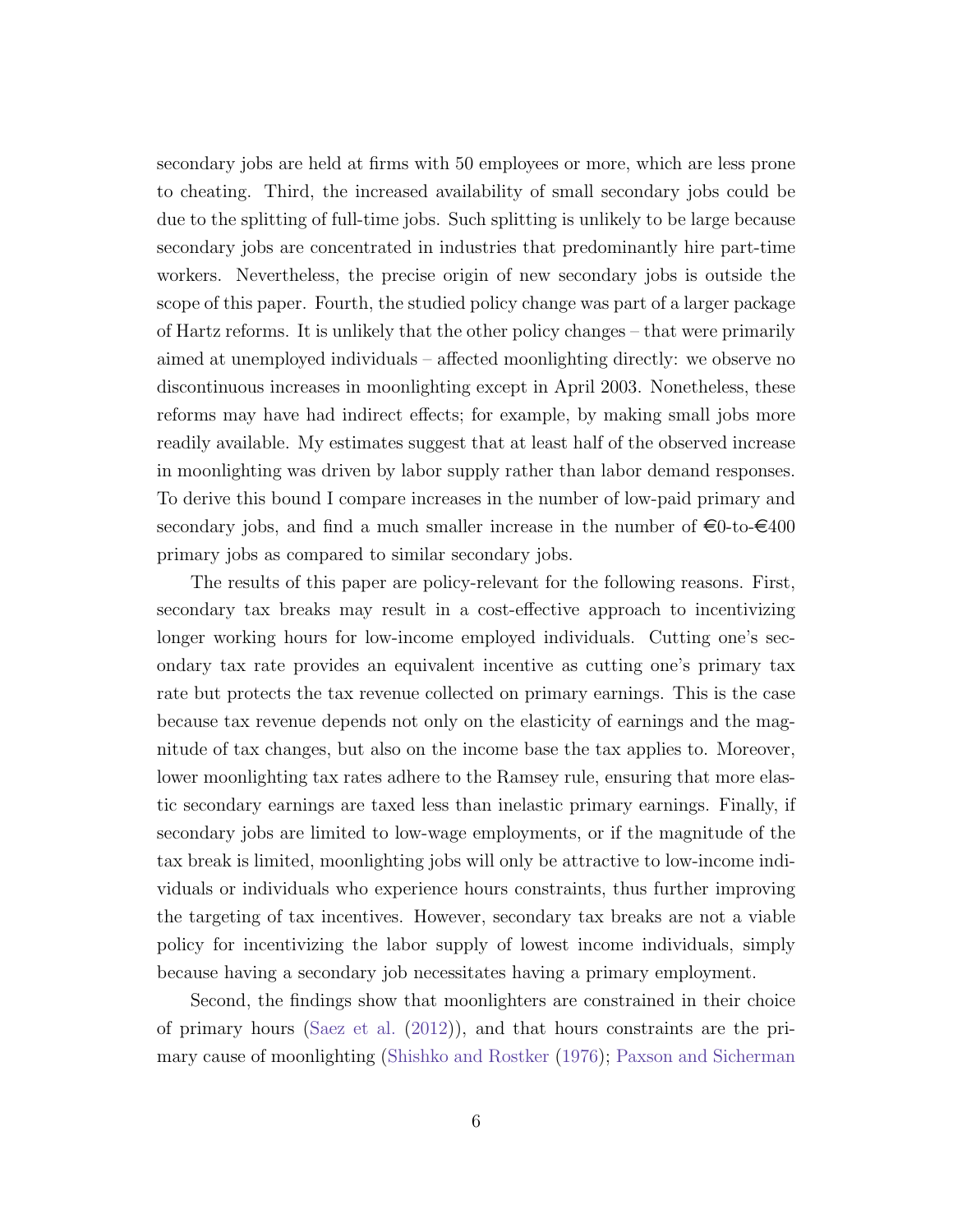[\(1996\)](#page-36-4)). Most individuals moonlight at low-skilled service jobs that are unlikely to be appealing to workers wishing to expand their skill sets [\(Lundborg](#page-36-5) [\(1995\)](#page-36-5); [Renna and Oaxaca](#page-36-6) [\(2006\)](#page-36-6); [Panos et al.](#page-36-7) [\(2014\)](#page-36-7)). In this study, lack of information is unlikely to be the key friction restricting workers' hour choices, as many workers took advantage of moonlighting tax breaks, yet did not reduce their primary earnings. Instead, constraints may be driven by workers' inability to negotiate desirable hours with the employer or by career concerns.

Third, the results demonstrate that moonlighting responses cannot be easily inferred from studies of primary earnings responses. Instead, the large observed responses in this study are more consistent with recent experimental evidence that finds large intertemporal or compensated elasticities for individuals with highly flexible working hours [\(Angrist et al.](#page-34-4)  $(2017)$ , [Mas and Pallais](#page-36-8)  $(2019)$ ).<sup>[5](#page-7-0)</sup> In contrast, the secondary jobs studied in this paper are of the "traditional" parttime job type and are likely to offer less flexibility. Individuals who work in a popular secondary occupation as their primary job exhibit higher moonlighting rates (conditional on their earnings level), suggesting that job access is important. Therefore, if flexible work arrangements become more prevalent and decrease the fixed costs of finding appropriate secondary jobs, we may observe an increase in the take up of secondary employment [\(Jackson et al.](#page-35-5) [\(2017\)](#page-35-5); [Katz and Krueger](#page-35-6) [\(2019a\)](#page-35-6); [Katz and Krueger](#page-35-7) [\(2019b\)](#page-35-7)).[6](#page-7-1)

Finally, the results highlight the importance of reducing evasion channels when designing tax rules. The moonlighting reform in Germany led to genuine in-

<span id="page-7-0"></span><sup>5</sup> The only other study that estimates elasticity of secondary earnings to taxes is [O'Connell](#page-36-9) [\(1979\)](#page-36-9), which finds combined intensive-extensive elasticities of between 0.43 and 0.56. [O'Connell](#page-36-9) [\(1979\)](#page-36-9) treated primary income as fixed and used a simple variation in marginal tax rates to estimate responses. Thus, the study is likely to suffer from omitted variable bias [\(Weber](#page-37-1) [\(2014\)](#page-37-1)). Among a number of recent studies of the 2003 reform [\(Gudgeon and Trenkle](#page-35-8) [\(2017\)](#page-35-8); [Tazhitdinova](#page-37-0) [\(2020\)](#page-37-0); [Galassi](#page-35-9) [\(2018\)](#page-35-9); [Carrillo-Tudela et al.](#page-34-5) [\(2018\)](#page-34-5)), only [Carrillo-Tudela](#page-34-5) [et al.](#page-34-5) [\(2018\)](#page-34-5) provides descriptive analysis of moonlighting. [Caliendo and Wrohlich](#page-34-6) [\(2010\)](#page-34-6) use variation in Socio-Economic Panel Study (SOEP) interview months to study the effect on secondary earnings and find a small increase in secondary employment among males. However, their identification approach does not allow observing responses beyond the first year of the reform, and the analysis is limited by the small sample sizes.

<span id="page-7-1"></span><sup>6</sup> In the studied setting, all moonlighters had regular jobs that provided them with basic social insurance benefits, including health insurance, alleviating the need for these benefits through secondary employment. It is unclear whether such jobs would be attractive to individuals not covered by social insurance schemes.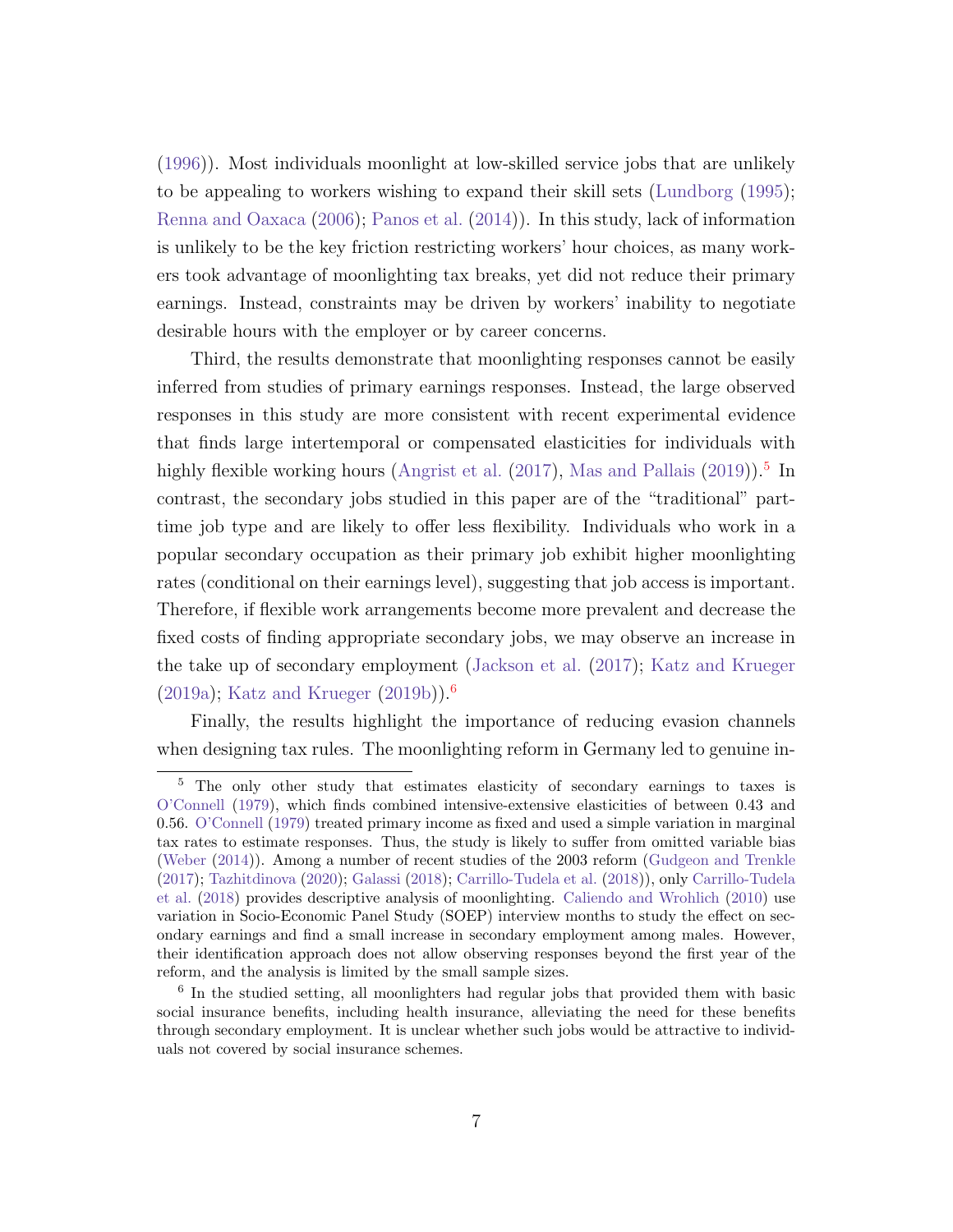creases in working hours because cheating through job splitting was too costly. In contrast, detaxation of overtime hours in France in 2007 did not increase working hours because workers were able to easily manipulate hour declarations [\(Cahuc](#page-34-0) [and Carcillo](#page-34-0) [\(2014\)](#page-34-0)). Furthermore, moonlighting responses can be particularly large if the secondary job opportunities are from self-employment, making them harder to tax [\(Saez et al.](#page-36-2) [\(2012\)](#page-36-2)). For example, in the U.S., even though most digital platform earnings are third-party reported via Forms 1099-K and 1099- Misc, these earnings can be offset with self-reported business expenses that are hard to verify [\(Carrillo et al.](#page-34-7) [\(2017\)](#page-36-10); [Slemrod et al.](#page-36-10) (2017); [Tazhitdinova](#page-37-2) [\(2018\)](#page-37-2)). Hence, lower effective tax rates combined with flexible working schedules could make secondary jobs particularly attractive.

# 1 Institutional Setting and Data

## <span id="page-8-0"></span>1.1 Institutional Setting

There are two broad categories of employment in Germany: regular jobs subject to income and social security taxes, and mini-jobs, also known as marginal jobs, that are exempt from income tax and the employee portion of social security taxes. From 1999 until April 2003, these mini-jobs were limited to jobs in which employees earned less than  $\epsilon$ 325 per month and worked less than 15 hours per week. All other jobs were considered regular, so were subject to the 21% employee social security tax and to income taxes, with a marginal tax rate ranging from 0 to 53% depending on own and spousal earnings. If individuals held secondary jobs, the  $\epsilon$ 325 threshold applied to the sum of earnings. Thus, for individuals with multiple employments, income and social security taxes were calculated based on the sum of primary and secondary earnings. Employer social security tax liability barely changed at the  $\epsilon$ 325 threshold, decreasing from the 22% "mini-job tax" to the 21% regular employer social security tax.

The Hartz II reforms introduced on April 1, 2003 increased the mini-job threshold from  $\epsilon$ 325 to  $\epsilon$ 400 and abolished the hour constraint.<sup>[7](#page-8-1)</sup> Crucially, the

<span id="page-8-1"></span><sup>7</sup> [Tazhitdinova](#page-37-0) [\(2020\)](#page-37-0) studies primary earnings responses to the mini-job threshold. The distribution of primary earnings and the effect of the threshold increase on primary earnings are shown in the Appendix Figure [A.2.](#page-42-0)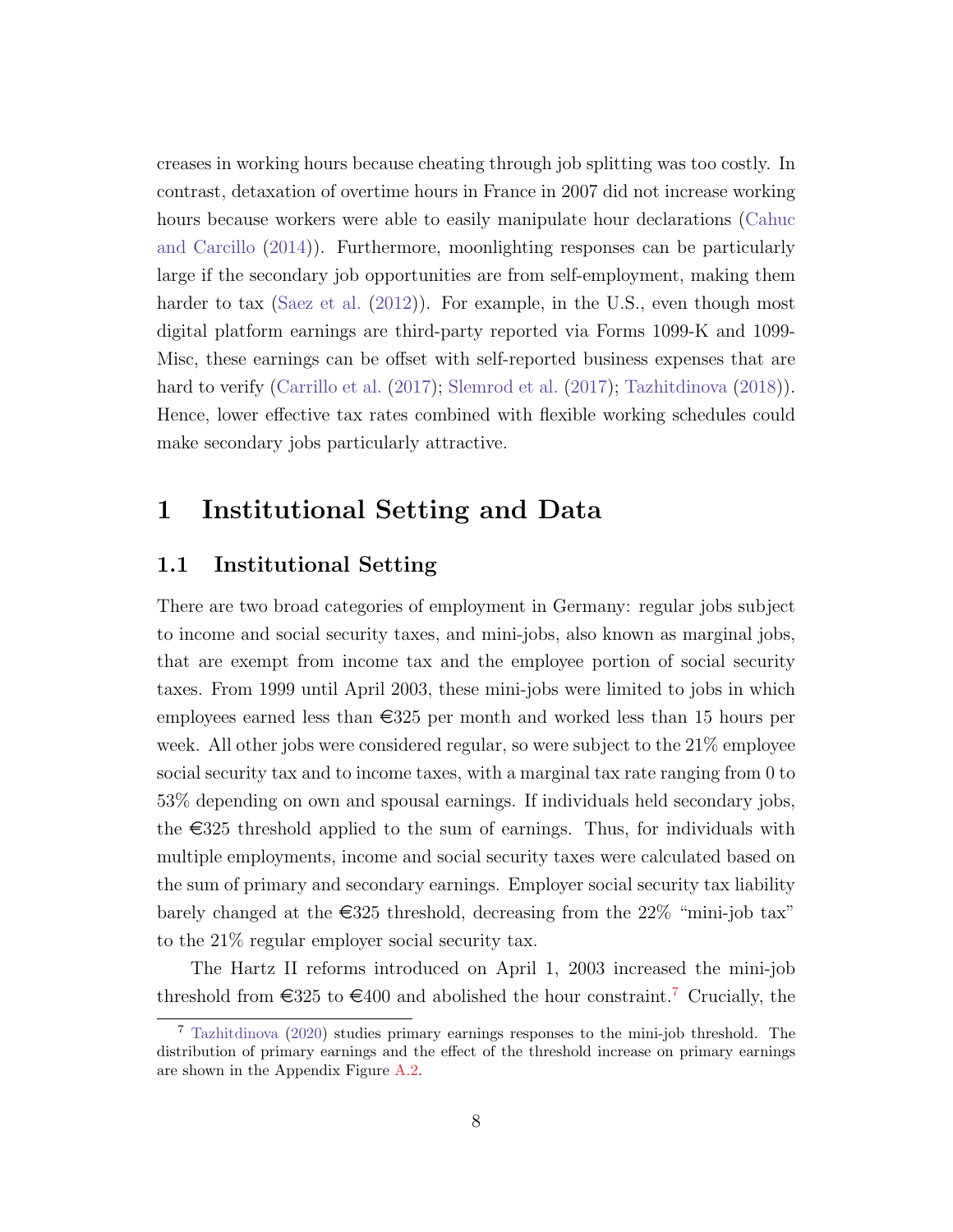reform made mini-jobs attractive to individuals with regular jobs, by allowing them to hold one secondary mini-job tax free. Therefore, a worker who earned more than  $\epsilon$ 400 per month could now obtain a secondary mini-job and pay no income or social security taxes on his secondary earnings, as long as these earnings did not exceed  $\in 400$ . Secondary employments that earned over  $\in 400$  per month were subject to the usual income and social security taxes on the full amount. However, the rules allowed workers to occasionally exceed the mini-job threshold. Employer tax on mini-job wages increased from 22% to 25% in 2003, and further to 30% in 2006. Employer social security tax, on the other hand, remained at 21% until 2006, at which point it decreased to 19.5%.

From the perspective of taxes, mini-jobs and regular jobs are similar for employers. However, several recent studies show that mini-job workers receive smaller fringe benefits – e.g. sick day pay, vacation pay, bonuses, etc. [\(Bachmann](#page-34-8) [et al.](#page-34-8) [\(2012\)](#page-34-8); [Wippermann](#page-37-3) [\(2012\)](#page-37-3); [Tazhitdinova](#page-37-0) [\(2020\)](#page-37-0)); for these reasons, minijobs may be attractive to firms. Finally, Germany did not have a universal minimum wage until 2015, and while industry-specific minimum wages cover some workers, they rarely apply to mini-job workers. For more details on the institutional setting and data, see Appendix [A.](#page-38-0)

The policy change studied in this paper was part of a larger package of Hartz reforms implemented in 2003-2005.<sup>[8](#page-9-0)</sup> These reforms were introduced with the goal of reducing unemployment and increasing the efficiency and flexibility of the German labor market. In addition to the changes described above, the reforms re-organized employment agencies and the services they provide, reduced unemployment insurance durations and benefits, relaxed dismissal rules, provided start-up subsidies for entrepreneurs and liberalized the temporary help sector. These changes were unlikely to affect the attractiveness of moonlighting because unemployed individuals were the main target of the reform. However, Hartz reforms may have changed the availability of small secondary jobs, e.g. because of laxer dismissal rules.

<span id="page-9-0"></span><sup>8</sup> For a comprehensive review of the Hartz reforms see [Jacobi and Kluve](#page-35-10) [\(2006\)](#page-35-10) and [Ebbing](#page-35-11)[haus and Eichhorst](#page-35-11) [\(2006\)](#page-35-11), a brief summary is available in Appendix [A.1.](#page-38-1)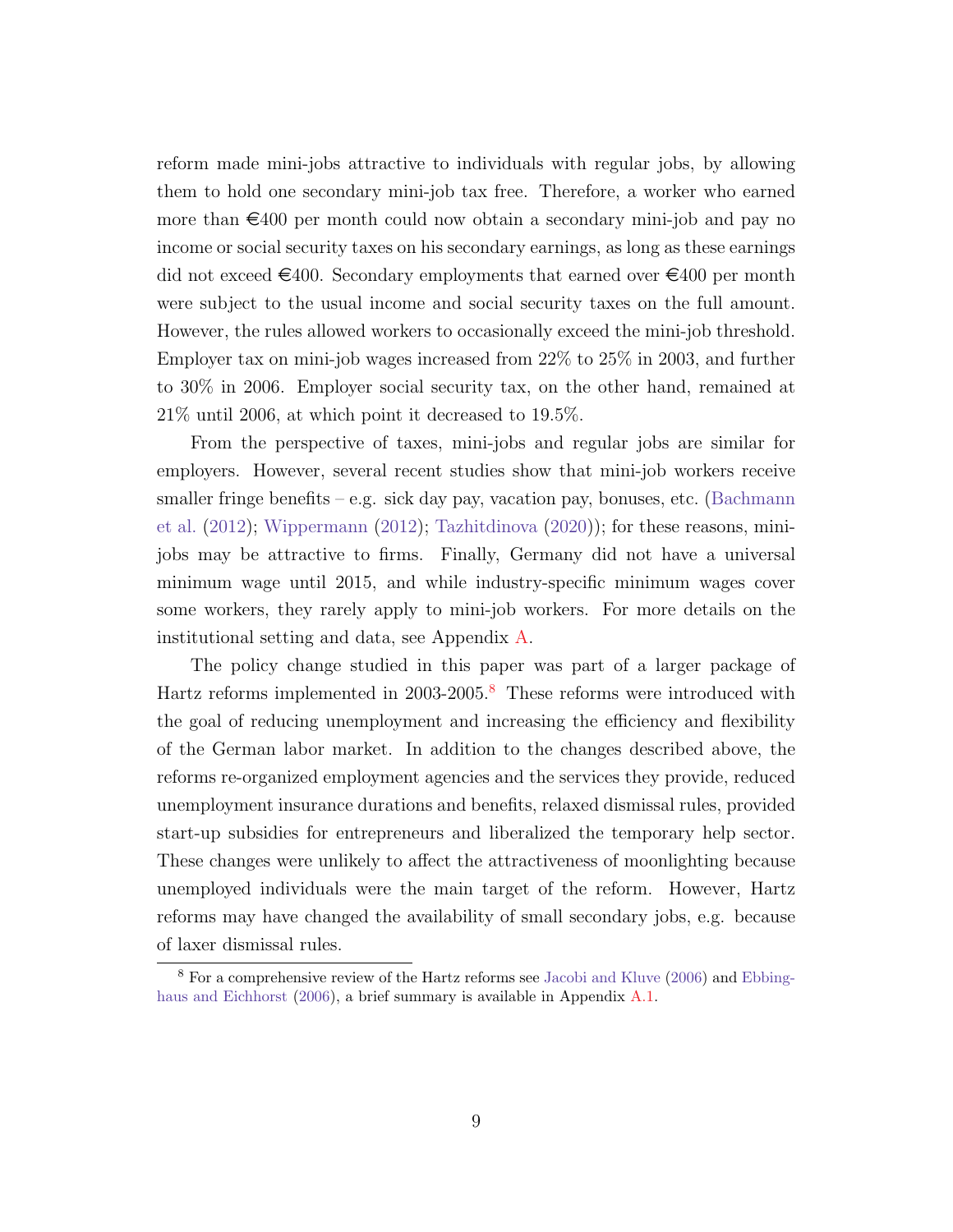#### <span id="page-10-0"></span>1.2 Data

I use the weakly anonymous Sample of Integrated Labor Market Biographies 1975-2010 (SIAB), which provides information on employment, job search and receipt of unemployment benefits for a 2% sample of wage earners in Germany [\(vom Berge et al.](#page-37-4) [\(2013\)](#page-37-4)). I focus on the years 1999-2010 because the information on mini-job employment is only available beginning in second quarter of 1999. Employment histories consist of end-of-the-year notifications, along with employer notifications that are submitted when an employee is hired or terminated or when an employment is interrupted. Thus, if no changes are made to the employment relationship, only one notification is recorded per year. Otherwise, multiple notifications, precise to the day, are recorded. The data provides demographic and establishment variables such as gender, age, citizenship status, education, occupation, economic activity of the establishment, number of employees at the establishment, and the median wage. Unfortunately, marital status and number of children are known only for benefit recipients and those engaged in job search, while wage and working hours data is not available at all. Finally, the data does not provide information on self-employment, but this is largely irrelevant because the studied tax change applies to wage earners only.

I restrict the sample to individuals in regular and mini-jobs; jobs of other types, e.g. trainees, are dropped. I study job holding behavior at the quarterly level. For each quarter, the observation with the largest monthly earnings is recorded as the main job, and the second highest earnings employment is recorded as the second job. Therefore, by construction, primary jobs generate the highest earnings. To ensure that the identified secondary employment represents an actual secondary job rather than a temporary job overlap due to job-switching, I proceed as follows. For each quarter I identify the employment of the longest duration. I then delete any job records within that quarter that do not overlap with this employment by at least 15 days. For months of continuous employment, this procedure identifies the main job and the highest-paid secondary job held during that month. In months of job switches, employment spells of the longest duration are recorded. This procedure, therefore, could lead to omission of very short spells of multiple-job holding in between main jobs. The results, however, are not sensitive to the choice of the minimum overlap period, which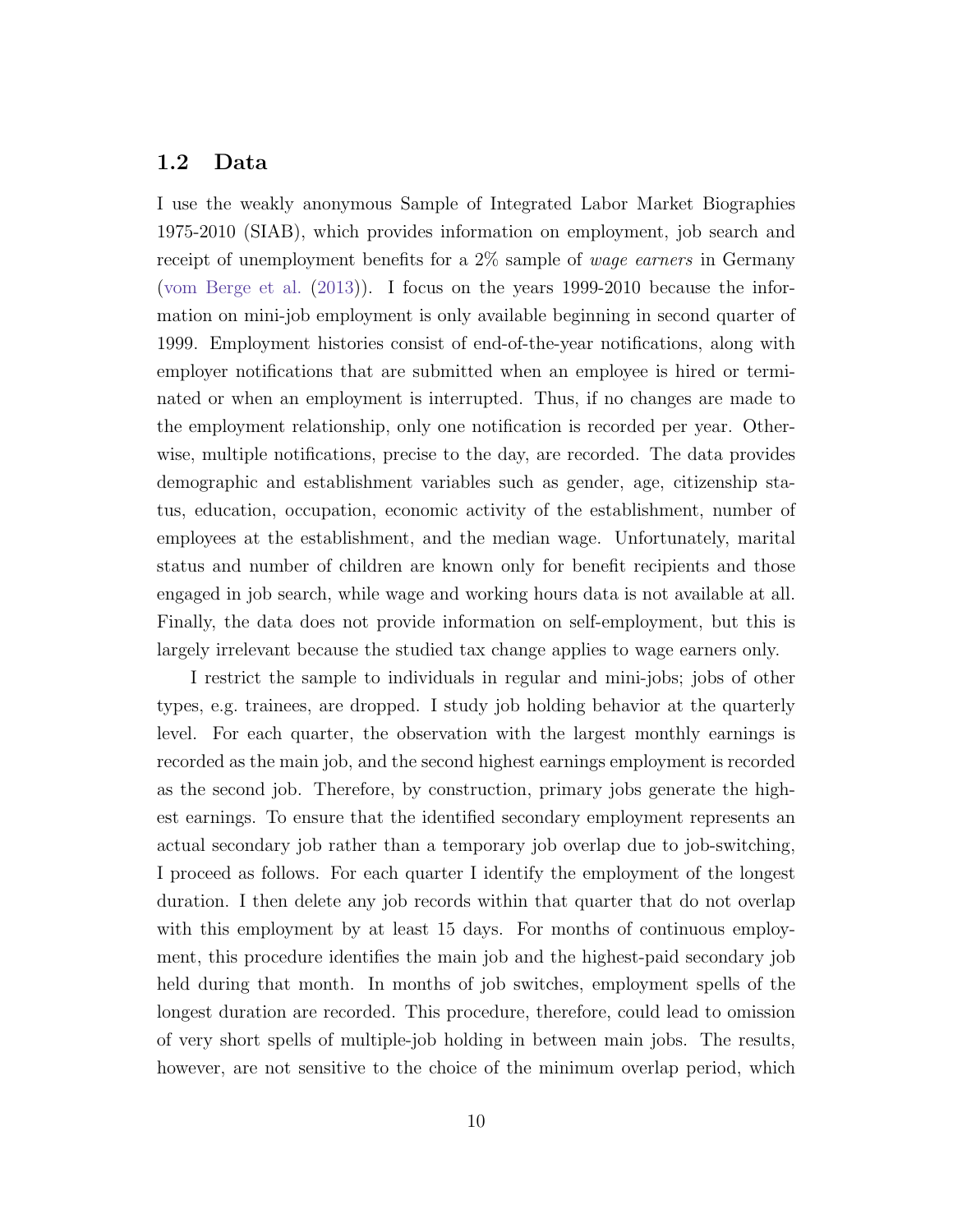is not surprising considering an average individual works at a secondary job for approximately 8 months.

Section [3](#page-14-0) provides in-depth descriptive analysis of secondary mini-job holders and the jobs they hold. Summary statistics and further data details are available in Appendix [A.3.](#page-42-1)

# <span id="page-11-0"></span>2 Theoretical Framework

To better understand the incentives generated by the 2003 reform, consider a simple theoretical framework inspired by [Shishko and Rostker](#page-36-3) [\(1976\)](#page-36-3). Consider an individual maximizing utility function

$$
U = c - \frac{A}{1 + 1/\varepsilon} \left(\frac{h_1 + h_2}{A}\right)^{1 + 1/\varepsilon} \quad \text{s.t.} \quad c = (1 - \tau_1)w_1h_1 + (1 - \tau_2)w_2h_2, \tag{1}
$$

with  $h_i$  and  $w_i$  denoting working hours and wages in job i, respectively. An unconstrained individual will always hold one job that pays the highest aftertax wage. Hence, if  $(1 - \tau_1)w_1 > (1 - \tau_2)w_2$  then optimal working hours are  $(h_1^*, h_2^*) = (Aw_1^{\varepsilon}(1-\tau_1)^{\varepsilon}, 0)$  and vice versa. Therefore, secondary jobs are only attractive to constrained individuals whose actual hours  $\hat{h}_1$  are lower than the desired hours  $h_1^*$ .

Now consider a policy change that exempts small secondary jobs from tax rates, i.e. let  $\tau_2 = 0$  as long as  $w_2 h_2 \leq K$  and  $w_1 h_1 \geq M$ , where K and M are some government-chosen thresholds. When  $(1 - \tau_1)w_1 > w_2$ , unconstrained individuals will continue to be uninterested in secondary jobs, while constrained individuals may obtain a new secondary job or increase their secondary earnings as long as the thresholds allow it.

Individuals with  $(1 - \tau_1)w_1 < w_2$  would ideally like to convert all primary earnings into tax-free secondary jobs but will not be able to do so because of the threshold restrictions. The optimal response of such individuals would then be to take advantage of the policy by substituting some primary earnings with secondary ones. In the simplest case – when the pre-reform earnings exceeded  $M + K \frac{w_1}{w_2}$  – the ideal strategy is to hold a secondary job that pays K and reduce primary hours by  $K/w_2$ .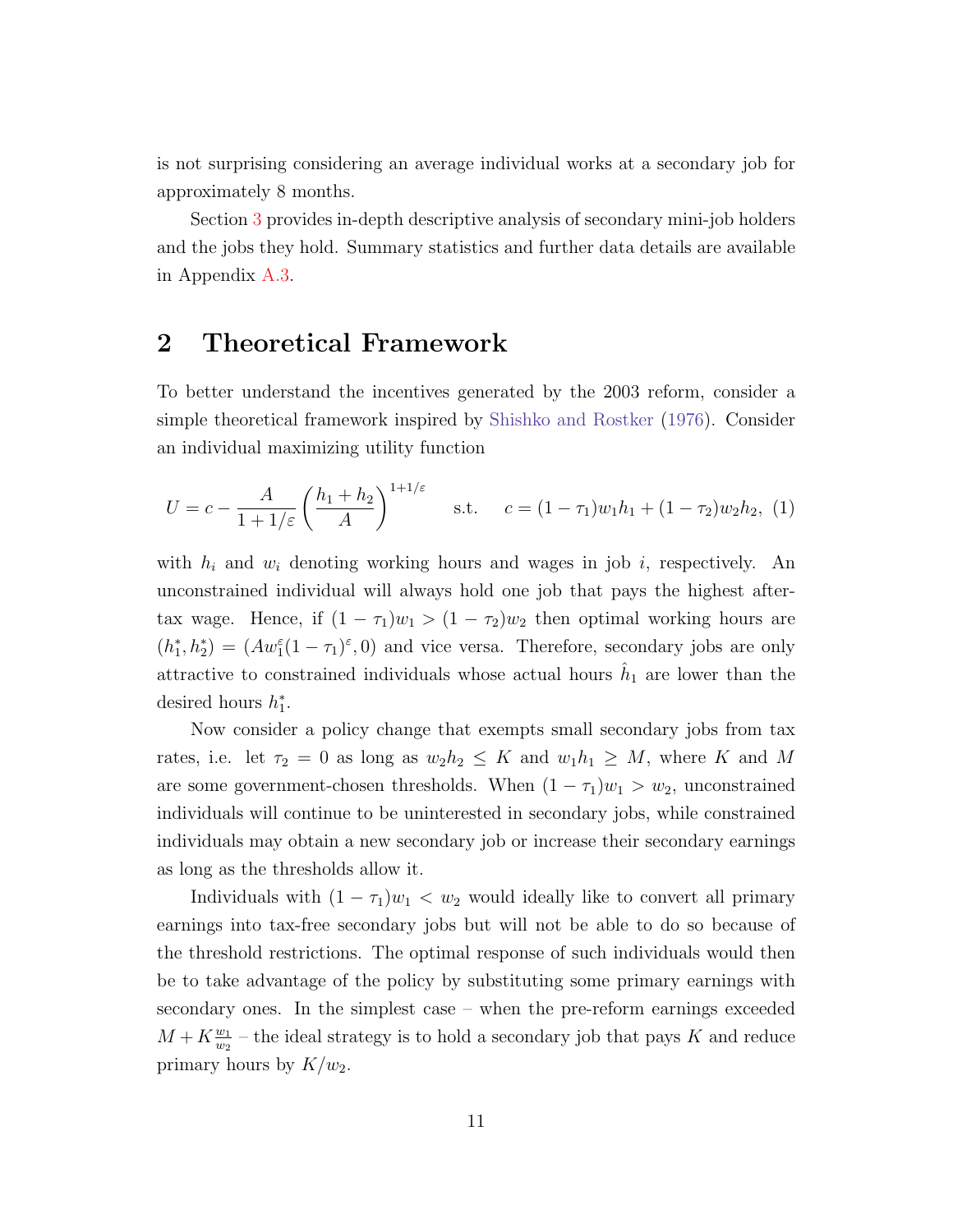The empirical evidence in Section [3.2](#page-19-0) will show, however, that such substitution may be undesirable or infeasible. For example, many primary jobs are salary positions that do not allow for hour flexibility or provide workers with important benefits that secondary jobs may not. Alternatively, reducing one's primary working hours may be too costly if this can negatively affect career growth, or if the tax rules change frequently. In this case, individuals may still obtain a secondary job while keeping their primary hours unchanged if doing so increases utility, i.e. if  $U(\hat{h}_1, h_2) - U(\hat{h}_1, 0) > 0$ . Using 2nd order Taylor expansion of  $f(x) = x^{1+1/\varepsilon}$ around  $x = \hat{h}_1$  we find

$$
U(\hat{h}_1, h_2) - U(\hat{h}_1, 0) = (1 - \tau_2)w_2 h_2 - \frac{A^{-1/\varepsilon}}{1 + 1/\varepsilon} \left[ \left( \hat{h}_1 + h_2 \right)^{1 + 1/\varepsilon} - \hat{h}_1^{1 + 1/\varepsilon} \right] \tag{2}
$$

$$
\approx (1 - \tau_2) w_2 h_2 - \frac{h_2}{\hat{h}_1} \left[ 1 + \frac{1}{2} \frac{1}{\varepsilon} \frac{h_2}{\hat{h}_1} \right] A \left( \frac{\hat{h}_1}{A} \right)^{1 + 1/\varepsilon} . \tag{3}
$$

A simple calibration allows us to investigate the likelihood of condition  $U(\hat{h}_1, h_2) - U(\hat{h}_1, 0) > 0$  being satisfied in the setting of the 2003 reform. I consider individuals with primary wages  $w_1$  of between  $\epsilon$ 1000 to  $\epsilon$ 4000 per month and choose the ability parameter A, so that their ideal working hours are  $h_1^* = 173$ hours per month (or 40 hours per week). I then assume that individuals' actual hours are  $\hat{h}_1 = (1 - \lambda)h_1^*$ , so that  $\lambda$  measures the deviation from ideal primary hours.<sup>[9](#page-12-0)</sup> I consider secondary jobs paying  $\epsilon$ 400 per month, and assume that secondary wage  $w_2$  is the lower of  $\epsilon$ 9 per hour (a typical wage in mini-jobs, see [Tazhitdinova](#page-37-0) [\(2020\)](#page-37-0)) or an individual's primary wage.<sup>[10](#page-12-1)</sup> Tax rates  $\tau_1$  are based on the 2002 tax schedule and individuals' optimal earnings  $w_1 h_1^*$ . I then calculate the range of elasticities  $\varepsilon$  for which condition  $U(\hat{h}_1, h_2) - U(\hat{h}_1, 0) > 0$  is satisfied.

The results of this exercise are summarized in Figure [1](#page-13-0) and provide two key insights. First, when secondary jobs are taxed at the same rate as primary jobs,  $\epsilon$ 9-wage secondary jobs are not attractive unless working hours are too low, e.g.

<span id="page-12-0"></span> $9$  More details available in Appendix [B.](#page-45-0) Note that for smaller elasticities of labor supply – i.e. whenever  $\varepsilon < 1$  – the first derivative of  $U(\hat{h}_1, h_2) - U(\hat{h}_1, 0)$  with respect to  $\lambda$  is positive, implying that secondary jobs are more attractive to individuals with suboptimal primary hours.

<span id="page-12-1"></span><sup>&</sup>lt;sup>10</sup> Appendix Figure [B.3](#page-46-0) shows equivalent results but for secondary jobs with  $w_2 = w_1$ . Secondary job holding becomes attractive to slightly constrained individuals *if* they can obtain a wage similar to their primary job wage.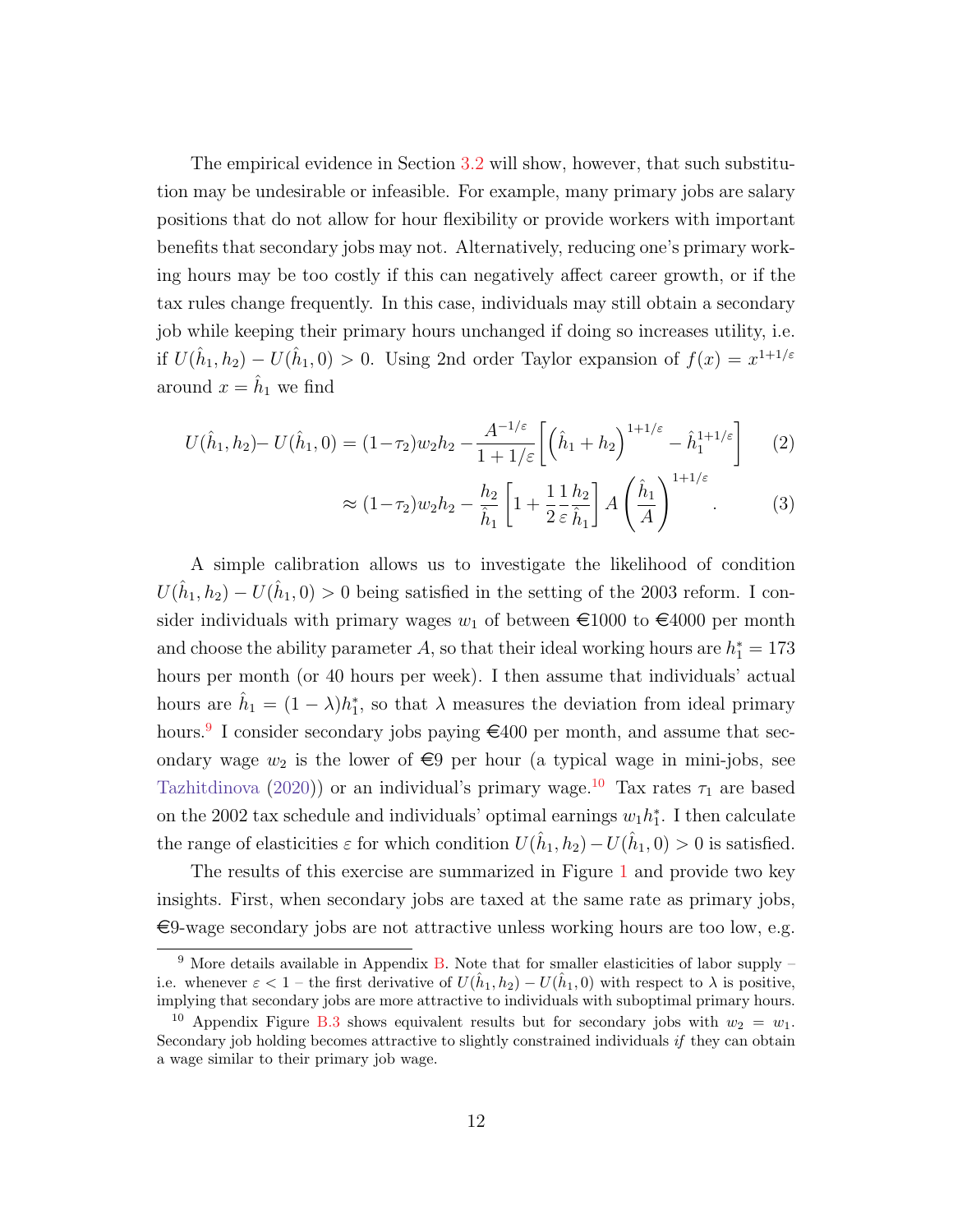

<span id="page-13-0"></span>Figure 1: Calibration: Take Up and Welfare Effects of a  $\in$ 400 Secondary Job

*Notes*: Figures (a) and (b) show the range of elasticities  $\varepsilon$  for which  $U(\hat{h}_1, h_2) - U(\hat{h}_1, 0) >$ 0 (see equation (3)), while Figures (c) and (d) plot  $(U(\hat{h}_1, h_2) - U(\hat{h}_1, 0))/U(\hat{h}_1, 0)$  in percent for an individual with elasticity  $\varepsilon = 0.25$ . Elasticity range restricted to  $\varepsilon \in (0,1)$ . Parameter A is chosen such that each individual's optimal hours are 173 hours per month. The following parameters are used:  $\lambda = 0, 0.10, 0.25, w_1 =$  $\in$ 1000/173,..., $\in$ 4000/173,  $\hat{h}_1 = (1 - \lambda)173$ ,  $w_2 = \min\{w_1, 9\}$ ,  $h_2 = \in$ 400/ $w_2$ .

less than 75% of ideal hours. Therefore, only individuals who work substantially fewer than optimal hours at the primary job will hold secondary jobs prior to 2003, and these jobs are likely to offer a wage similar to their primary wage.

Second, when the secondary tax rate is zero, secondary jobs become attractive to individuals with ideal primary hours as long as they can obtain a secondary wage similar to their primary wage, even if primary earnings cannot be reduced concurrently. These individuals will not be interested in secondary jobs if the secondary wage is too low. However, even a small deviation from ideal primary hours makes low-wage secondary jobs attractive. When primary hours are lower than the ideal hours by 25% or more, all individuals find  $\epsilon$ 9-per-hour secondary jobs attractive.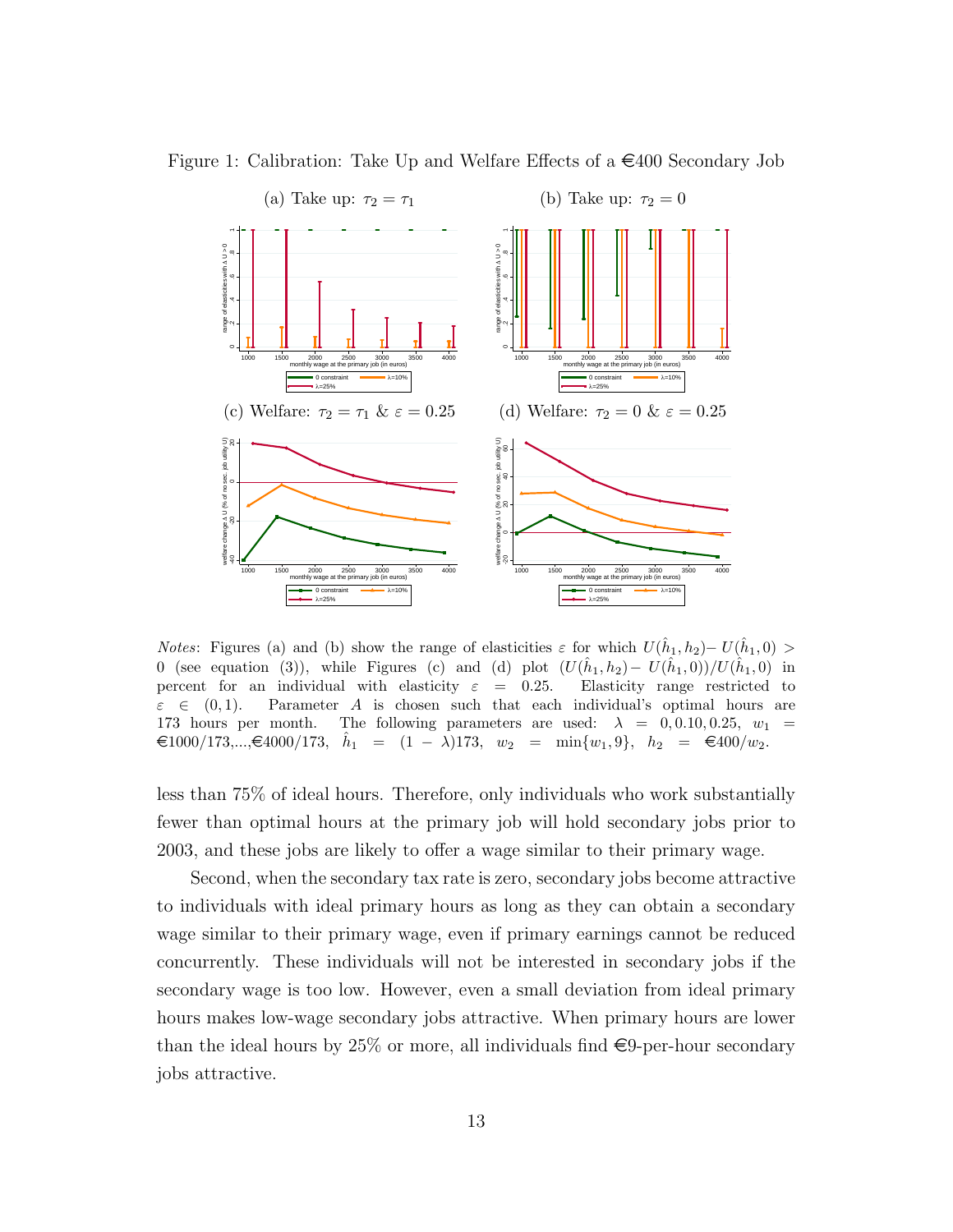These results imply that we can gage the presence and magnitude of hours constraints by observing individuals' job choices. Highly constrained individuals will hold a secondary job before and after the reform. Individuals with smaller hour constraints will be willing to take up a low-wage secondary job after the reform. Individuals with primary hours equal to  $h_1^*$  but who cannot or do not want to reduce their primary hours will only be interested in secondary jobs with similar wage levels as their primary jobs. Finally, completely unconstrained individuals will reduce their primary hours upon take up of a secondary job.

Note that constraints need not be of permanent nature. For example, an individual who experiences a negative income shock may want to earn higher income temporarily. If such an individual is unable to increase his primary working hours, he may increase his earnings by moonlighting. The results in this section do not account for non-monetary benefits of moonlighting or potentially high fixed costs of obtaining a secondary employment. Naturally, the former will tend to increase moonlighting rates, while the latter will decrease them.

# <span id="page-14-0"></span>3 Descriptive Evidence

## <span id="page-14-1"></span>3.1 Take Up of Secondary Jobs

To explore how moonlighting rates changed from 1999 to 2010, Figure [2](#page-15-0) shows the percent of individuals who held secondary jobs paying less than  $\in 400$  per month,  $\epsilon_{400}$ - $\epsilon_{1000}$ , or more than  $\epsilon_{1000}$  over time. Few individuals moonlighted in Germany prior to the reform – just over  $2\%$  held secondary jobs at the beginning of [2](#page-15-0)003, and the majority of these employments earned less than  $\epsilon$ 400. Figure 2 shows that secondary jobs with earnings below  $\in 400$  increased sharply after the reform and kept growing until about 2009. In the last year of data, 2010, roughly 7% of individuals held secondary jobs. Following the predictions of Section [2,](#page-11-0) the relatively low levels of moonlighting – despite large tax savings – suggest that either the available secondary jobs offer wages that are too low, or the fixed costs of moonlighting are too high.

Importantly, Figure [2](#page-15-0) shows that the increase in the number of secondary mini-jobs cannot be explained by the reduction in the number of secondary jobs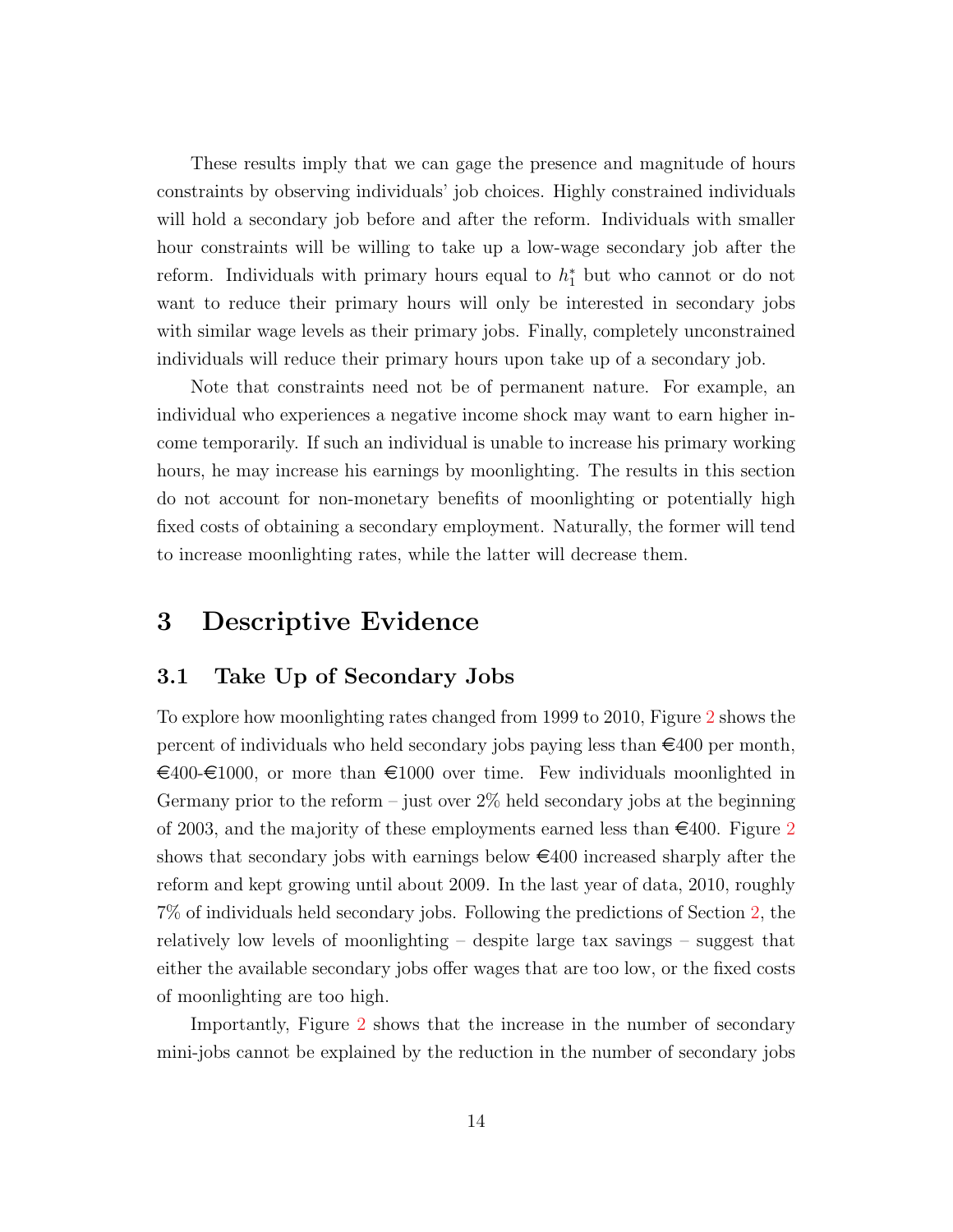

<span id="page-15-0"></span>Figure 2: Percent of Wage Earners Holding Secondary Jobs Over Time

Notes: This figure shows the share of individuals who hold secondary jobs paying less than  $\epsilon$ 400 per month, paying between  $\epsilon$ 400 and  $\epsilon$ 1000, or more than  $\epsilon$ 1000 per month, among all wage earners with primary earnings of  $\epsilon$ 400 or more. The vertical red line identifies the 2003 tax reform. Source: Sample of Integrated Labour Market Biographies (SIAB) 1975 - 2010, Nuremberg 2013.

that paid more than  $\epsilon$ 400, as the number of  $\epsilon$ 400+ secondary jobs was too small before the reform. Figure [2](#page-15-0) shows that secondary employment in the midrange, with earnings between  $\epsilon$ 400 to  $\epsilon$ 1000 per month, decreased rapidly after the reform and have stagnated ever since. The number of these jobs, however, stabilized quickly, within 2 years. We see a small increase in the number of highpaying secondary jobs (over  $\epsilon 1000$  per month) over time, but this increase is very small in comparison to the dramatic increase in the number of secondary minijobs and does not show a discontinuity at the time of the reform. Finally, Figure [2](#page-15-0) shows that unemployment insurance benefit changes that were implemented in January 2005 and February 2006 did not lead to sharp changes in the number of secondary jobs [\(Price](#page-36-11)  $(2020)$ ).

Figure [2](#page-15-0) highlights the relatively slow adjustment process. Because minijob rules are well-known in Germany, it is unlikely that the slow adjustment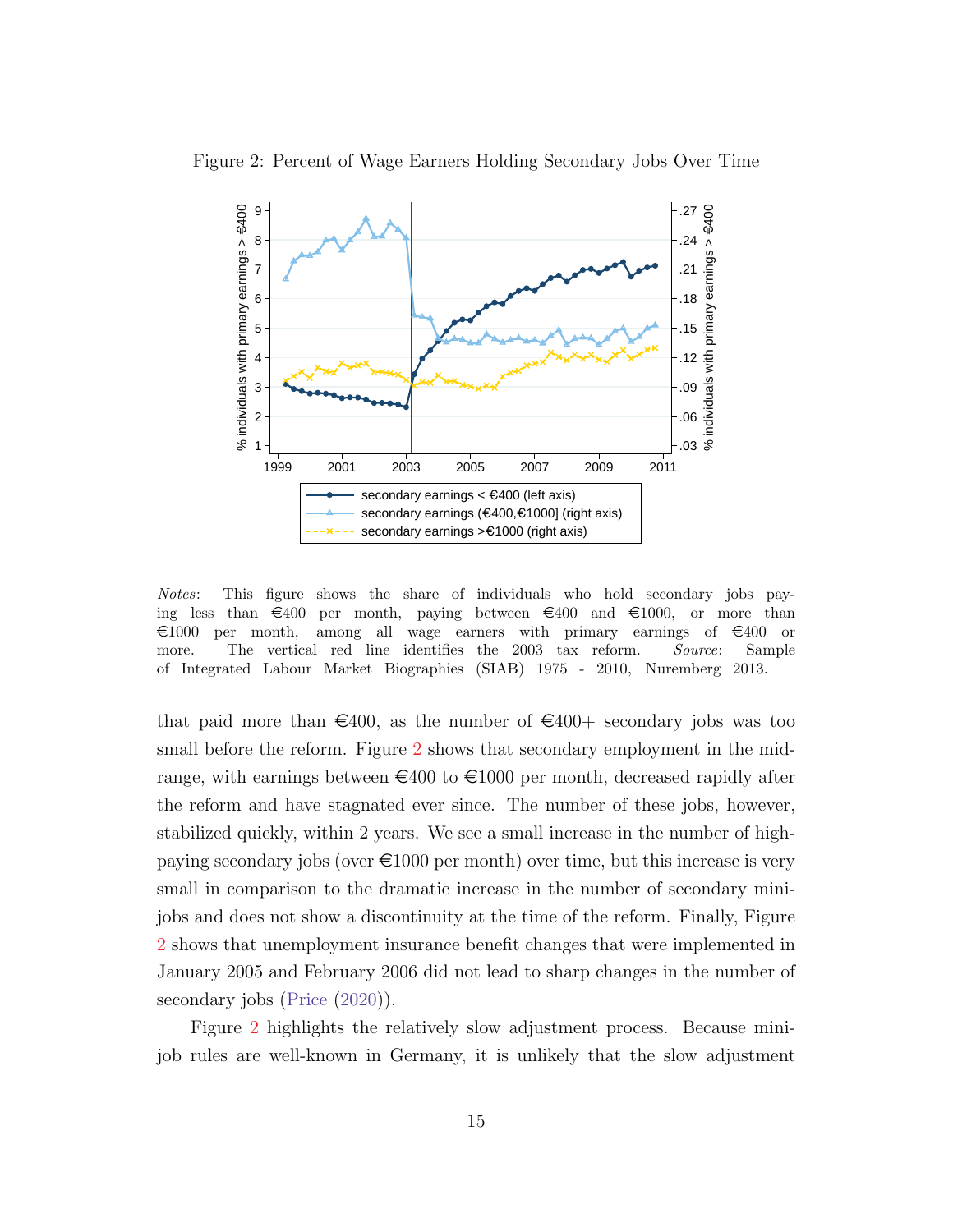<span id="page-16-0"></span>

Figure 3: Distributions of Secondary Jobs

Notes: These figures show the distribution of secondary job earnings in 2002, 2005 and 2010. The vertical red line identifies the  $\epsilon$ 400 threshold, the dashed red line identifies the  $\epsilon$ 325 pre-2003 mini-job threshold. Figure (b) simply zooms in on the  $\epsilon$ 400+ region. Source: Sample of Integrated Labour Market Biographies (SIAB) 1975 - 2010, Nuremberg 2013.

was driven by lack of salience. Instead, it could be driven by firm constraints, consistent with the findings of [Gudgeon and Trenkle](#page-35-8) [\(2017\)](#page-35-8) who investigate firms' adjustment to the mini-job threshold shift from  $\epsilon$ 325 to  $\epsilon$ 400. [Gudgeon and](#page-35-8) [Trenkle](#page-35-8) [\(2017\)](#page-35-8) show that it took firms more than 3 years to transform  $\epsilon$ 325 jobs into €400 jobs.

Figure [3\(](#page-16-0)a) shows the distributions of secondary earnings in 2002, 2005, and 2010. While approximately 25% of individuals hold  $\in$ 400 secondary jobs, the rest hold secondary jobs that pay less. Consistent with the notched nature of tax incentives, we see a steep drop off in the number of secondary jobs that pay  $\epsilon$ 400 or more.<sup>[11](#page-16-1)</sup> Zooming in on that part of the distribution in Figure [3\(](#page-16-0)b), we see that jobs that pay over  $\epsilon$ 400 were "converted" into  $\epsilon$ 400-jobs; however, this conversion did not happen for larger jobs, e.g. jobs that pay  $\text{\textsterling}1000$  or more.<sup>[12](#page-16-2)</sup>

Figure [4](#page-17-0) compares the demographic composition of secondary job holders in 2010 to that of the overall population. Women, West-Germans, foreign-born

<span id="page-16-1"></span><sup>&</sup>lt;sup>11</sup> A similar bunching behavior can be seen in the distribution of primary jobs, shown in Appendix Figure [A.2.](#page-42-0)

<span id="page-16-2"></span> $12$  Appendix Figure [D.9](#page-53-0) provides more evidence of such substitution behavior by studying moonlighting behavior of a balanced panel of individuals who held  $\epsilon$ 400- $\epsilon$ 1000 jobs in January-March 2003.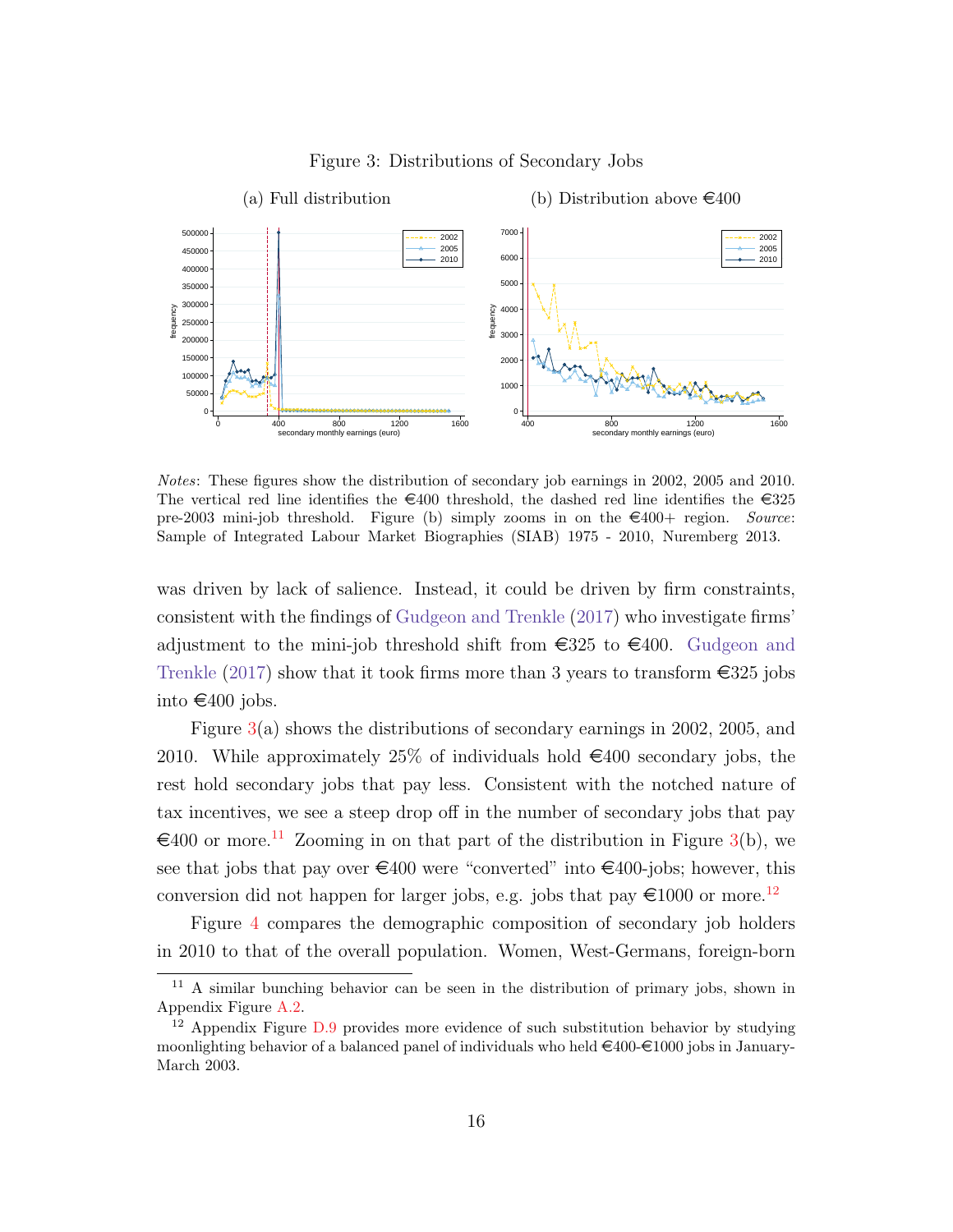<span id="page-17-0"></span>

#### Figure 4: Who Holds Secondary Jobs? Demographic Composition of Job Holders

Notes: These figures provide demographic characteristics in 2010 of (a) all wage earners with primary monthly earnings greater than  $\epsilon$ 400, or (b) secondary job holders with primary monthly earnings greater than  $\epsilon$ 400 and secondary monthly earnings of  $\in$ 400 or less. The last three bars provide characteristics of the establishments at which the individuals hold their primary job in (a) or their secondary job in (b): median hourly wage of full time employees, number of employees at the establishment, and number of mini-job employees, all measured as of June 2010. Source: Sample of Integrated Labour Market Biographies (SIAB) 1975 - 2010, Nuremberg 2013.

individuals, individuals with no vocational training, and in lower-paid primary jobs are all more likely to hold secondary jobs. However, we see no difference in the propensity to moonlight due to age. The median full-time wage at these establishments is lower than at an average firm. Secondary jobs are more likely to be held at small firms with a larger number of mini-job workers. While 27% of secondary jobs held at very small firms – with 5 employees or less, 28% of jobs are held at firms with 51 employees or more. Comparing these decompositions with those from 2002 (shown in the Appendix Figure  $C.4$ ), only two changes are notable. First, women became more over-represented in secondary jobs than before. Second, a much larger number of secondary jobs is held at firms with a large number of mini-job workers than in the past. Otherwise, the demographic composition of secondary job holders remained approximately the same. Appendix Figure [C.4](#page-48-0) also shows that small secondary jobs are held at firms that are very similar to firms that employ low-income workers in general. This suggests that secondary job workers are likely to be paid between  $\epsilon$ 7- $\epsilon$ 10 per hour in their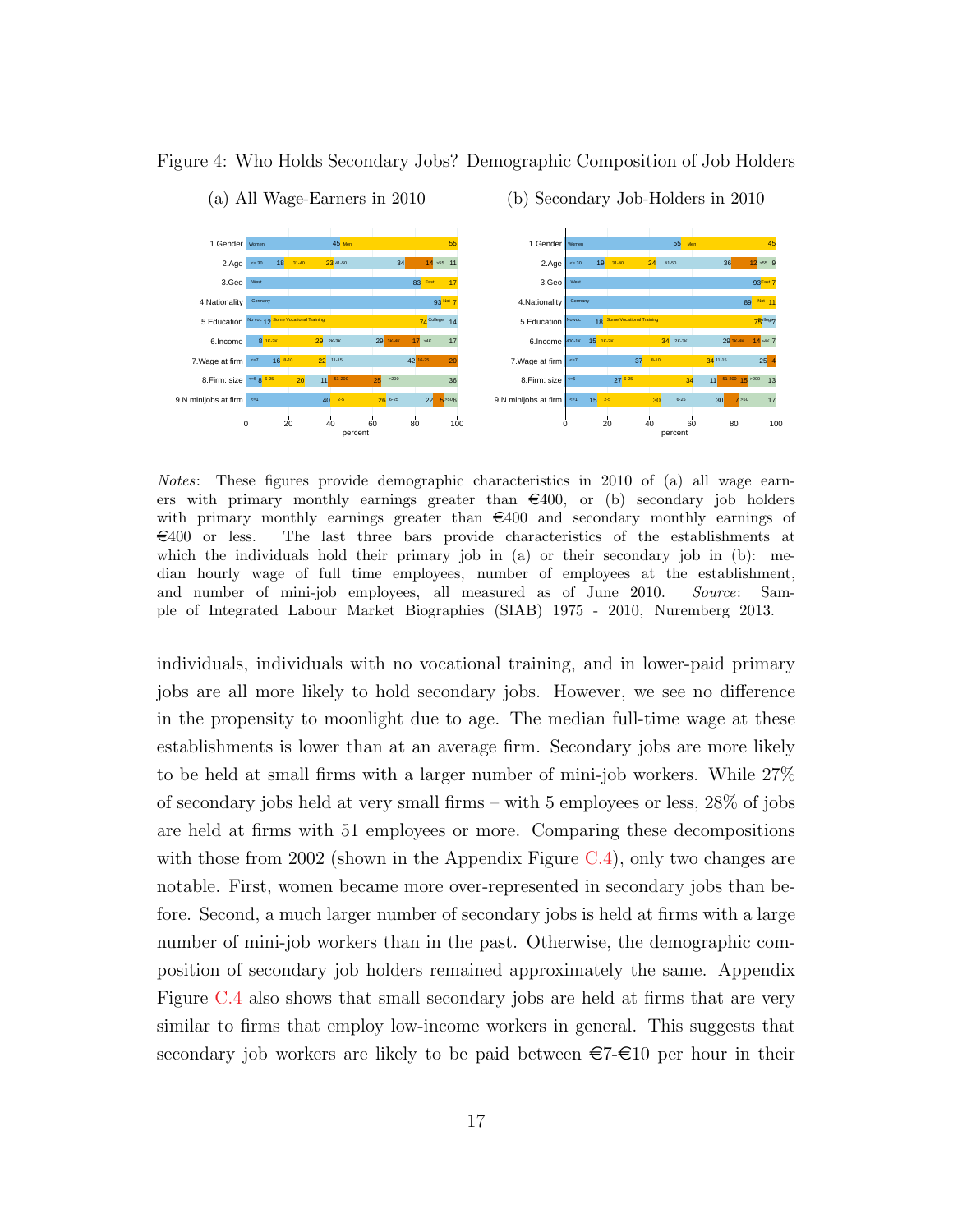#### Figure 5: Heterogeneity of Response and Durations



<span id="page-18-0"></span>(a) Moonlighting Rates in 2002, 2005, 2010 (b) Jobs Started in 1999, 2002, 2004, 2006

Notes: Figure (a) compares moonlighting rates in 2002 against moonlighting rates in 2005 and 2010 for various demographic groups. Individuals are broken down into groups by demographic characteristics: men vs women, individuals living in West Germany vs East Germany, individuals whose primary occupation is among the top 5 most common secondary occupations, and finally, individuals of different age groups. Figure (b) shows what share of individuals continue to hold a secondary job so many years after first obtaining a secondary job in a given year. Source: Sample of Integrated Labour Market Biographies (SIAB) 1975 - 2010, Nuremberg 2013.

secondary jobs [\(Tazhitdinova](#page-37-0) [\(2020\)](#page-37-0)).

Occupation and industry compositions of secondary jobs also remained approximately constant between 2002 and 2010. As shown in the Appendix Figure [C.5,](#page-49-0) 70% of secondary jobs are held in several occupations: household cleaners, office workers, watchmen, warehousemen, waiters, drivers, salespersons. Among these, cleaners represent over 20% of all secondary jobs, while other occupations range between 5 and 10%. Importantly, while relative shares of these occupations change across primary income groups  $-e.g.$  cleaning is less common among highest primary income individuals who instead are more likely to moonlight as office workers – nonetheless, the same occupations cover the top  $70\%$  for all income groups. If we break down secondary jobs by firm's industry, approximately 25% of secondary jobs are help in service industries, and between 5 and 10% in retail, health, hotels and restaurants, renting and recreation.

Figure  $5(a)$  $5(a)$  explores how moonlighting rates differ across demographic groups in 2002, 2005 and 2010. Individuals are broken down into groups by demographic characteristics: men vs women, individuals living in West Germany vs East Ger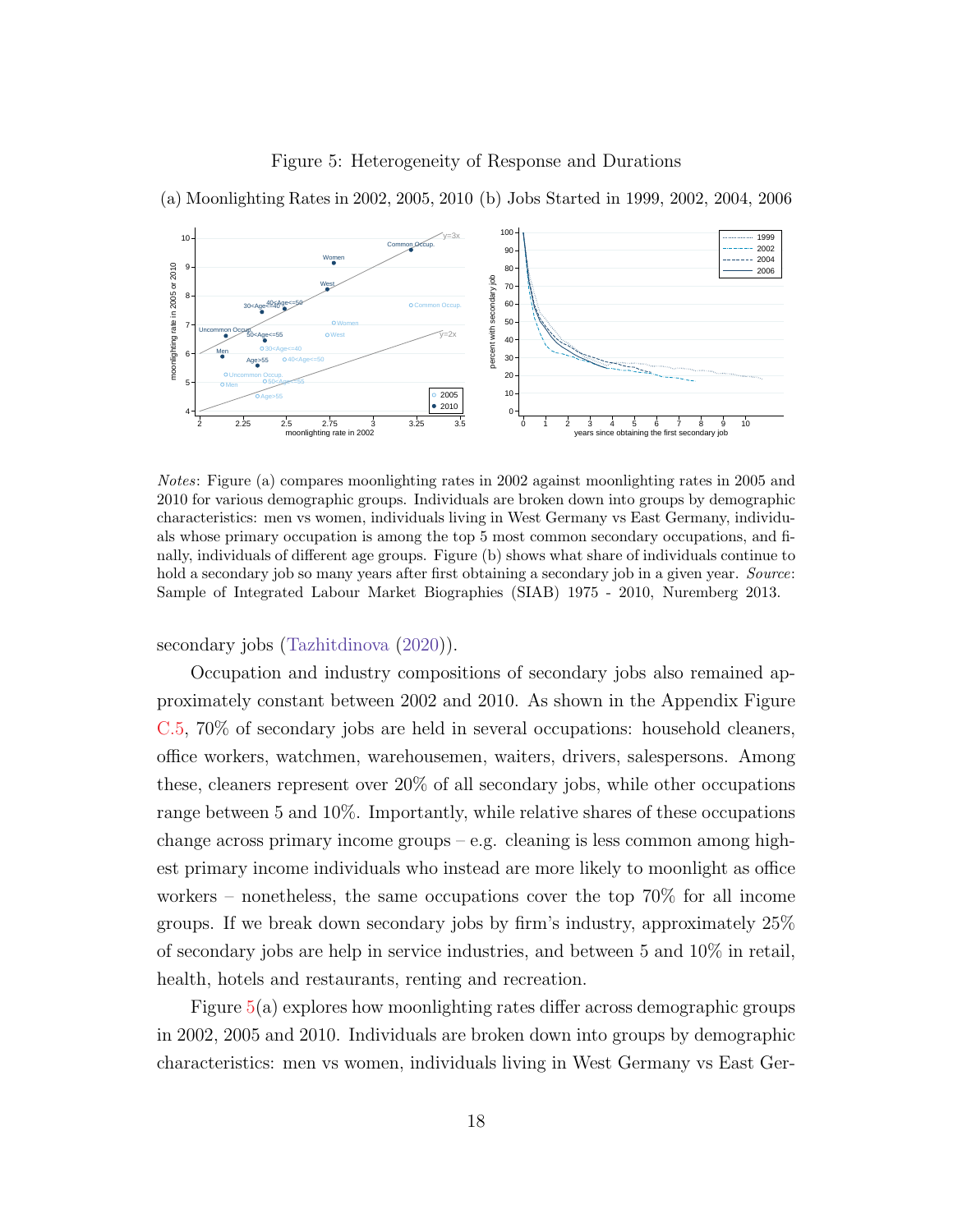many, individuals whose primary occupation is among the top 5 most common secondary occupations, and finally, individuals of different age groups. While we see substantial heterogeneity in moonlighting rates, the response to the reform appears to be relatively similar: moonlighting rates roughly doubled by 2005, and tripled by 2010.

Finally, Figure [5\(](#page-18-0)b) shows how the likelihood of holding a small secondary job evolves over time for individuals who first obtained a secondary job in 1999, 2002, 2004 or in 2006. To construct this figure, I recorded the first year during the sample period (1999-2010) in which an individual reported having a secondary job that paid  $\epsilon$ 400 or less. For all subsequent years, I calculate the proportion of individuals who still report holding a secondary job (with the same or different employer), thus allowing for breaks between secondary jobs. Figure  $5(b)$  $5(b)$  shows that most secondary jobs are held for a year or less. However, approximately 20% of moonlighters hold secondary jobs for extended periods of time.

#### <span id="page-19-0"></span>3.2 Earnings Substitution and Aggregate Responses

The results of the previous section show that the 2003 reform led to an increased number of small secondary jobs. In this section I investigate whether this increase was offset by reduced primary employment or resulted in a crowd out of small primary jobs.

Since the 2003 tax reform reduced taxation of secondary jobs but left primary tax rates unchanged, the reform could lead to an arbitrage opportunity: some of the increase in moonlighting hours may be offset by lower working hours at the primary jobs. If this were the case, the observed increase in moonlighting would not constitute an increase in hours, but merely result in lost revenue. Such substitution is unlikely to happen in practice. First, employers are not directly incentivized to split primary jobs because the employer mini-job tax rate is slightly higher than the employer social security tax rate. Empirically, less than 1.5% of moonlighters held both a regular and a mini-job with the same employer. Among these secondary job holders, 61% experienced an increase in pay when they first started the new secondary job, and for only 6.5%, their earnings remained within  $\epsilon$ 100 of their previous month's wage. Second, the lack of high-paying secondary jobs limits the scope of arbitrage. [Tazhitdinova](#page-37-0) [\(2020\)](#page-37-0)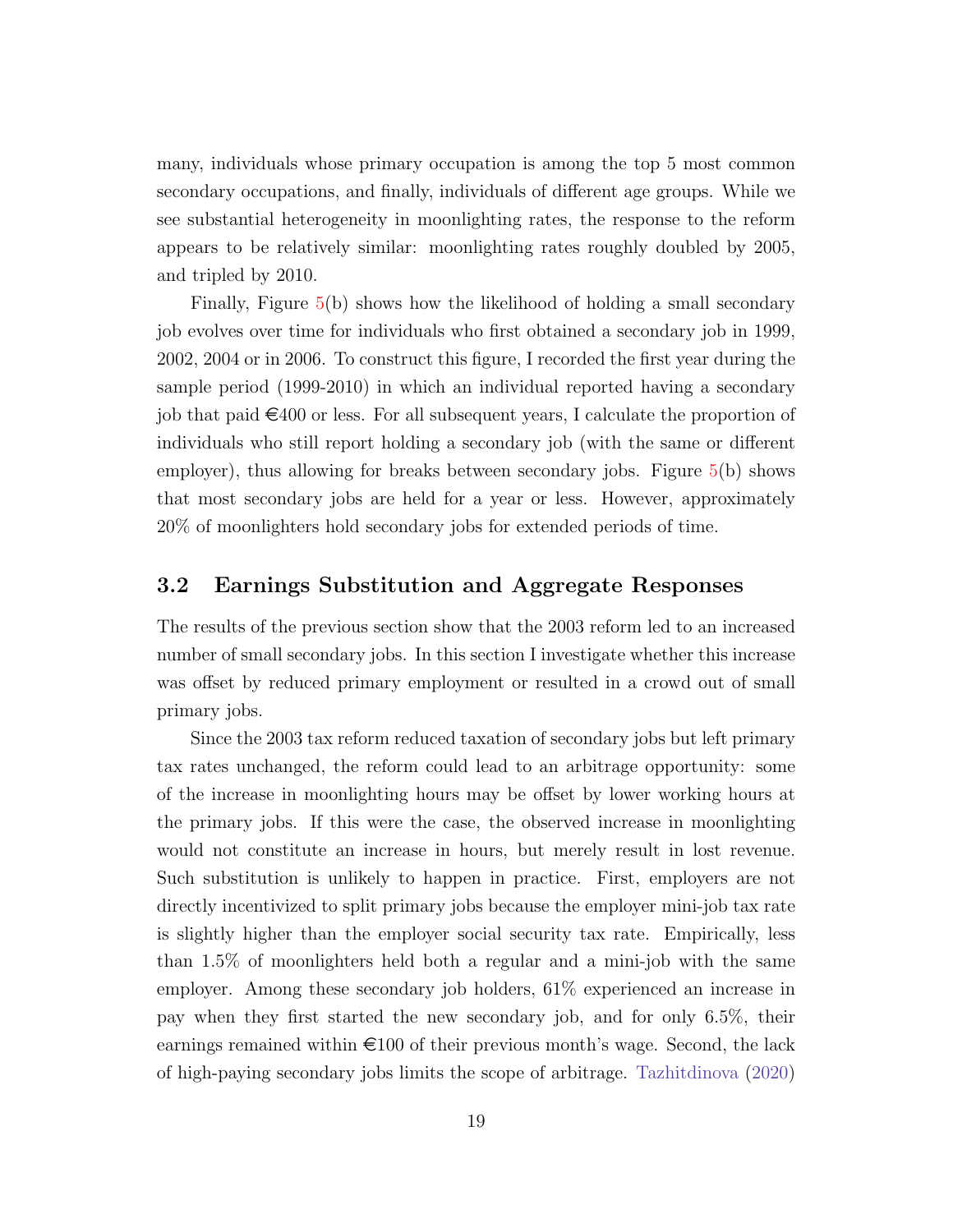#### Figure 6: Job Substitution: By Workers and Across Workers



<span id="page-20-0"></span>(a) % Moonlighters with Decreased Primary Earnings

Notes: Figure (a) shows percent of individuals whose primary earnings decreased relative to a year ago for: (i) individuals with new  $\epsilon = 0.400$  secondary jobs (solid blue), (ii) new  $\epsilon$ 400+ secondary jobs (dashed light blue), and (iii) no new secondary jobs (dashed yellow). Figure (b) shows the number of jobs taken as primary or secondary jobs by monthly earnings level for the full population (irrespective of age): under  $\epsilon$ 162, between  $\epsilon$ 162 and  $\epsilon$ 400. The vertical red line identifies the 2003 tax reform. Source: Sample of Integrated Labour Market Biographies (SIAB) 1975 - 2010, Nuremberg 2013.

documents that most mini-job workers were paid an average of  $\epsilon$ 9 per hour in 2006-2010. This hourly wage can be compared, for example, to an unmarried worker with primary earnings of  $\epsilon$ 2000 per month, whose implied before-tax hourly wage is approximately  $\epsilon 12$  per hour and implied after-tax wage is  $\epsilon 8$ , similar to average mini-job wages. This back-of-envelope comparison suggests that except for the lowest-earning workers, the reform did not present much of an arbitrage opportunity. Third, it is unlikely that most secondary job holders would be able to reduce their primary working hours because they are salaried or because doing so is costly. Finally, while regular jobs increase one's pension and unemployment insurance entitlements, secondary mini-jobs do not, making them an imperfect substitute.

To provide empirical evidence against substitution, I explore how primary earnings change upon take up of a secondary job, before and after the reform. Figure [6\(](#page-20-0)a) shows the percent of individuals who experienced a decrease in primary earnings from the previous year separately for individuals who obtained a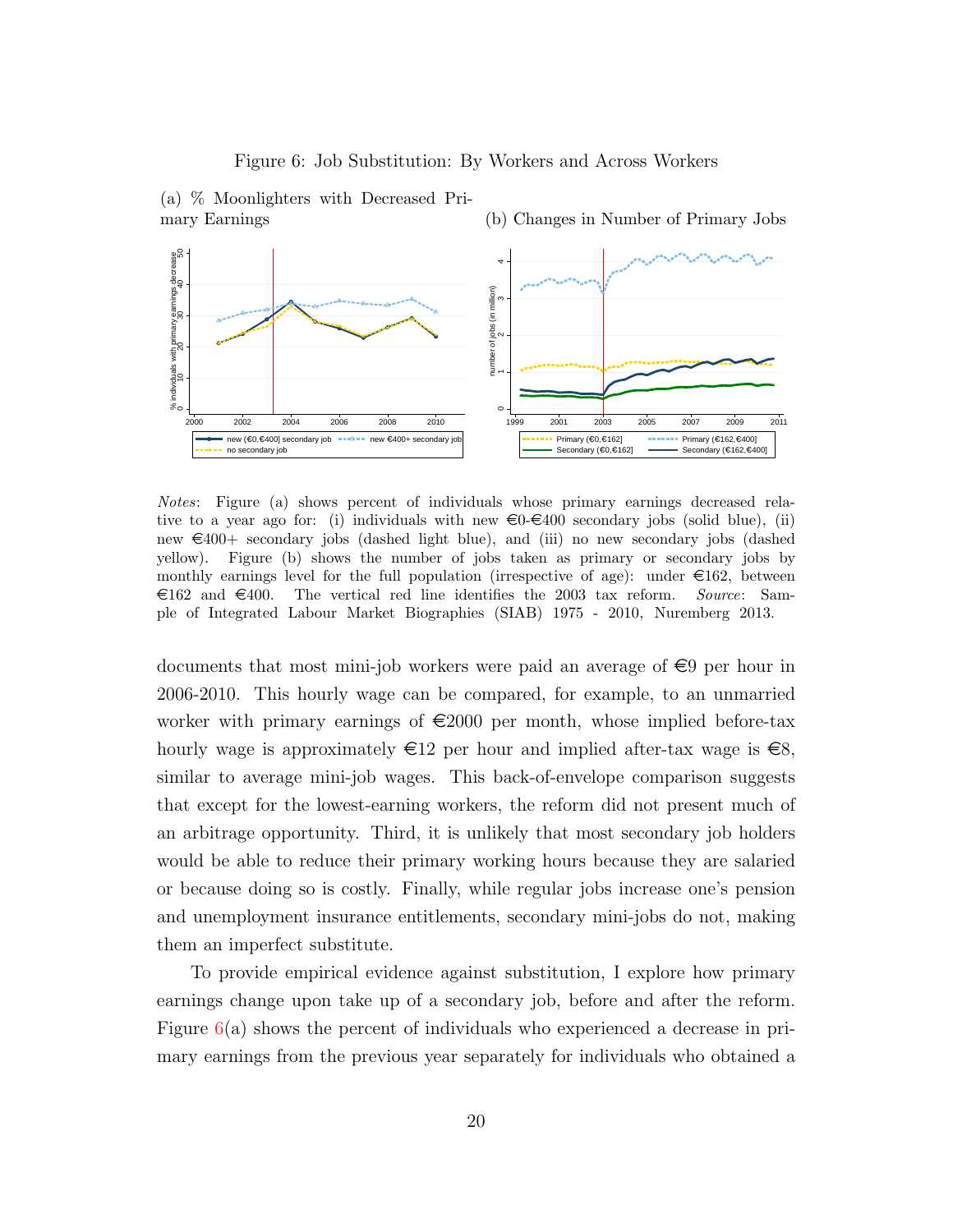new secondary mini-job ( $\infty$  to  $\infty$ 400), who obtained a new high-paying secondary job  $(\epsilon 400 \text{ or more})$ , as well as for individuals with no secondary jobs. If individuals were shifting earnings from primary employment to secondary, we would observe an increase in the solid curve after the reform, and no similar increase for dashed curves. No such increase is apparent. Instead, Figure  $6(a)$  $6(a)$  shows a similar evolution of primary earnings changes for all three groups. Appendix [D.2](#page-52-0) tests this result formally and considers other measures of primary earnings changes.

The lack of primary earnings response implies that individuals experience some form of hours constraint, since as discussed in Section [2,](#page-11-0) a fully unconstrained individual would not obtain a secondary job without reducing his primary hours. Since the reform led to a noticeable increase in moonlighting, these hours constraints are likely to be small in magnitude, since if this were not the case, individuals would have held secondary jobs prior to the reform. The evidence in Figure [5](#page-18-0) strongly suggests that most individuals experience temporary constraints: between 40-60% of secondary jobs are held for a year or less. However, a nontrivial number of individuals experience long-term constraints – approximately 25% moonlight intermittently for five years, and approximately 10% moonlight continuously for five years.

A secondary job tax break could also lead to two other forms of substitution. First, if labor demand cannot absorb the influx of secondary workers, this may lead to secondary workers "stealing" jobs from primary workers, resulting in decreased labor supply of individuals with low primary earnings. Figure  $6(b)$  $6(b)$ provides evidence against this: the number of primary jobs with earnings of less than  $\epsilon$ 400 has not decreased as a result of the reform. An important caveat is that the 2003 reform may have led to extensive margin responses within the primary jobs market: since the mini-job threshold increased from  $\epsilon$  325 to  $\epsilon$ 400, individuals who had previously chosen not to work at all might have joined the workforce. However, such extensive margin responses should only affect the number of at-the-threshold jobs ( $\epsilon = 162$  to  $\epsilon = 400$ ), not that of small jobs (under  $\epsilon = 162$ ). Figure  $6(b)$  $6(b)$  shows a small increase in the number of primary jobs both below and above  $\in$ 162, suggesting no substitution between primary and secondary workers.

Second, the increased demand for small jobs may result in the splitting of larger full-time jobs into multiple mini-jobs. Unfortunately, Figure [6\(](#page-20-0)b) cannot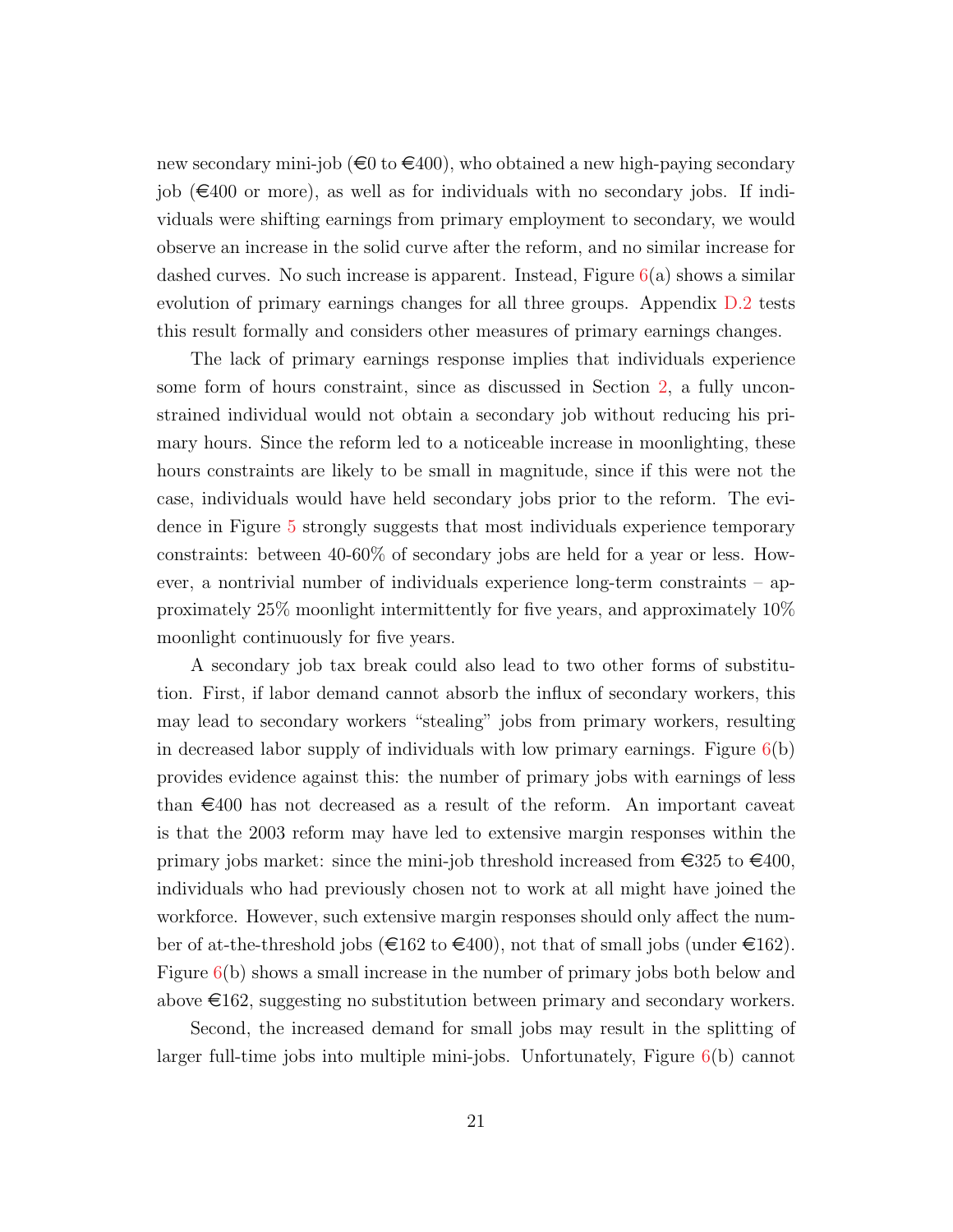provide convincing evidence against this possibility because, relative to the overall full-time workforce, the increase in the number of small secondary jobs is small.

## 3.3 Distributional Effects

Figure [7](#page-23-0) helps us to assess the distributional and fiscal impacts of the reform. I calculate the fiscal gain/cost of the 2003 tax reform as a simple difference between the tax revenue collected on all secondary jobs that paid  $\epsilon$ 1000 or less in 2005/2010 and in 2002. For individuals with primary earnings of less than  $\epsilon$ 400, I calculate the fiscal costs based on individuals whose combined earnings exceed the mini-job threshold, thus making them liable for income and social security taxes. Therefore, these calculations account for all changes that occurred during this period, including changes to income and social security tax rates, along with mini-job threshold increase, as well as their effects on the magnitude of secondary earnings, and substitution responses (the observed decrease in the number of  $\in$ 400+ jobs). Appendix [E](#page-55-0) considers alternative approaches: holding pre-reform or post-reform tax-rate and threshold constant, or limiting the increase in secondary jobs to causal estimates of Section  $4$  (Figure [10\(](#page-30-0)a)-(b)).

Figure [7\(](#page-23-0)a) shows the secondary mini-job holding rates by primary income group in 2002, percentage point increase in secondary mini-job holding rates in 2005 and in 2010, as well as the corresponding marginal tax rate in 2002. In the background, the vertical bars show the relative shares of the population in each income bin. Figure [7\(](#page-23-0)a) shows that while high-income individuals experienced the largest tax break, lower-income individuals were most likely to obtain a secondary job. However, since these individuals represent a relatively small share of the population, most tax benefits went to the middle-income groups – individuals with primary earnings of  $\text{£}1500\text{-£}3000$  per month.

Figure [7\(](#page-23-0)b) shows the implied fiscal gains/losses from the reform. The solid line shows the revenue change per job created (left scale), while the dashed line measures the total revenue change (right scale), scaled from a 2% sample. The results imply that in the two years after the reform, in 2005 the revenue collected increased for individuals with primary earnings of less than  $\epsilon$ 2000, but decreased or remained the same for higher income groups. By 2010, the increase in secondary jobs was large enough that combined with increased employer mini-job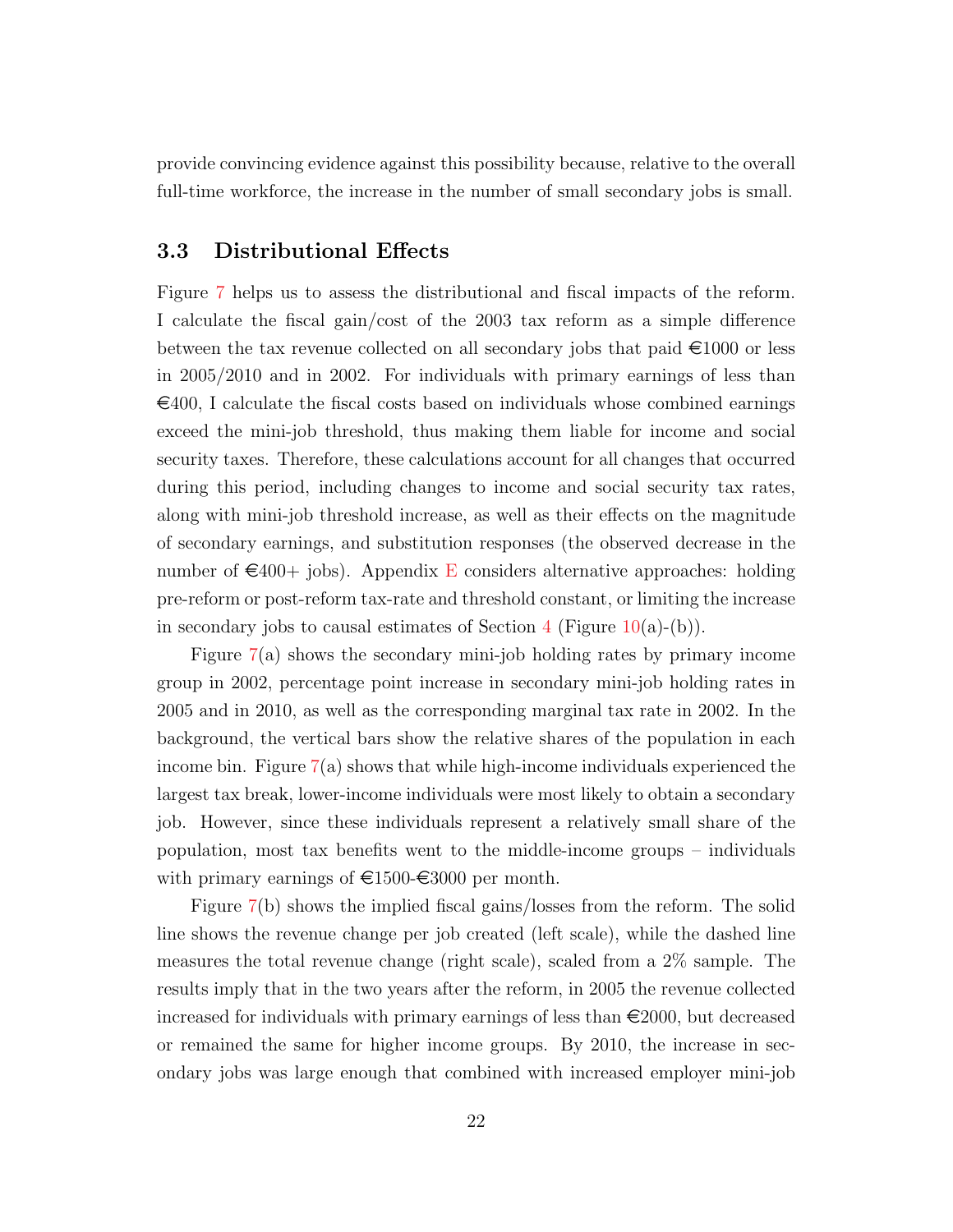<span id="page-23-0"></span>

#### Figure 7: Who Benefited from the Reform? Distributional Effects

*Notes*: Figure (a) shows the number of individuals with  $\epsilon_0 \in 400$  secondary jobs in 2002 in dashed light blue, the increase in the number of such secondary jobs from 2002 to 2005 in percentage points in light blue, and from 2002 to 2010 in dark blue. The yellow curve (right scale) shows the corresponding marginal tax rates in 2002. The vertical bars in the background show the relative shares of the population in each income bin in 2002. Figure (b) shows the fiscal gain (if positive) or fiscal cost (if negative) of the reform. The solid lines measure revenue change per job created, while the dashed lines measure the total cost, scaled from the data's  $2\%$  sample to reflect full population. Source: Sample of Integrated Labour Market Biographies (SIAB) 1975 - 2010, Nuremberg 2013.

tax rate (which increased from 22% in 2002 to 30% in 2010), the reform led to an overall revenue increase. However, this fiscal outcome was in large part driven by increased employer mini-job tax rate and increased secondary earnings due to threshold increase: if one holds mini-job earnings and tax rates constant at 2002 levels, the revenue gains are significantly smaller or negative. Importantly, if one calculates the fiscal outcomes based on causal estimates of Section [4,](#page-24-0) the reform resulted in revenue losses in 2005 and lower revenue gains in 2010. The observed U-shaped pattern is driven by two factors: a larger percent increase in secondary job holding rates among lower income individuals and higher average secondary earnings among high-income individuals: Appendix Figure [E.10\(](#page-56-0)b) shows that average secondary mini-job earnings increase from  $\epsilon$ 250 to  $\epsilon$ 300 as primary income increases.

Combining these results with the calibration predictions of Section [2](#page-11-0) generates two insights. First, the package of reforms "paid for itself" and resulted in a small net revenue increase for all except lowest-income individuals. Since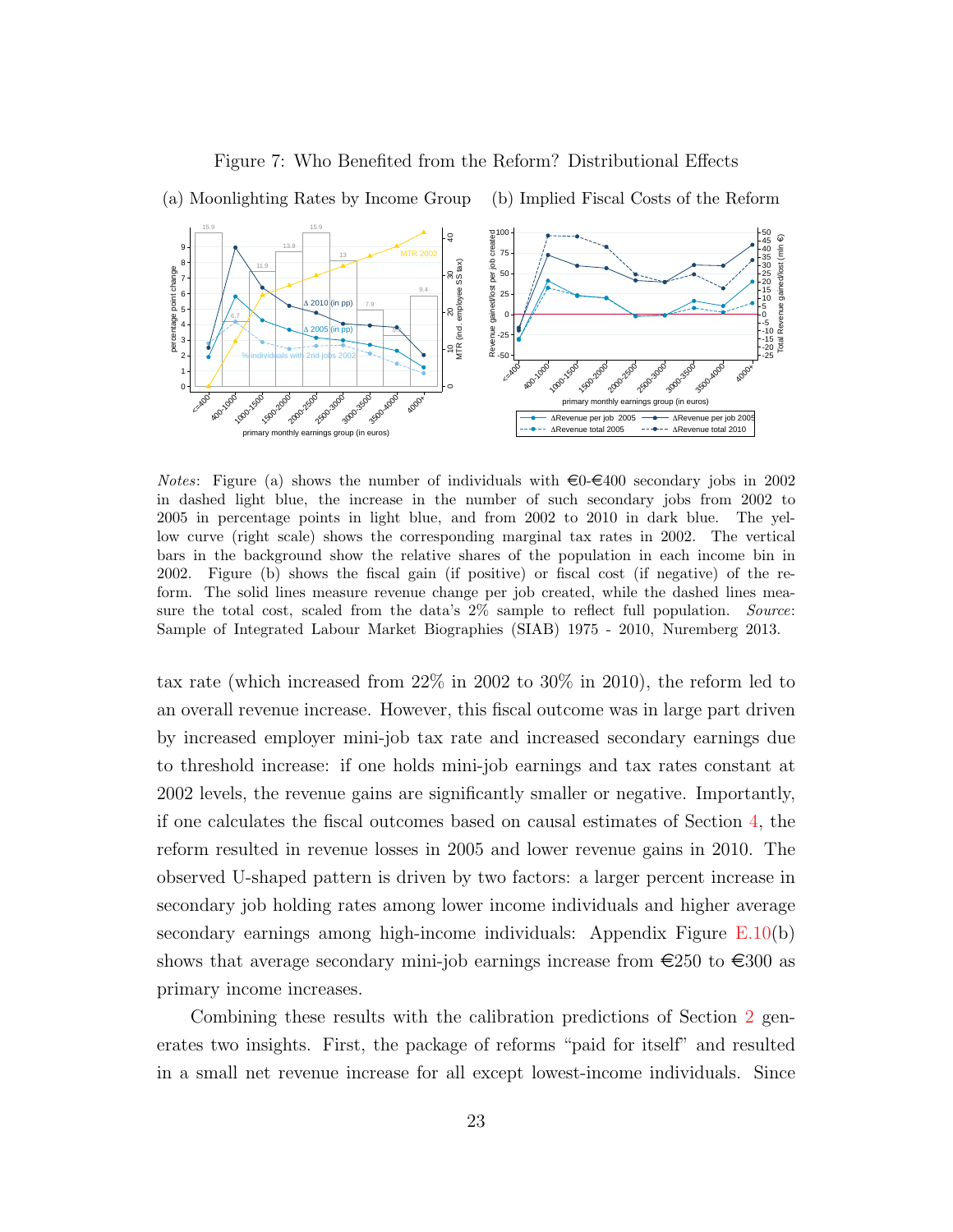secondary job holders receive a full tax break, the revenue increase is entirely due to increased employer mini-job tax revenue. Second, mid- and higher-income individuals experienced the largest tax breaks, both per person and as a total. However, these tax breaks were well targeted in the sense that they were given to constrained individuals, as discussed in Section [3.2.](#page-19-0) Combining the evidence from Figure  $7(a)$  $7(a)$  with calibration predictions of Figure [1](#page-13-0) suggests that beneficiaries can be classified into two categories. The heavily constrained individuals – who held secondary jobs before the reform and whose working hours are likely to be smaller than their ideal hours by 25% or more – constitute approximately 2-3% of all individuals. These individuals benefited the most, and their utility can be approximated by the red-circle lines of Figure [1](#page-13-0) (c) and (d). Lightly constrained individuals – those who did not hold a secondary job before the reform and whose working hours are likely to be constrained by less than 25% – represent 4-8% of the population – benefited less. Their utility can be approximated by the orange-triangle lines of Figure [1](#page-13-0) (c) and (d). These results suggest that as long as secondary jobs are limited to low-wage employments or if the tax breaks are small in magnitude, moonlighting tax breaks will only generate responses among low-income and constrained individuals.

# <span id="page-24-0"></span>4 Measuring the Effect of Tax Reform on Take-Up of Secondary Jobs

The graphical evidence presented in Section [3.1](#page-14-1) provides strong evidence of a causal response of secondary mini-jobs to the reform: the increase in secondary mini-jobs is immediate and sharp. However, estimating the magnitude of the causal effect is more challenging. In this section, I attempt to do so using two approaches. First, I use aggregate evidence to account for aggregate changes that may affect the attractiveness or availability of small secondary jobs. Second, I use micro data and two plausible control groups to estimate the magnitude of response. Since none of these approaches present an ideal quasi-experiment, the estimates should be interpreted as "suggestive" of the true magnitude of causal responses to the 2003 reform.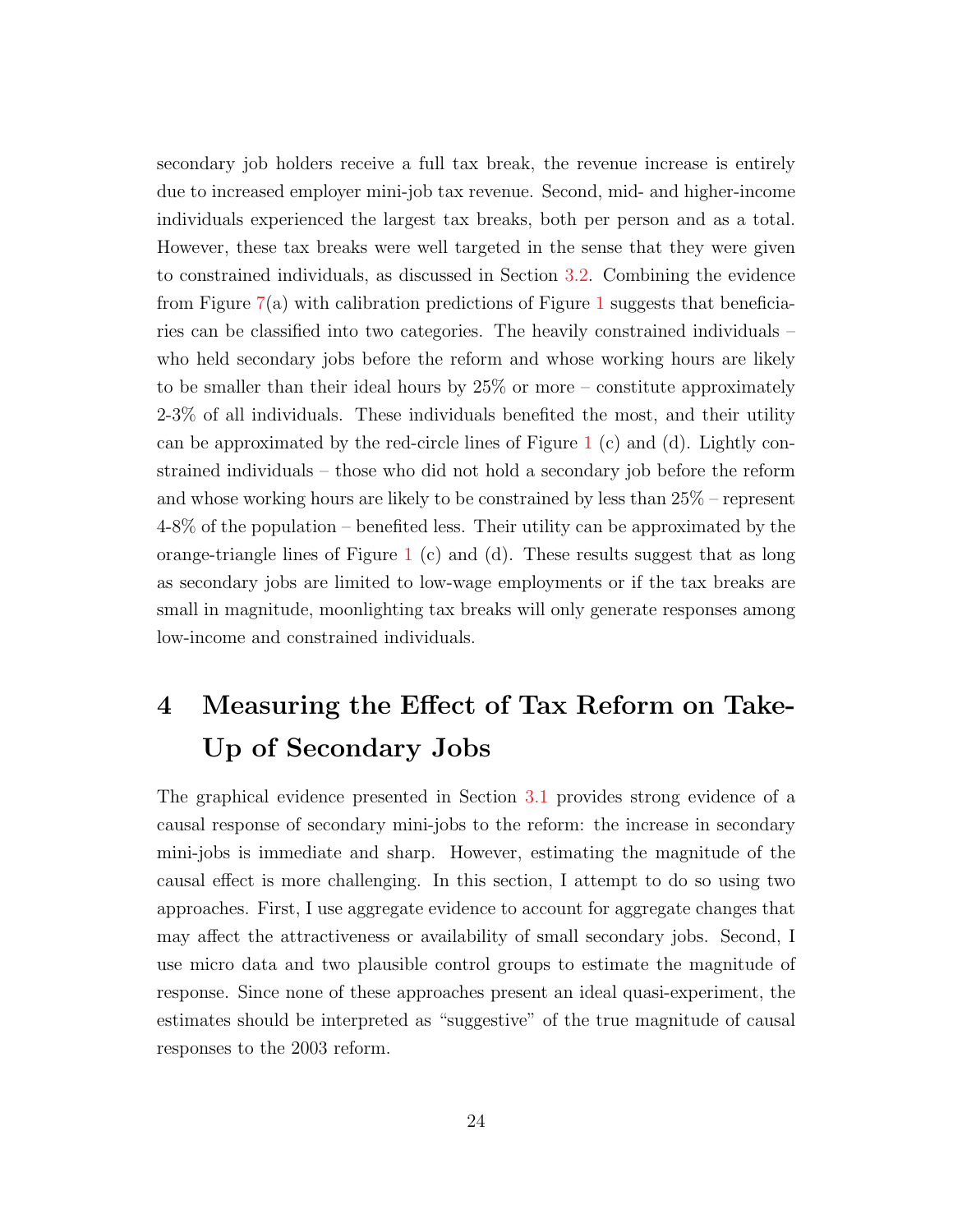#### <span id="page-25-2"></span>4.1 Aggregate Control Group Estimates

The main threat to identification is the possibility that the number of secondary mini-jobs increased for some other reasons unrelated to tax incentives. Two types of such aggregate shocks are plausible. First, a cultural shift or economic necessity may make moonlighting more attractive. For example, the Hartz IV reform reduced long-term unemployment benefits in 2005, which may induce spouses of unemployed workers to seek out secondary jobs. If this were the case, we should observe an increase in moonlighting rates across all levels of secondary earnings. This means that we can use the number of high-paying secondary jobs – the dashed blue series from Figure  $2$  – as a control group in order to account for aggregate shocks that affect the appeal of moonlighting in general. $^{13}$  $^{13}$  $^{13}$ 

Second, mini-jobs may become more readily available because of a demanddriven shock, thus inadvertently increasing the number of secondary mini-jobs. For example, Hartz reforms relaxed dismissal rules and reduced taxation of the temporary help sector, which may have incentivized employers to offer more small jobs. If this were the case, we should see a roughly proportional increase in the number of mini-jobs taken as primary jobs or as secondary jobs. This means that we can use the number of primary mini-jobs – the sum of solid curves from Figure  $6(b)$  $6(b)$  – as a control group in order to account for aggregate shocks that affect the availability of less-than- $\epsilon$ 400 jobs.

<span id="page-25-1"></span>Formally, I estimate

$$
\log(Num\_{Jobs_{jt}}) = \beta_1 + \sum_{t=1999}^{2010} \beta_{2t}\delta_t + \sum_{t=1999}^{2010} \beta_{3t}(Treat_{jt} \times \delta_t) + \varepsilon_{it}, \quad (4)
$$

where t measures time in years and j identifies job type. To account for the first type of aggregate shocks,  $Num\_Jobs_{jt}$  measures either the number of secondary mini-jobs (defined as secondary employments paying  $\epsilon$ 400 or less) or the number of secondary high-paying jobs (paying  $\epsilon$ 1000 or more). To account for the second type of aggregate shocks,  $Num\_Jobs_{jt}$  either measures the number of secondary mini-jobs (defined as secondary employments paying  $\epsilon$ 400 or less) or the number

<span id="page-25-0"></span><sup>&</sup>lt;sup>13</sup> Note that medium-paying secondary jobs cannot be used as a control because the number of these employments decreased due to tax incentives. See Figures [2](#page-15-0) and [3.](#page-16-0)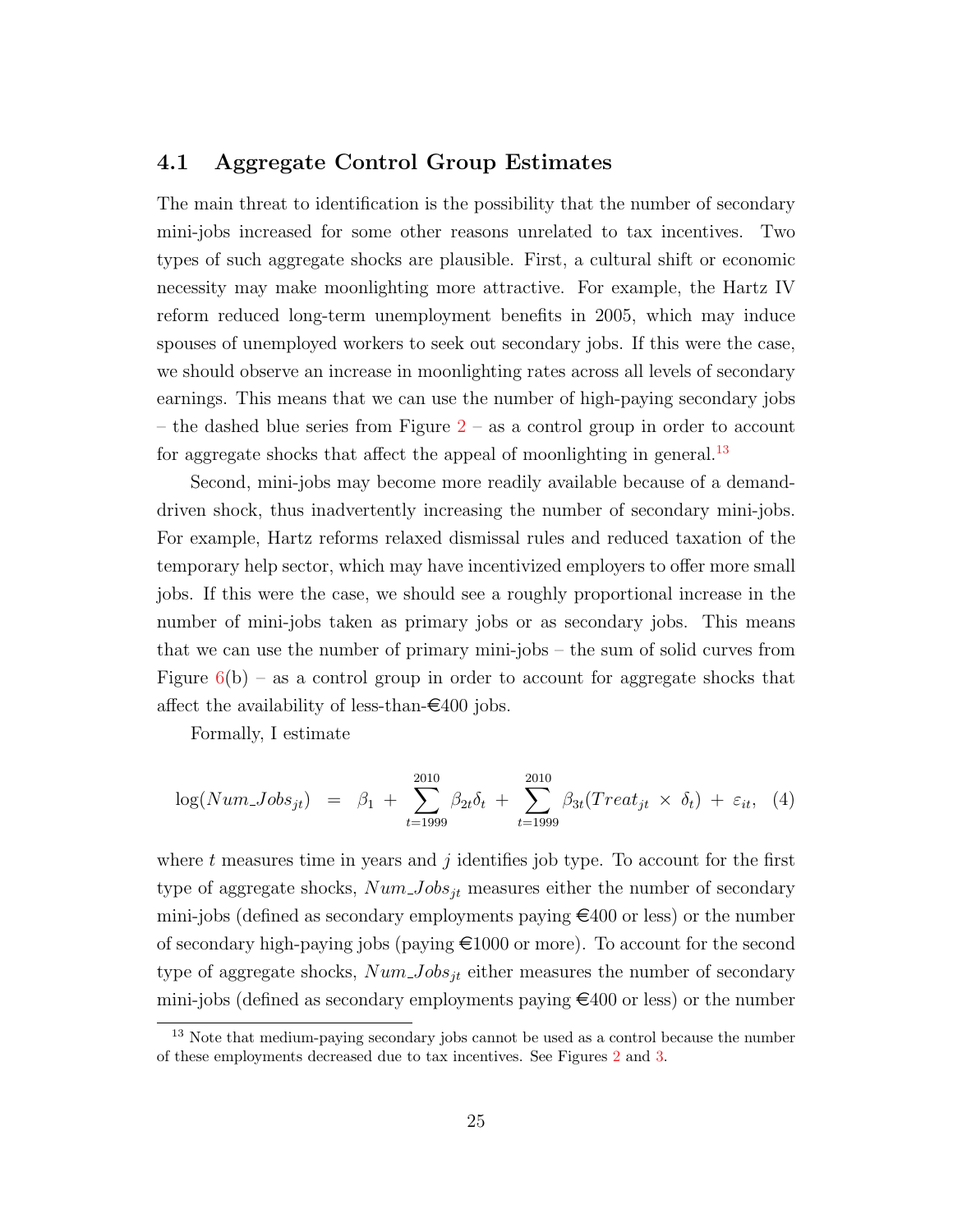of primary mini-jobs (defined as primary employments paying  $\epsilon$ 400 or less). In both cases,  $Treat_{it}$  equals to 1 for secondary jobs with earnings of  $\epsilon$ 400 per month or less, and zero otherwise. Specification [\(4\)](#page-25-1) is estimated on 92 quarterly observations. Observations from January-March 2003 are not included, so the 2003 point estimate measures the immediate effect of the reform. The results are shown in Figure [8.](#page-26-0)

Figure 8: Results: Take Up of Secondary Jobs

<span id="page-26-0"></span>

*Notes*: This figure plots estimates and 95% confidence intervals of coefficients  $\beta_{3t}$  of specification [\(4\)](#page-25-1) multiplied by 2.31 – the pre-reform secondary mini-job holding rate in January-March 2003. In both figures, the treatment observations measure the number of secondary  $\epsilon 0$ - $\epsilon 400$ jobs. In figure (a), the control observations measures the number of individuals with large (i.e.  $\in 1000+$ ) secondary jobs, while in figure (b) control observations measure the number of small (i.e  $\in 400$  or less) primary jobs. The dashed line shows a simple difference between the secondary mini-job holding rate in a given year minus in Jan-March 2003. Year 2002 is omitted. Specification [\(4\)](#page-25-1) is estimated on 92 quarterly observations. The vertical red line identifies the 2003 tax reform. Coefficients and standard errors are reported in Table [F.6.](#page-61-0) Source: Sample of Integrated Labour Market Biographies (SIAB) 1975 - 2010, Nuremberg 2013.

The dashed line in Figure [8](#page-26-0) shows the simple difference between the secondary mini-job holding rate in a given year and the pre-reform rate of 2.31% in Jan-March 2003, while the solid line shows estimates from  $(4)$  scaled by the pre-reform rate. Both approaches suggest that approximately half of the total increase in small secondary jobs can be attributed to the causal effect of the reform, implying an almost 100% increase in secondary mini-job holding by 2010. The results highlight the importance of accounting for aggregate shocks, but the estimates must be interpreted with caution. The increase in the number of small jobs and the increased popularity of moonlighting may have been caused by the reform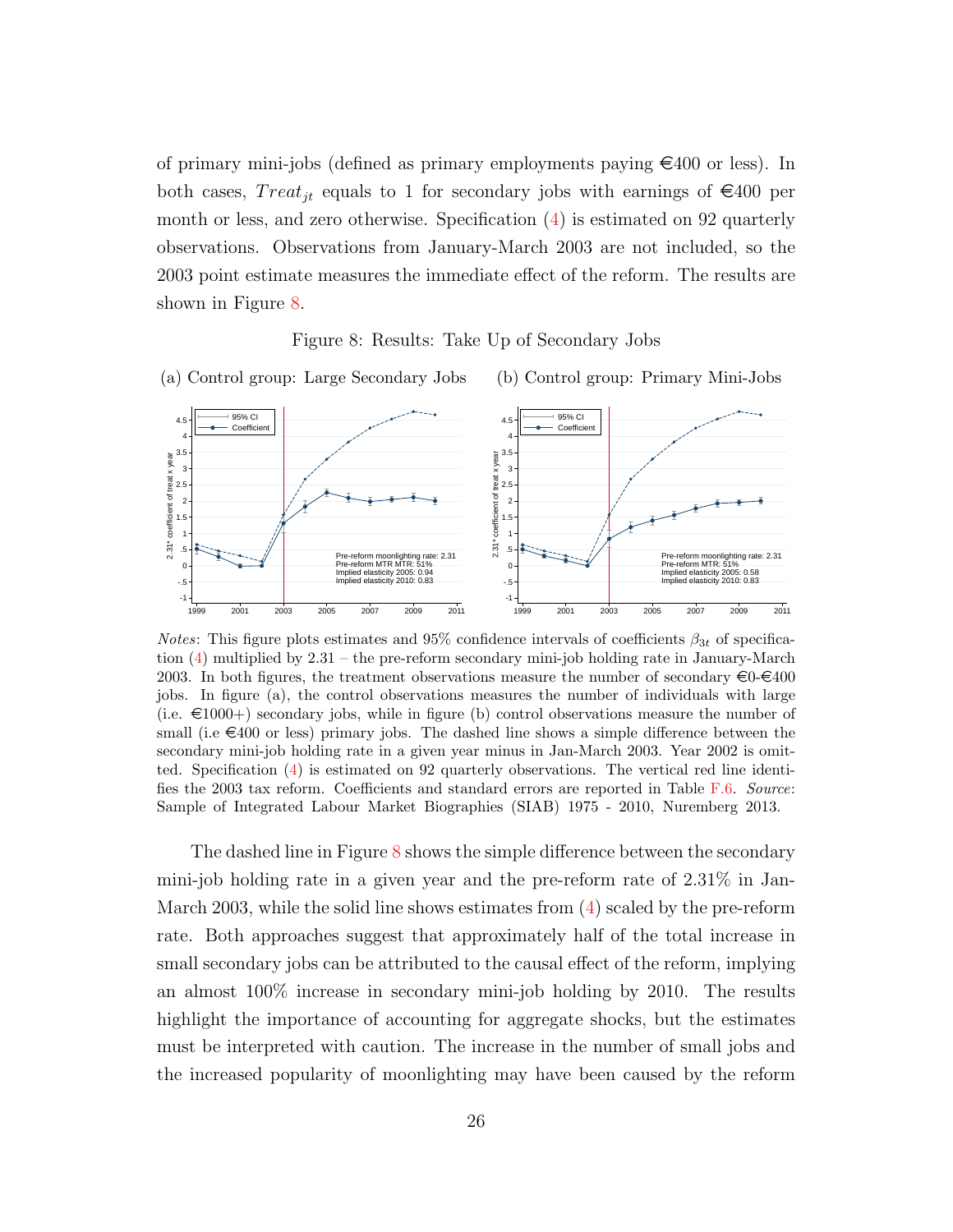<span id="page-27-3"></span>itself; in that case, the estimates shown in Figure [8](#page-26-0) represent the lower bound on the true causal effect.

## <span id="page-27-2"></span>4.2 Micro Data Control Group Estimates

To estimate the effect of the reform on the take up of secondary jobs using microdata, I employ a difference-in-differences linear probability model (LPM) specification:

<span id="page-27-1"></span>
$$
P(2nd\_{Minit} = 1) = \beta_1 + \sum_{t=1999}^{2010} \beta_{2t}\delta_t + \sum_{t=1999}^{2010} \beta_{3t}(Treat_{it} \times \delta_t) + \gamma X_{it} + \varepsilon_{it}, \tag{5}
$$

where  $2nd\_Min_{it}$  is equal to 1 if the individual holds a secondary mini-job and zero otherwise, while  $\delta_t$  is an indicator of a given time period. Treat identifies one of the several treatment groups – individuals with primary earnings of  $\epsilon$ 400 to  $\epsilon$ 1000,  $\epsilon$ 1000 to  $\epsilon$ 3000, or over  $\epsilon$ 3000. Controls  $X_{it}$  include demographic characteristics such as gender, age, state (länder), occupation, and individual fixed effects. The coefficients of interest  $\beta_{3t}$  measure an increase in the take up of secondary jobs as a result of the tax break. Standard errors are clustered by individual.

I choose the LPM over a nonlinear model such as a logit or a probit for several reasons. First, LPM is easy to interpret and the regression results can be directly compared to graphical evidence. Second and most importantly, LPM is more suitable for including individual fixed effects because nonlinear models with fixed effects suffer from the incidental parameters problem [\(Neyman and](#page-36-12) [Scott](#page-36-12) [\(1948\)](#page-36-12); [Lancaster](#page-36-13) [\(2000\)](#page-36-13)). Third, the difference-in-differences approach is harder to interpret within a nonlinear framework. The parallel trend assumption necessary for causal estimation is hard to justify because of the bounded support of the outcome variable, and the estimated interaction term is difficult to interpret [\(Ai and Norton](#page-34-9) [\(2003\)](#page-34-9); [Puhani](#page-36-14) [\(2012\)](#page-36-14)).

I use two approaches to assign individuals to treatment and control groups. First, I assign individuals to treatment and control groups based on their primary earnings in January-March 2003, the three months before the reform.<sup>[14](#page-27-0)</sup> The

<span id="page-27-0"></span><sup>&</sup>lt;sup>14</sup> The results are robust to assigning status based on the 2002 earnings level.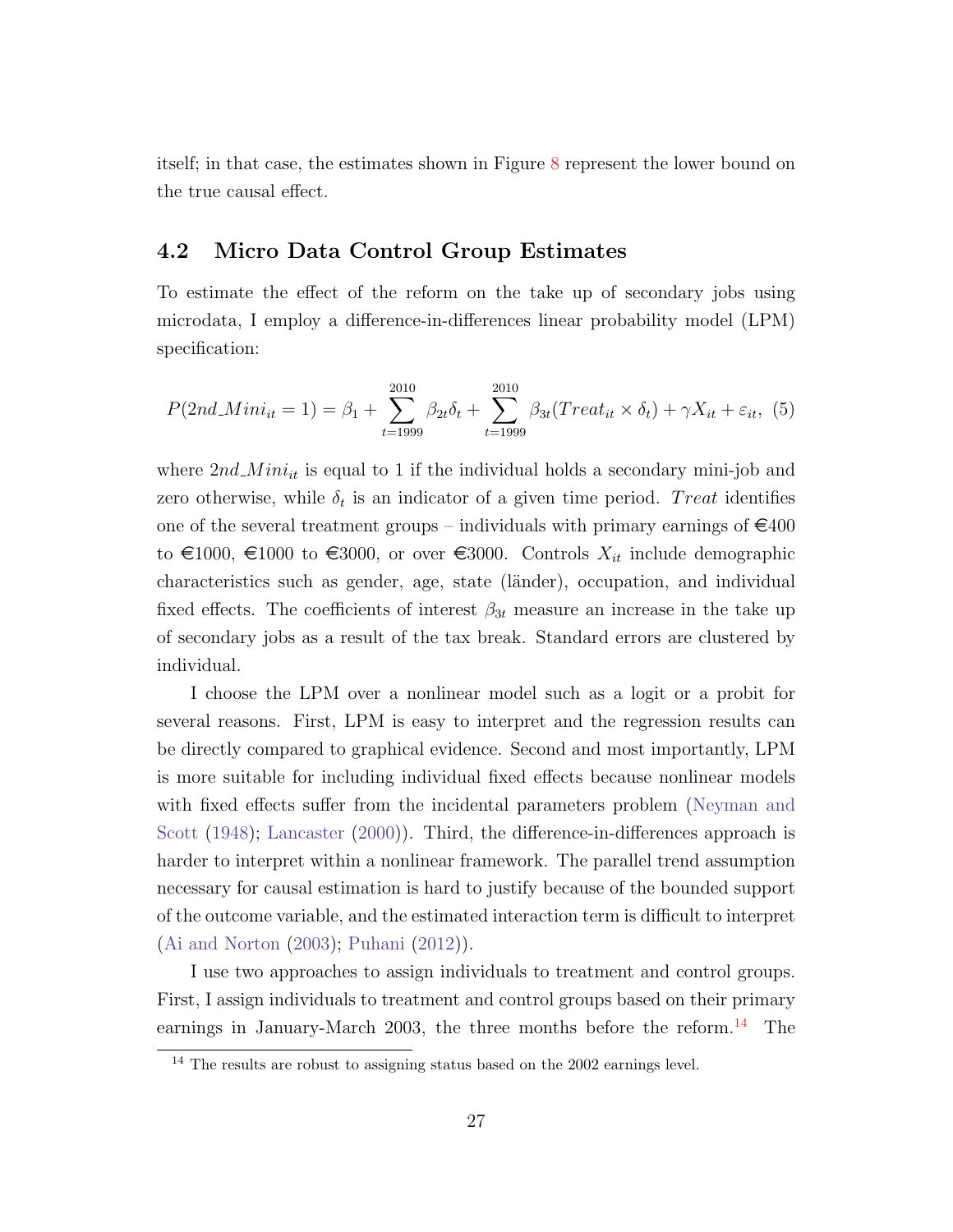<span id="page-28-0"></span>

Figure 9: Secondary Job Holding Rates by Primary Earnings

*Notes*: This figure plots the share of individuals who hold secondary jobs earning  $\epsilon 400$ or less by levels of primary earnings in (a) in January-March 2003, or (b) in the current quarter. The vertical red line identifies the 2003 tax reform. Source: Sample of Integrated Labour Market Biographies (SIAB) 1975 - 2010, Nuremberg 2013.

control group consists of individuals with primary earnings of  $\epsilon$ 4000 or more, while the treatment groups consist of workers with primary earnings of  $\epsilon$ 400 to  $\epsilon$ 4000, broken down by primary income tranches. The identification relies on the intuition that high-wage individuals are less likely to be affected by the secondary job tax break because their primary wages are likely to be much higher than moonlighting wages, even after accounting for the tax break. Therefore, highwage individuals' moonlighting decisions should be primarily driven by non-tax factors that we are trying to control for. Ideally, one would then assign treatment and control groups based on wage levels, but this information is not available and for this reason, I use earnings as a proxy for wages. Since high-income individuals are nonetheless treated, this approach yields a lower bound on the true magnitude of the response.

The second approach attempts to find a control group that is not treated. To do so, I choose individuals with very small primary earnings as a control group – less than  $\epsilon 162$  per month. By sample construction, these individuals' secondary jobs are bound by their primary earnings, and therefore their combined income is limited to  $\epsilon$ 324. Hence, these individuals should not be affected by the 2003 mini-job threshold increase from  $\epsilon$ 325 to  $\epsilon$ 400, as their cumulative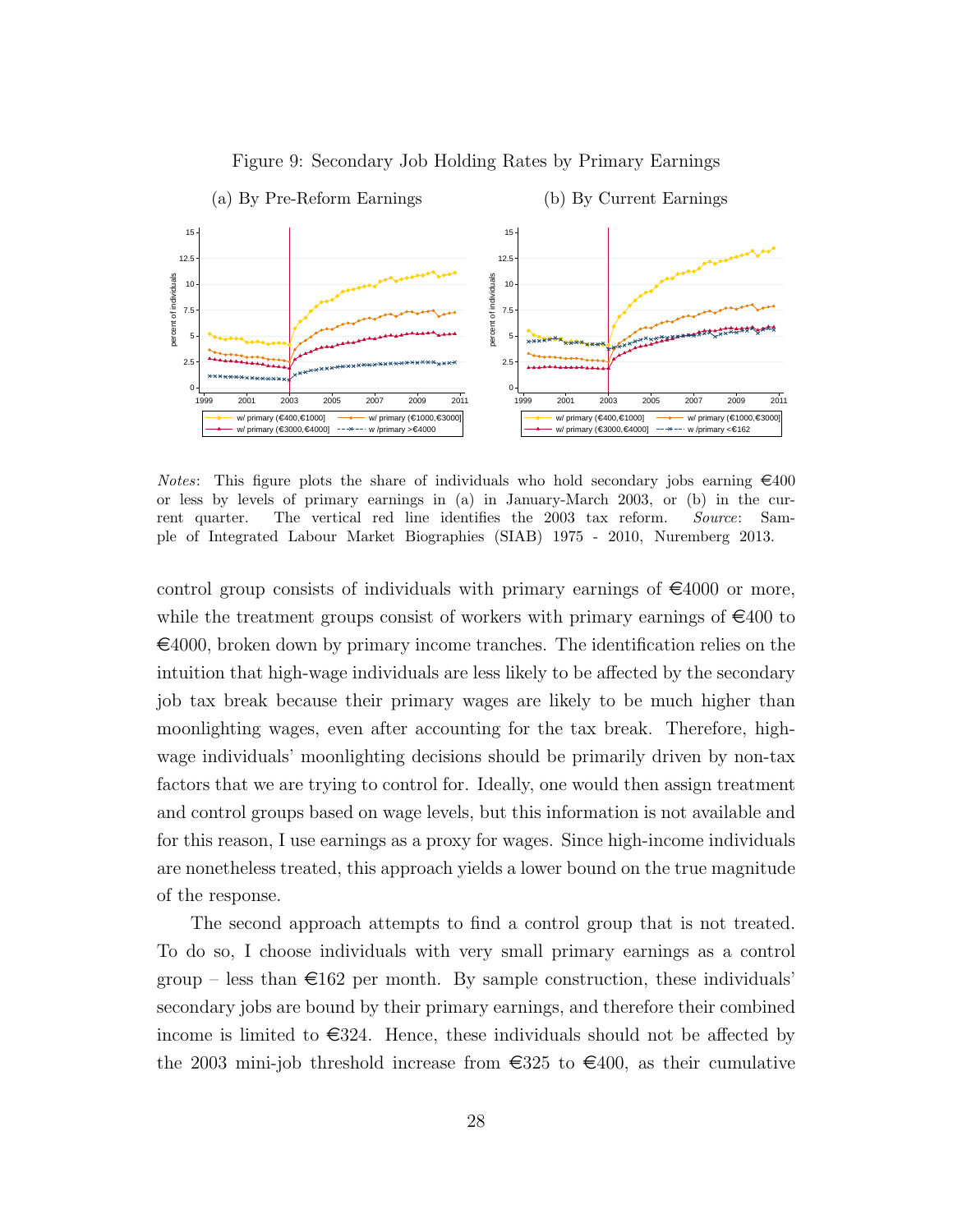earnings do not exceed  $\in$ 325. The downside of this approach is that the treatment and control groups must be assigned based on current rather than pre-reform earnings. The reason for this is that these individuals tend to increase their primary earnings relatively quickly: within 2 years, only 25% of individuals have earnings of  $\epsilon$ 162 or less, and approximately 60% have earnings over  $\epsilon$ 400 (see Appendix Figure [F.11\)](#page-58-0). This means that the pre-reform earnings of very lowincome individuals cannot be used to predict individuals' future earnings, and one must rely on current earnings. On one hand, doing so is advantageous because the group assignment accurately reflects individuals' contemporaneous incentives. The downside, of course, is that the same individual might be assigned to a control group in some years, but to various treatment groups in other years. Treatment group switches do not affect the validity of the empirical approach, merely the interpretation of the results. On the other hand, the possibility of selection into treatment could invalidate my empirical approach; however, Appendix Figure [F.11](#page-58-0) shows no changes in relative income group switches as a result of the reform (see discussion in Appendix  $F$ ).<sup>[15](#page-29-0)</sup>

The treatment and control groups are not perfectly comparable and differ in many aspects. The necessary identifying assumption is that the likelihood of secondary employment evolved similarly for individuals in the treatment groups as for individuals in the control group. Figures  $9(a)$  $9(a)$  and (b) investigate the validity of this assumption and show that prior to the reform in April 2003, the percent of secondary job holders appears to follow a similar downward trend for all income groups. High-income individuals, however, are less likely to hold secondary jobs than individuals with small primary earnings, consistent with evidence from Figure [4.](#page-17-0)

Figure [10](#page-30-0) presents the results of estimating [\(5\)](#page-27-1) separately for individuals with primary earnings ranging between  $\epsilon 400$  and  $\epsilon 1000$ ,  $\epsilon 1000$  and  $\epsilon 3000$ , and between  $\epsilon$ 3000 and  $\epsilon$ 4000. Estimates for all income groups combined are shown in Appendix Figure [F.12.](#page-59-0) In all estimates, observations from January-

<span id="page-29-0"></span><sup>&</sup>lt;sup>15</sup> Another possibility is that individuals with pre-reform income just above  $\epsilon$ 400 may wish to reduce their earnings in order to qualify for a tax-free primary job. In that case, the  $\epsilon$ 400- $\epsilon$ 1000 treatment group may be adversely selected. If this were the case, we should see a decreased mass in the distribution of primary earnings, just above the  $\epsilon$ 400 threshold, after the reform. Appendix Figure [A.2](#page-42-0) does not show evidence of such missing mass. See also [Tazhitdinova](#page-37-0) [\(2020\)](#page-37-0) for more detailed treatment of primary earnings responses.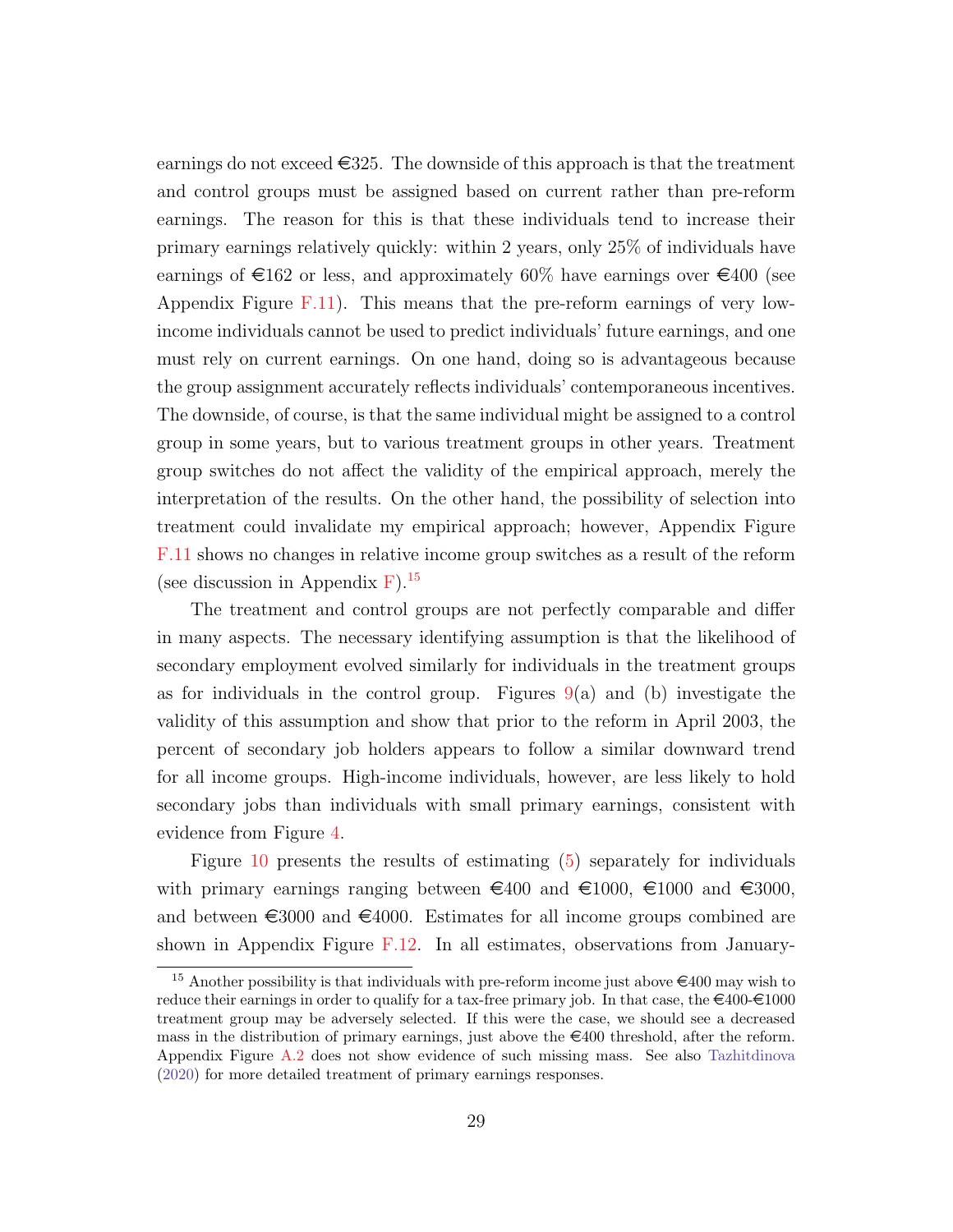<span id="page-30-0"></span>

<span id="page-30-1"></span>Figure 10: Results: Take Up of Secondary Jobs

*Notes*: This figure plots estimates and 95% confidence intervals of coefficients  $\beta_{3t}$  of specification [\(5\)](#page-27-1). Figures (a) through (c) assign treatment and control groups based on earnings in January-March 2003, with  $\epsilon$ 4000+ serving as the control group. Figures (e) through (f) assign treatment and control groups based on current quarter earnings with  $\epsilon 0 \cdot \epsilon 162$ group serving as the control. Year 2002 is omitted. The vertical red line identifies the 2003 tax reform. Coefficients and standard errors are reported in Appendix Table [F.5.](#page-60-0) Source: Sample of Integrated Labour Market Biographies (SIAB) 1975 - 2010, Nuremberg 2013.

March 2003 are not included, so the 2003 point estimate measures the immediate effect of the reform. Figure [10](#page-30-0) confirms the general validity of the parallel trend assumption by showing no major pre-trends before the policy change in April 2003. Both specifications – whether based on pre-reform earnings or based on current earnings – show similar results: the reform resulted in an immediate increase in moonlighting, followed by a gradual increase over time. For individuals with primary earnings between  $\epsilon$ 400 to  $\epsilon$ 1000, moonlighting increased by 3-5 percentage points within the first 2 years, and by approximately 4-6 percentage points by 2010 from a pre-reform mean of 4.15%. For individuals with primary earnings of  $\epsilon$ 1000 to  $\epsilon$ 3000, the likelihood of secondary job holding increased by 2-3 percentage points in the first 2 years after the reform, and by 2-3 percentage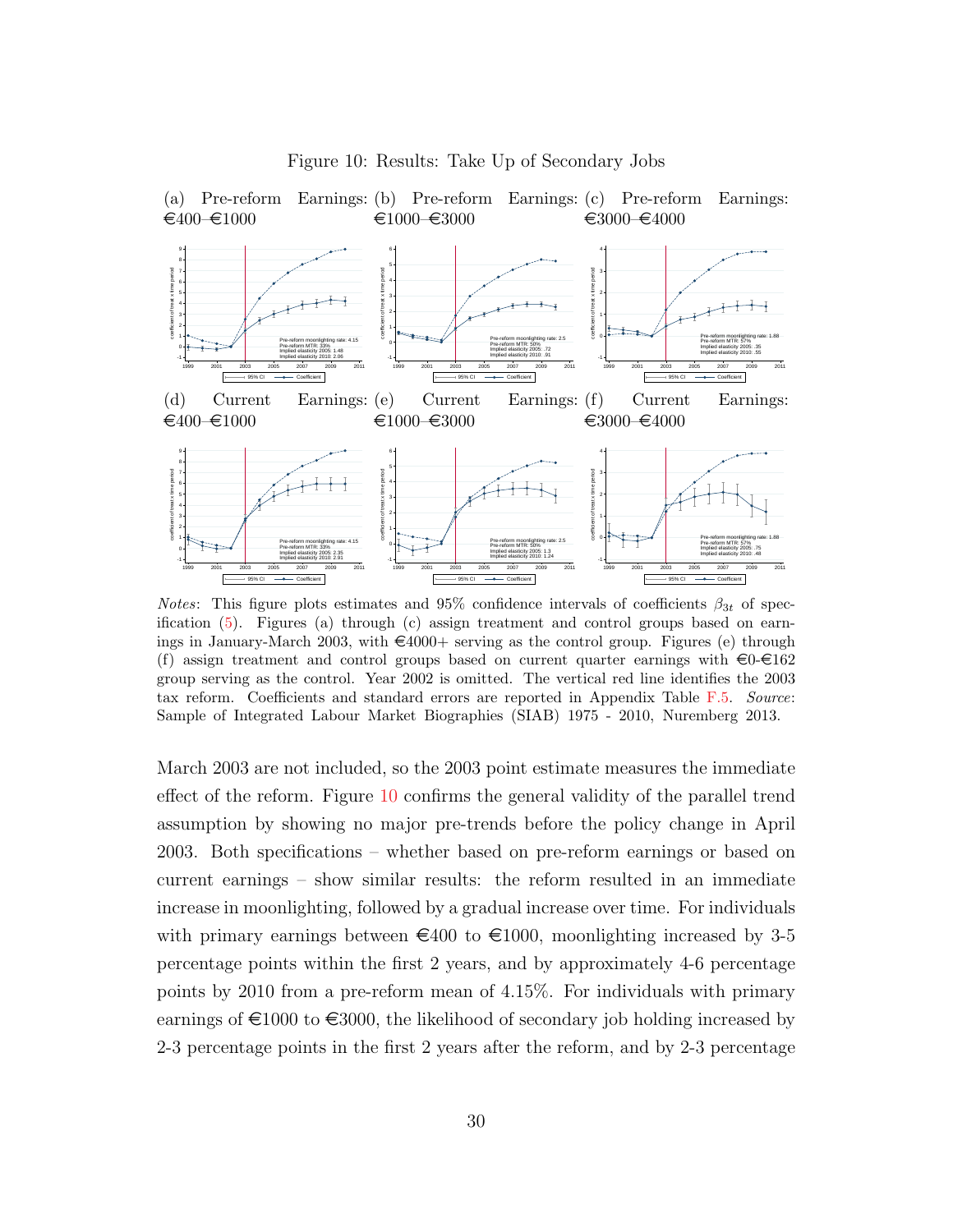points by 2010, from the initial level of 2.5%. Finally, individuals with primary earnings between  $\epsilon$ 3000 and  $\epsilon$ 4000 also increased their moonlighting rates, by 1-1.8 percentage points in the first 2 years and by approximately 1.3 by 2010, from the initial rate of 1.88. In all specifications, higher-income individuals show a slightly weaker response than individuals with small primary earnings.

#### 4.3 Discussion and Caveats

The estimated changes in the take up of secondary jobs can be used to estimate elasticities of participation in the secondary job market. I define elasticities as

$$
\eta \equiv \frac{\% \Delta Participation}{\% \Delta (1 - \tau)} = \frac{\% \Delta Participation}{\% \Delta (1 - \tau_{SS} - \tau_{Income})},\tag{6}
$$

where  $\tau_{SS} = 0.21$  and  $\tau_{Income}$  identify social security and income taxes on the first dollar of secondary earnings. An appropriate measure of  $\tau_{Income}$  would take spousal earnings into account; however, that information is not available. As an approximation, I use individual's marginal income tax based on their primary earnings alone minus a 20% deduction (following the results of [Doerrenberg et al.](#page-35-12) [\(2017\)](#page-35-12)). As women tend to have lower earnings than their spouses, this approximation may result in a small upward bias for women, and the opposite for men. Thus, it is difficult to accurately predict the direction of the bias, especially taking into consideration that moonlighters may be negatively selected. The average  $\tau_{Income}$  is 12% for individuals with low primary earnings ( $\in$ 400- $\in$ 1000), 29% for individuals with  $\epsilon$ 1000- $\epsilon$ 3000 earnings, and 36% for individuals with primary earnings of  $\text{ } \in \text{3000}$  to  $\text{ } \in \text{4000}$ .

Using 2005 and 2010 to calculate short-term and long-term elasticities, I estimate short-term elasticities of 1.48-2.35 and long-term elasticities of 2.06-2.91 for individuals with small primary earnings ( $\in 400-\in 1000$ ). For individuals with primary earnings of  $\epsilon$ 1000 to  $\epsilon$ 3000, short-term elasticities range between 0.72 and 1.3, while long-term elasticities are 0.91-1.24. Finally, for higher-income individuals, short-run elasticities are 0.35-0.75 and long-run elasticities are 0.48-0.55. Most importantly, all elasticities are very similar in magnitude and are significantly larger than participation elasticities for the primary jobs estimated in other settings: between 0 and 0.25 for men and between 0 and 0.35 for women [\(Blun-](#page-34-2)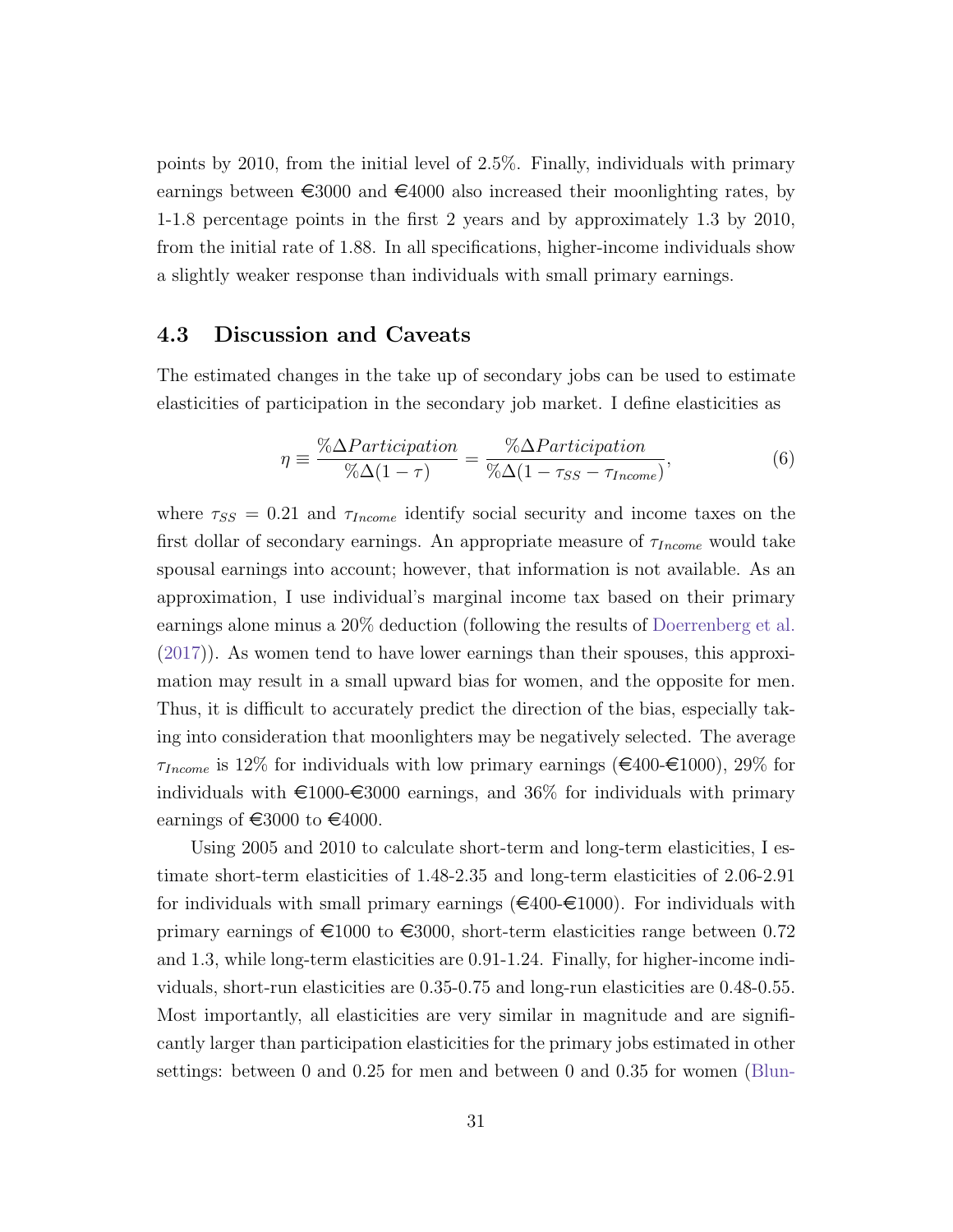[dell and Macurdy](#page-34-2) [\(1999\)](#page-34-2); [Blundell et al.](#page-34-3) [\(2011\)](#page-34-3); [McClelland and Mok](#page-36-1) [\(2012\)](#page-36-1)). However, elasticities are of comparable magnitude to recent experimental evidence that finds large intertemporal or compensated elasticities for individuals with highly flexible working hours [\(Angrist et al.](#page-34-4)  $(2017)$ , [Mas and Pallais](#page-36-8)  $(2019)$ , [Chen et al.](#page-34-10)  $(2017)$ ). The results thus imply that moonlighting is highly responsive to tax incentives.[16](#page-32-0)

The estimated responses are subject to several caveats. First, the results should not be interpreted as caused by the tax break alone. Threshold and other tax rate changes contributed to the observed outcomes. Second, the elasticities are calculated under the assumption that all individuals who looked for a secondary job were able to obtain such a job, in other words, that labor demand elasticity is perfectly elastic. However, if labor demand is less than perfectly elastic, the estimated response represents a lower bound on the true structural elasticities of labor supply. Third, as discussed in Section [4.1,](#page-25-2) Hartz reforms might have resulted in labor demand increase of small jobs because of the relaxed regulation. The approach taken in Section [4.1](#page-25-2) attempts to account for such aggregate shifts by using appropriate control groups. The approach in Section [4.2](#page-27-2) accounts for the demand shifts as long as demand changes affected treatment and control groups similarly. Since secondary mini-jobs are relatively similar across income groups (recall discussion in Section [3.1\)](#page-14-1), there is no evidence to suggest this was not the case. Overall, the results suggest that roughly 50% of the observed increase in moonlighting may be attributed to individuals' responses. The remaining increase in secondary employment may have happened as a result of demand shift or any other aggregate changes in the economy.

# 5 Conclusion

Leveraging a unique reform in Germany that eliminated social security and income taxes on  $\epsilon$ 0- $\epsilon$ 400 secondary jobs, this paper estimates the effect of taxes

<span id="page-32-0"></span><sup>&</sup>lt;sup>16</sup> Unfortunately, the estimated participation elasticities cannot be easily compared to elasticities of taxable income (ETI): the secondary job incentive was limited to  $\in \{400, \text{ and thus}$ constrained the maximum taxable income change to  $\epsilon$ 400 regardless of pre-reform income. Therefore, any estimates of ETI are flawed because individuals would have obtained larger secondary jobs in absence of the threshold, as evidenced by the large bunching in Figure [3.](#page-16-0)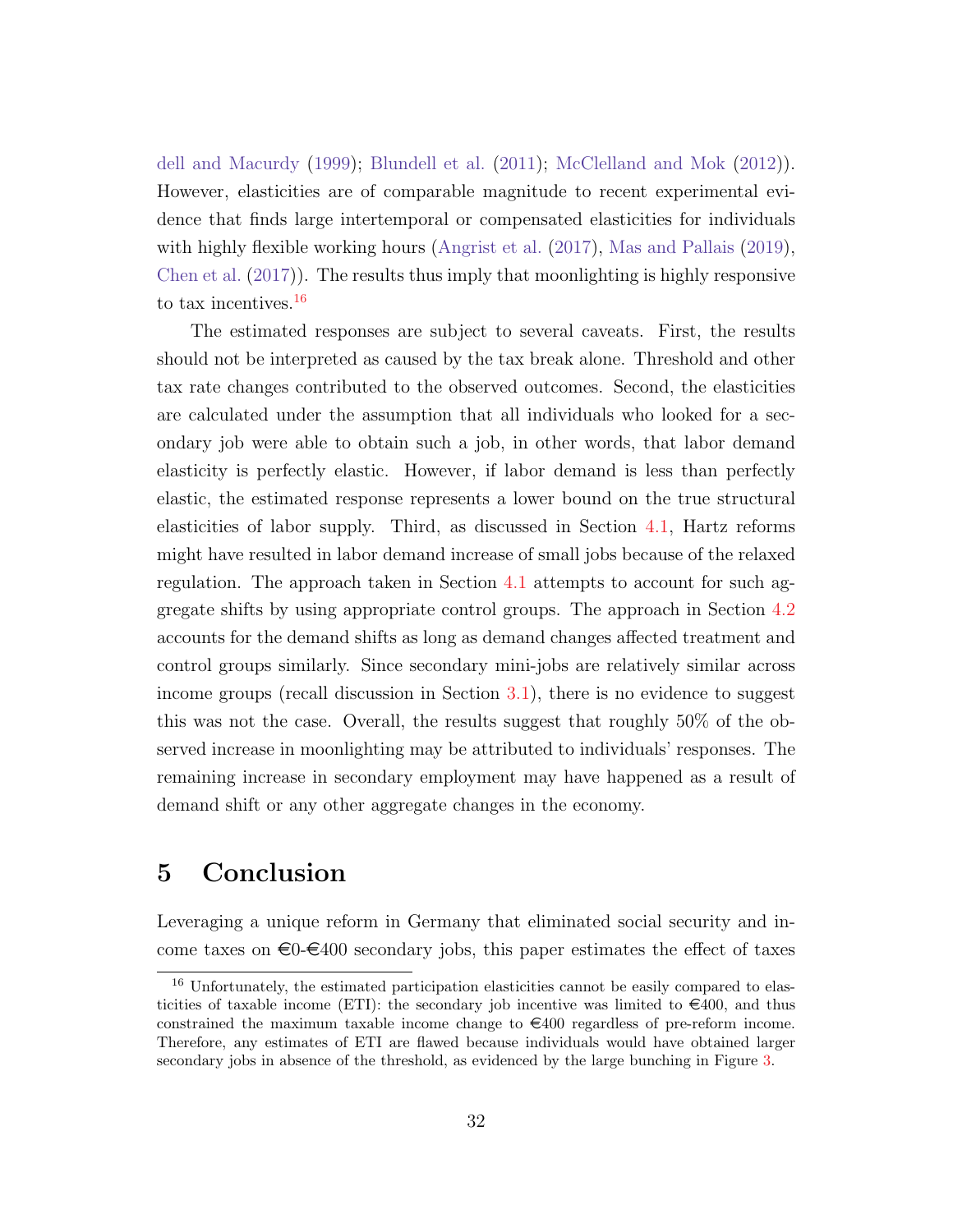on multiple job holding. The results show that moonlighting is highly responsive to taxes, with implied participation elasticities that are several times larger than participation elasticities for primary employment. Secondary jobs are disproportionately taken up by women, foreign-born individuals, individuals with no vocational training and in lower-paid primary jobs. These moonlighting jobs are mostly held in low-wage service occupations and industries, irrespective of primary earnings level. A calibration exercise reveals that hours constraints are the primary cause of moonlighting: low-wage secondary jobs are unlikely to be attractive to individuals unless their primary earnings are too low. For most individuals, these hours constraints are likely to be of temporary nature since they hold secondary jobs for a year or less.

The results thus suggest that moonlighting tax-breaks could be effective at incentivizing longer working hours as they offer two key advantages. First, they are cost-effective, as they only reduce the tax on highly elastic secondary earnings and preserve the tax revenue on inelastic primary earnings. Second, the incentive structure implicitly targets constrained lower-income individuals. However, these advantages must be weighted against disadvantages. For example, moonlighting tax breaks cannot be used to incentivize individuals to join the workforce in the first place, and they may inadvertently incentivize firms to split full-time jobs into multiple part-time jobs.

While the studied secondary jobs are of the "traditional" part-time type and thus are less flexible than typical "gig" jobs, they are similar in that they do not provide social insurance benefits. Therefore, moonlighting responses are likely to be stronger if the tax breaks are applied to more flexible and easily accessible "gig" jobs. However, the targeting of secondary tax breaks may be less efficient and may result in arbitrage opportunities if some of these gig jobs are of the high-wage type. For example, digital platforms such as TaskRabbit offer some high-wage opportunities that the traditional part-time labor market does not.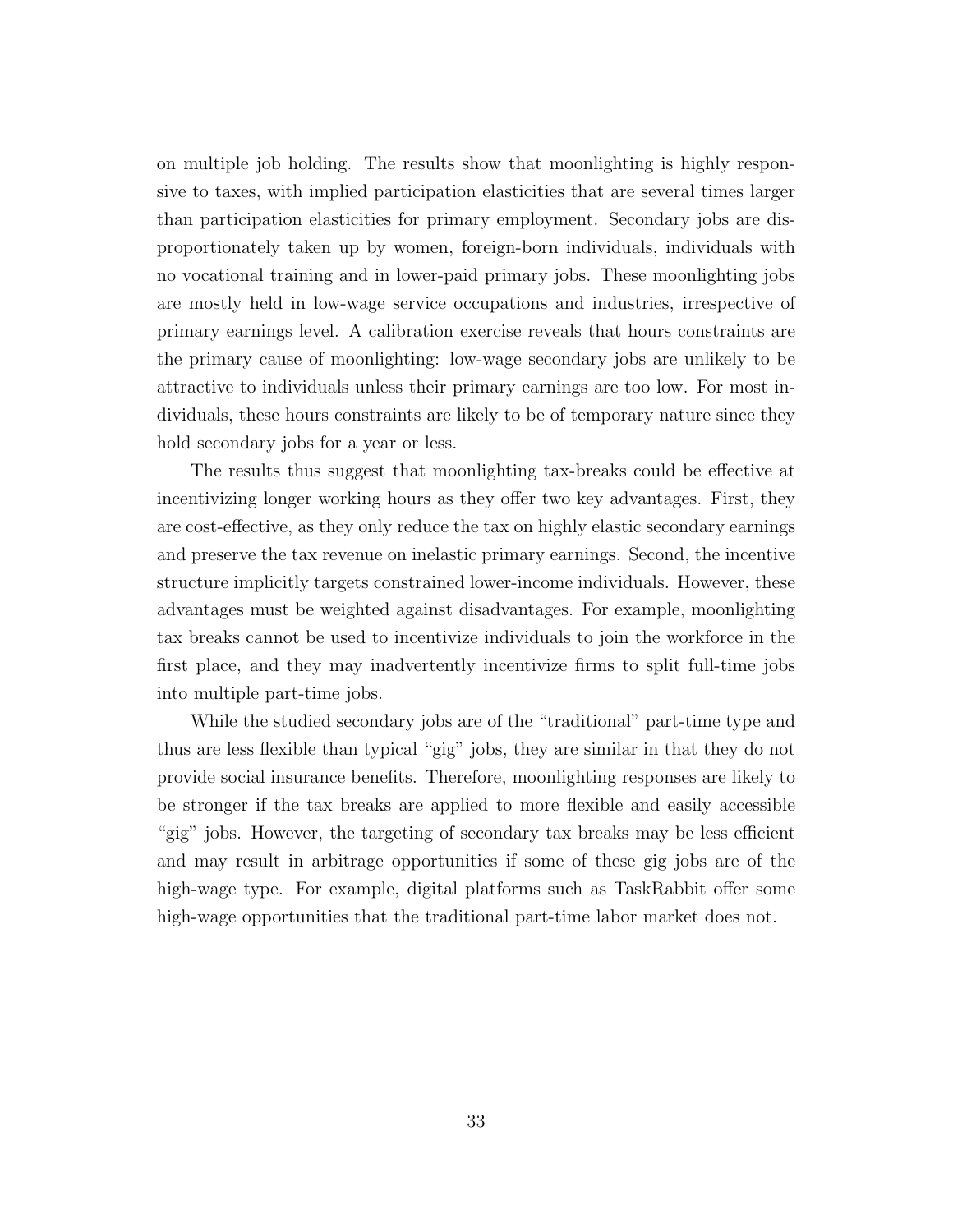# References

- <span id="page-34-9"></span>Ai, C. and E. C. Norton (2003): "Interaction terms in logit and probit models," Economics Letters, 80, 123–129.
- <span id="page-34-4"></span>Angrist, J. D., S. Caldwell, and J. V. Hall (2017): "Uber vs. Taxi: A Drivers Eye View," NBER Working Paper 23891.
- <span id="page-34-8"></span>Bachmann, R., E. von den Driesch, C. Ehlert, R. Flake, H. Frings, S. Schaffner, and M. Scheuer (2012): "Studie zur Analyse der geringfuegigen Beschaeftigungsverhaeltnisse: Forschungsvorhaben im Auftrag des Ministeriums fuer Arbeit, Integration und Soziales des Landes Nordrhein-Westfalen," RWI Projektberichte.
- <span id="page-34-3"></span>Blundell, R., A. Bozio, and G. Laroque (2011): "Labor Supply and the Extensive Margin," The American Economic Review: Papers & Proceedings, 101, 482–486.
- <span id="page-34-2"></span>Blundell, R. and T. Macurdy (1999): "Labor Supply: A Review of Alternative Approaches," in Handbook of Labor Economics, ed. by D. Card and O. Ashenfelter, Elsevier, vol. 3, Part A, 1559–1695.
- <span id="page-34-0"></span>CAHUC, P. AND S. CARCILLO (2014): "The Detaxation of Overtime Hours: Lessons from the French Experiment," Journal of Labor Economics, 32, 361– 400.
- <span id="page-34-6"></span>Caliendo, M. and K. Wrohlich (2010): "Evaluating the German Mini-Job Reform Using a Natural Experiment," Applied Economics, 42, 2475–2489.
- <span id="page-34-7"></span>Carrillo, P., D. Pomeranz, and M. Singhal (2017): "Dodging the taxman: Firm misreporting and limits to tax enforcement," American Economic Journal: Applied Economics, 9, 144–164.
- <span id="page-34-5"></span>Carrillo-Tudela, C., A. Launov, and J.-M. Robin (2018): "The Fall in German Unemployment: A Flow Analysis," Mimeo.
- <span id="page-34-10"></span>Chen, M. K., J. A. Chevalier, P. E. Rossi, and E. Oehlsen (2017): "The value of flexible work: Evidence from Uber drivers," NBER Working Paper 23296.
- <span id="page-34-1"></span>Chetty, R., J. N. Friedman, T. Olsen, and L. Pistaferri (2011): "Adjustment Costs, Firm Responses, and Micro vs. Macro Labor Supply Elasticities: Evidence from Danish Tax Records," The Quarterly Journal of Economics, 126, 749–804.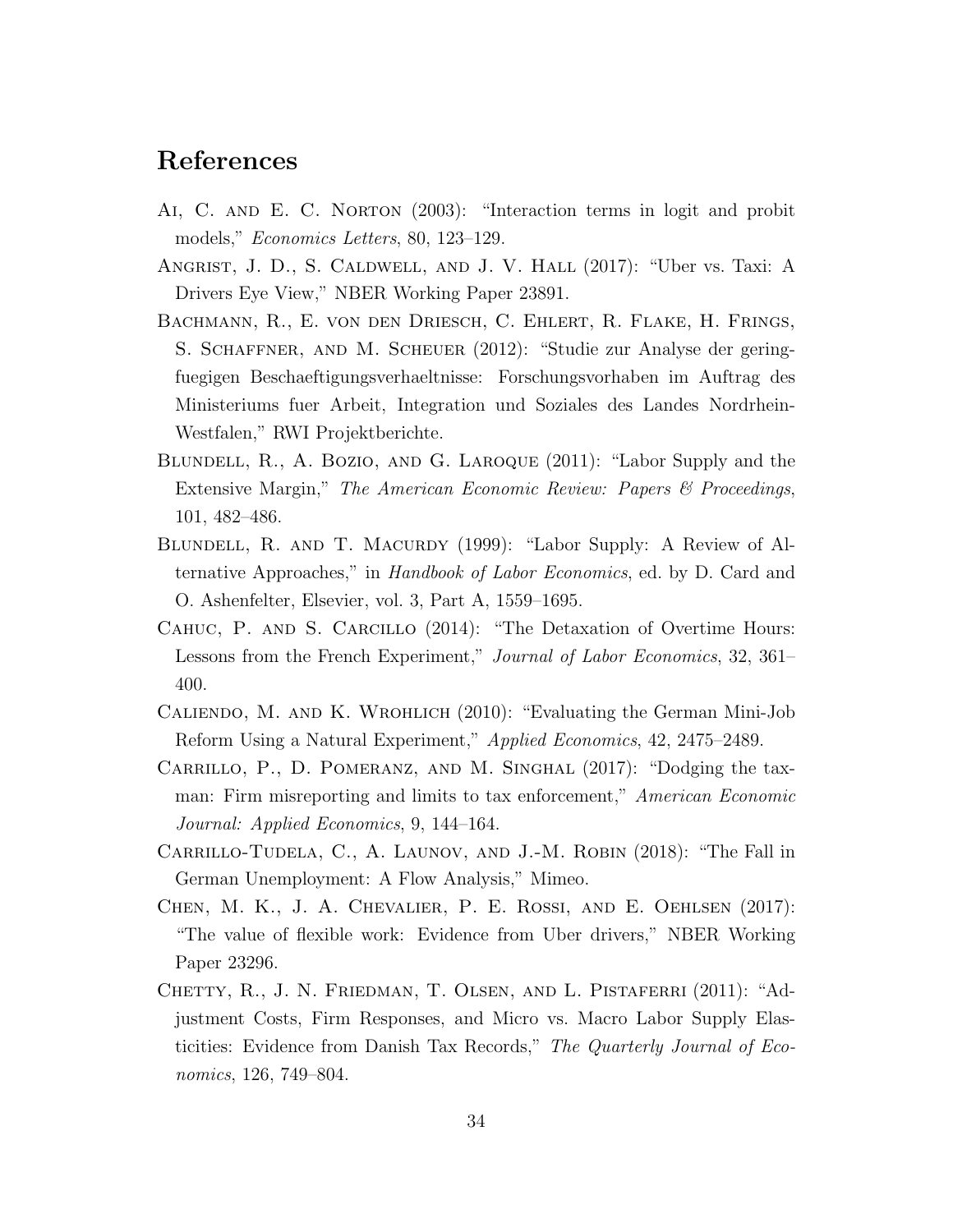- <span id="page-35-0"></span>CHETTY, R., J. N. FRIEDMAN, AND E. SAEZ (2013): "Using Differences in Knowledge Across Neighborhoods to Uncover the Impacts of the EITC on Earnings," The American Economic Review, 103, 2683–2721.
- <span id="page-35-2"></span>DICKENS, W. T. AND S. J. LUNDBERG (1993): "Hours Restrictions and Labor Supply," International Economic Review, 34, 169–192.
- <span id="page-35-12"></span>DOERRENBERG, P., A. PEICHL, AND S. SIEGLOCH (2017): "The Elasticity of Taxable Income in the Presence of Deduction Possibilities," Journal of Public Economics, 151, 41–55.
- <span id="page-35-11"></span>EBBINGHAUS, B. AND W. EICHHORST (2006): "Employment Regulation and Labor Market Policy in Germany, 1991-2005," IZA DP No. 2505.
- <span id="page-35-9"></span>Galassi, G. (2018): "Labor Demand Response to Labor Supply Incentives: Evidence from the German Mini-Job Reform," Mimeo.
- <span id="page-35-8"></span>Gudgeon, M. and S. Trenkle (2017): "Earnings Responses, Adjustment Costs, and the Role of Firm Labor Demand," Mimeo.
- <span id="page-35-3"></span>Heineck, G. (2009): "The Determinants of Secondary Jobholding in Germany and the UK," Zeitschrift fr ArbeitsmarktForschung, 42, 107.
- <span id="page-35-5"></span>Jackson, E., A. Looney, and S. Ramnath (2017): "The Rise of Alternative Work Arrangements: Evidence and Implications for Tax Filing and Benefit Coverage," Office of Tax Analysis Working Paper 114.
- <span id="page-35-10"></span>Jacobi, L. and J. Kluve (2006): "Before and After the Hartz Reforms: The Performance of Active Labour Market Policy in Germany," SSRN Scholarly Paper.
- <span id="page-35-1"></span>Kahn, S. and K. Lang (1991): "The Effect of Hours Constraints on Labor Supply Estimates," The Review of Economics and Statistics, 73, 605–611.
- <span id="page-35-6"></span>KATZ, L. F. AND A. B. KRUEGER (2019a): "The Rise and Nature of Alternative Work Arrangements in the United States, 19952015," ILR Review, 72, 382–416.
- <span id="page-35-7"></span>– (2019b): "Understanding Trends in Alternative Work Arrangements in the United States," Working Paper 25425, National Bureau of Economic Research.
- <span id="page-35-4"></span>Kimmel, J. and L. M. Powell (1999): "Moonlighting Trends and Related Policy Issues in Canada and the United States," Canadian Public Policy / Analyse de Politiques, 25, 207–231.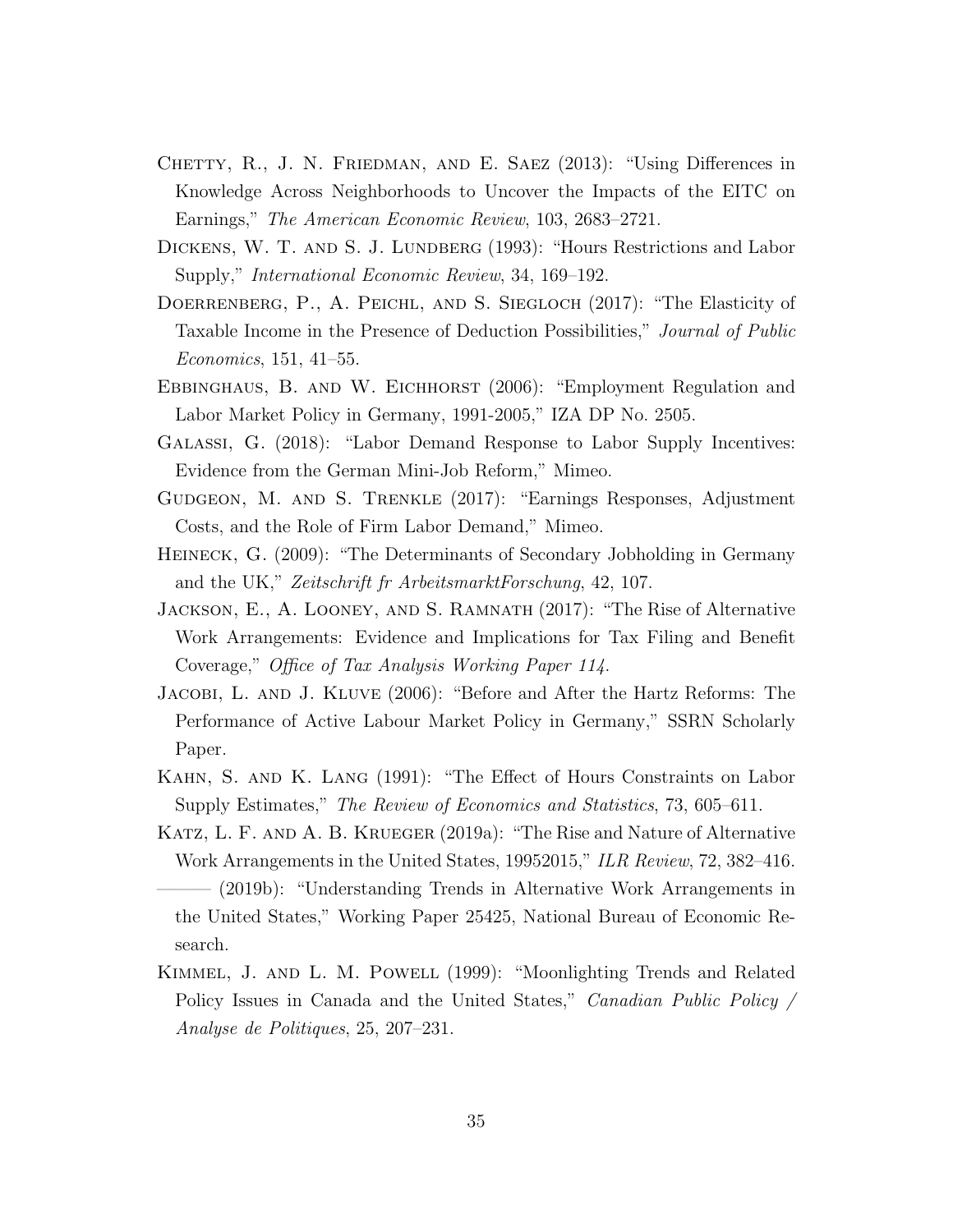- <span id="page-36-0"></span>LAL, E. (2015): "Multiple Jobholding Over the Past Two Decades," Monthly Labor Review.
- <span id="page-36-13"></span>LANCASTER, T. (2000): "The incidental parameter problem since 1948," *Journal* of Econometrics, 95, 391–413.
- <span id="page-36-5"></span>LUNDBORG, P. (1995): "Job Amenity and the Incidence of Double Work," Journal of Economic Behavior & Organization, 26, 273–287.
- <span id="page-36-8"></span>Mas, A. and A. Pallais (2019): "Labor Supply and the Value of Non-Work Time: Experimental Estimates from the Field," American Economic Review: Insights.
- <span id="page-36-1"></span>McClelland, R. and S. Mok (2012): "A Review of Recent Research on Labor Supply Elasticities," Congressional Budget Office.
- <span id="page-36-12"></span>NEYMAN, J. AND E. L. SCOTT (1948): "Consistent Estimates Based on Partially Consistent Observations," Econometrica, 16, 1–32.
- <span id="page-36-9"></span>O'Connell, J. F. (1979): "Multiple Job Holding and Marginal Tax Rates," National Tax Journal, 32, 73–76.
- <span id="page-36-7"></span>PANOS, G. A., K. POULIAKAS, AND A. ZANGELIDIS (2014): "Multiple Job Holding, Skill Diversification, and Mobility," Industrial Relations: A Journal of Economy and Society, 53, 223–272.
- <span id="page-36-4"></span>PAXSON, C. H. AND N. SICHERMAN (1996): "The Dynamics of Dual Job Holding and Job Mobility," Journal of Labor Economics, 14, 357–393.
- <span id="page-36-11"></span>PRICE, B. (2020): "The duration and wage effects of long-term unemployment benefits: Evidence from Germanys Hartz IV reform," Mimeo.
- <span id="page-36-14"></span>PUHANI, P. A.  $(2012)$ : "The treatment effect, the cross difference, and the interaction term in nonlinear difference-in-differences models," Economics Letters, 115, 85–87.
- <span id="page-36-6"></span>Renna, F. and R. L. Oaxaca (2006): "The Economics of Dual Job Holding: A Job Portfolio Model of Labor Supply," SSRN Scholarly Paper ID 877897.
- <span id="page-36-2"></span>Saez, E., J. Slemrod, and S. H. Giertz (2012): "The Elasticity of Taxable Income with Respect to Marginal Tax Rates: A Critical Review," Journal of Economic Literature, 50, 3–50.
- <span id="page-36-3"></span>Shishko, R. and B. Rostker (1976): "The Economics of Multiple Job Holding," The American Economic Review, 66, 298–308.
- <span id="page-36-10"></span>Slemrod, J., B. Collins, J. L. Hoopes, D. Reck, and M. Sebastiani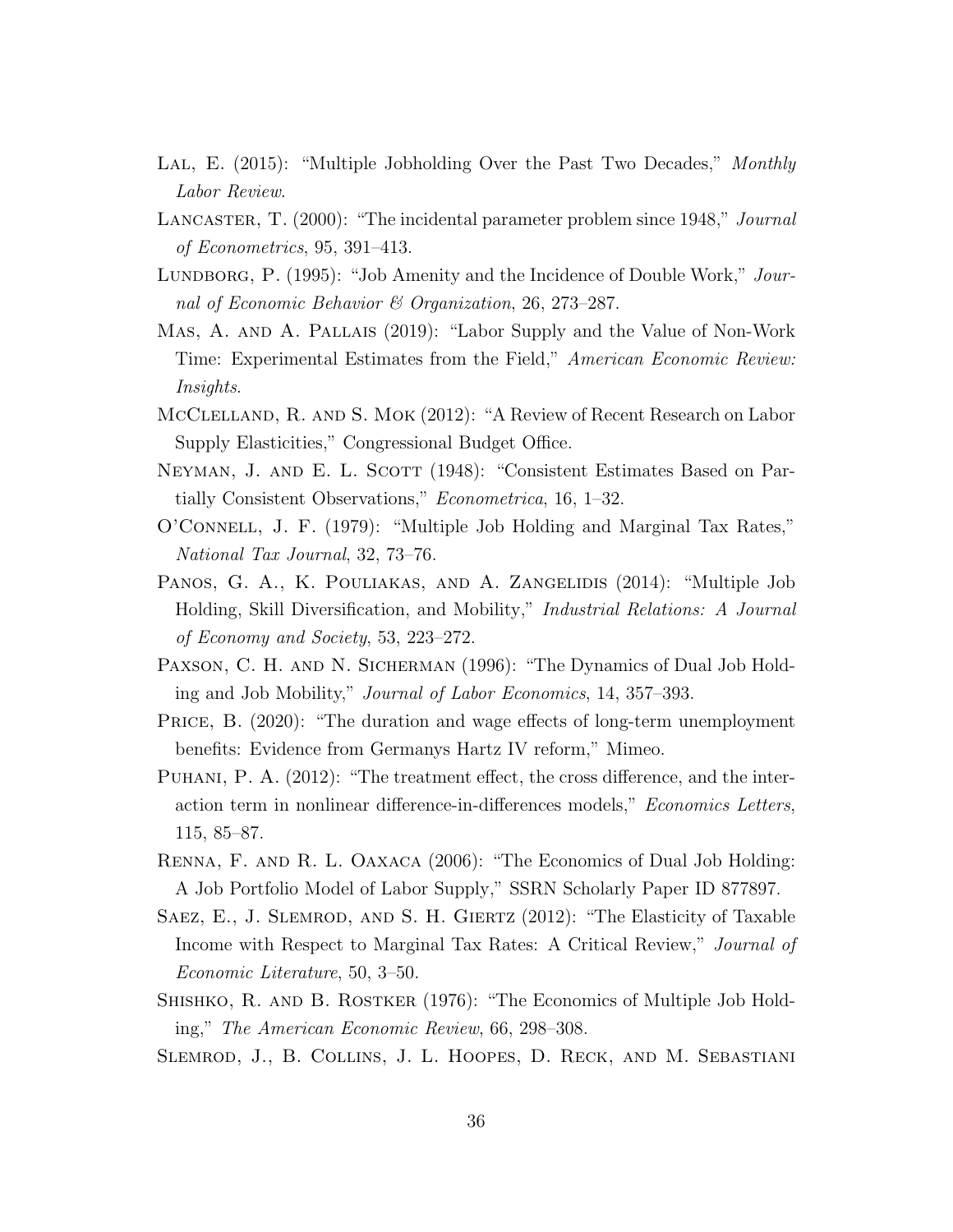(2017): "Does credit-card information reporting improve small-business tax compliance?" Journal of Public Economics, 149, 1–19.

- <span id="page-37-2"></span>TAZHITDINOVA, A. (2018): "Reducing Evasion Through Self-Reporting: Evidence from Charitable Contributions," Journal of Public Economics, 165, 31– 47.
- <span id="page-37-0"></span> $-$  (2020): "Do only tax incentives matter? Labor supply and demand responses to an unusually large and salient tax break," *Journal of Public Eco*nomics, 184, 104162.
- <span id="page-37-4"></span>vom Berge, P., M. Knig, and S. Seth (2013): "Sample of Integrated Labour Market Biographies (SIAB) 1975-2010. FDZ data report, 01/2013 (en)," FDZ data report, Nrnberg.
- <span id="page-37-1"></span>WEBER, C. E. (2014): "Toward Obtaining a Consistent Estimate of the Elasticity of Taxable Income Using Difference-in-Differences," Journal of Public Economics, 117, 90–103.
- <span id="page-37-3"></span>Wippermann, C. (2012): "Frauen in Minijobs. Motive und (Fehl-)Anreize fuer die Aufnahme geringfuegiger Beschaeftigung im Lebensverlauf," Eine Untersuchung des DELTA-Instituts fuer das Bundesministerium fuer Familie, Senioren, Frauen und Jugend, Berlin.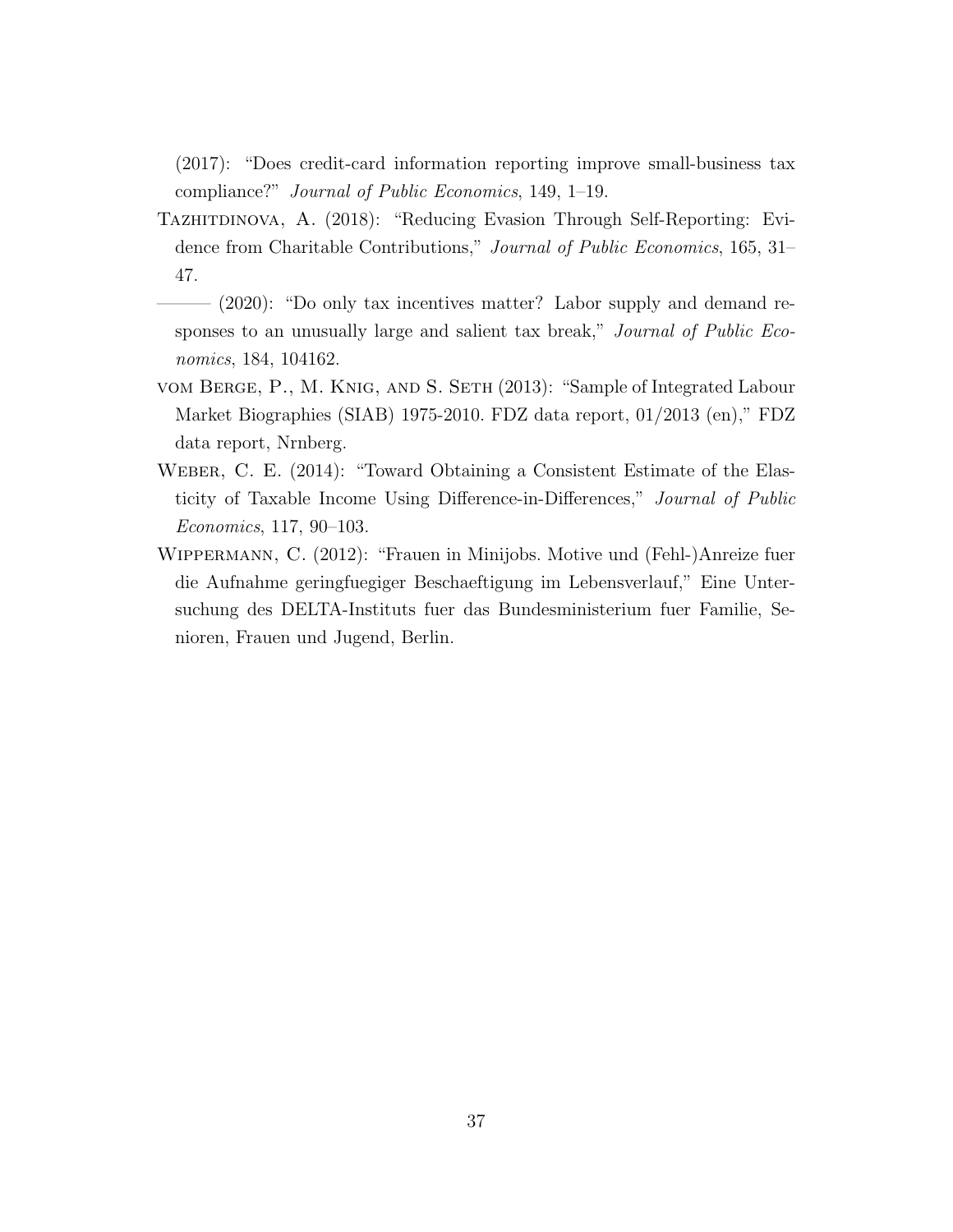# APPENDIX FOR ONLINE PUBLICATION

# <span id="page-38-0"></span>A Institutional Details and Data

## <span id="page-38-1"></span>A.1 Summary of Hartz Reforms

In this paper I evaluate labor supply responses to a tax rule change that was part of a larger package of reforms known as the Hartz reforms, summarized in detail in [Jacobi and Kluve](#page-35-10) [\(2006\)](#page-35-10) and [Ebbinghaus and Eichhorst](#page-35-11) [\(2006\)](#page-35-11). These reforms were implemented in four phases – Hartz I and II in 2003, Hartz III in 2004, and Hartz IV in 2005 – and had three goals in mind.

The first goal was to increase the effectiveness of labor market services by reorganizing and improving the effectiveness of employment agencies. For example, the Hartz I and II reforms introduced voucher systems that allowed individuals to work with private placement services in cases where public placement service failed to place individuals within 6 months of unemployment, or be re-trained by private providers. The Hartz III reforms re-organized the structure of public employment agencies, and extended the advising and counseling services they provide.

The second goal was to reduce unemployment and non-employment by changing the benefit system and by increasing work incentives. As can be seen in Figure [A.1](#page-39-0) below, the unemployment rate was relatively high. The Hartz I and II reforms introduced "sanction" elements for unemployment insurance recipients, which made it a requirement for unemployed individuals to actively seek employment and be obligated to accept any offer of suitable work. The Hartz III reforms reduced unemployment insurance benefits duration while the Hartz IV reforms decreased their amounts. Significant for this paper, the Hartz I and II reforms expanded the mini-job sector by increasing the mini-job threshold from  $\epsilon$ 325 to  $\epsilon$ 400 and by allowing secondary jobs to qualify for mini-job tax breaks.

The third goal was to increase the flexibility of the labor markets by deregulating the temporary work sector and relaxing dismissal/contract rules. The Hartz III reforms abolished restrictions on the maximum duration of temporary employment, and increased exemption threshold from dismissal protection from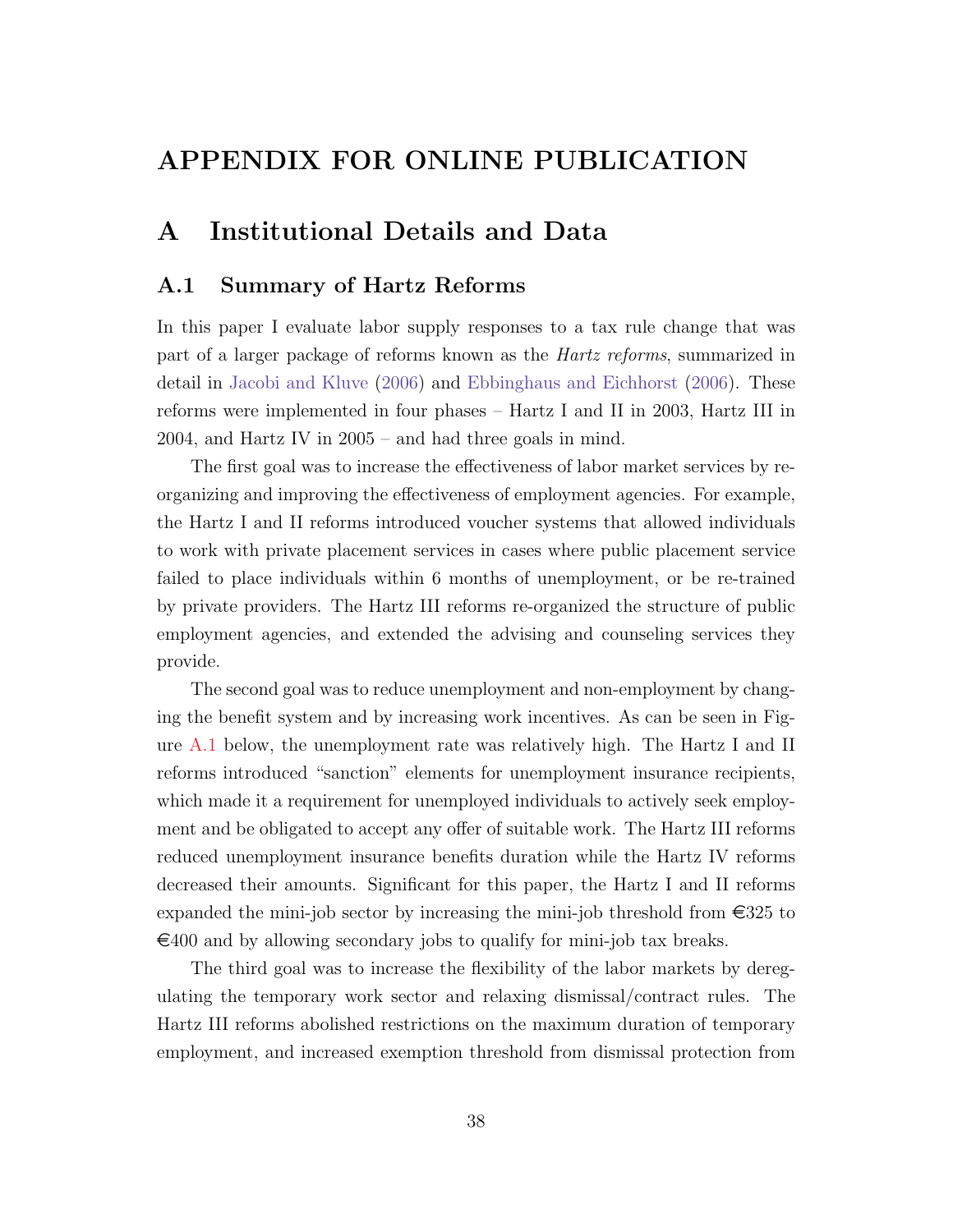<span id="page-39-0"></span>

Figure A.1: GDP and Unemployment Rate in Germany

Notes: GDP in trillion 2019 USD, and unemployment rate in percent, both from OECD.org.

5 employees or less to 10. It is worth noting that this change was unlikely to have a large effect on secondary jobs for two reasons. First, as evidenced in Figure [4,](#page-17-0) a quarter of secondary workers were employed by small firms who were exempt from the dismissal rules both before and after the reform. Second, the dismissal protections set in after a probationary period of six months.

To summarize, with the exception of the rule change studied in this paper, the majority of the Hartz reforms affected unemployed or non-employed individuals, which should have resulted in a labor supply increase in the primary job sector. The Hartz reforms may have further affected secondary job holding rates via changes in equilibrium wages or by changing the availability of small jobs.

#### A.2 Tax Rules

The mini-job tax rules are summarized in Table [A.1,](#page-40-0) while the applicable income tax rates are available in Table [A.2.](#page-41-0) As summarized in Table [A.1,](#page-40-0) the tax rules generate a large notch at the  $\epsilon$ 325/ $\epsilon$ 400 threshold for individuals with small incomes in all years. Figure [A.2](#page-42-0) shows the distributions of primary earnings in 2002, 2005 and 2010. Each distribution shows pronounced bunching at the mini-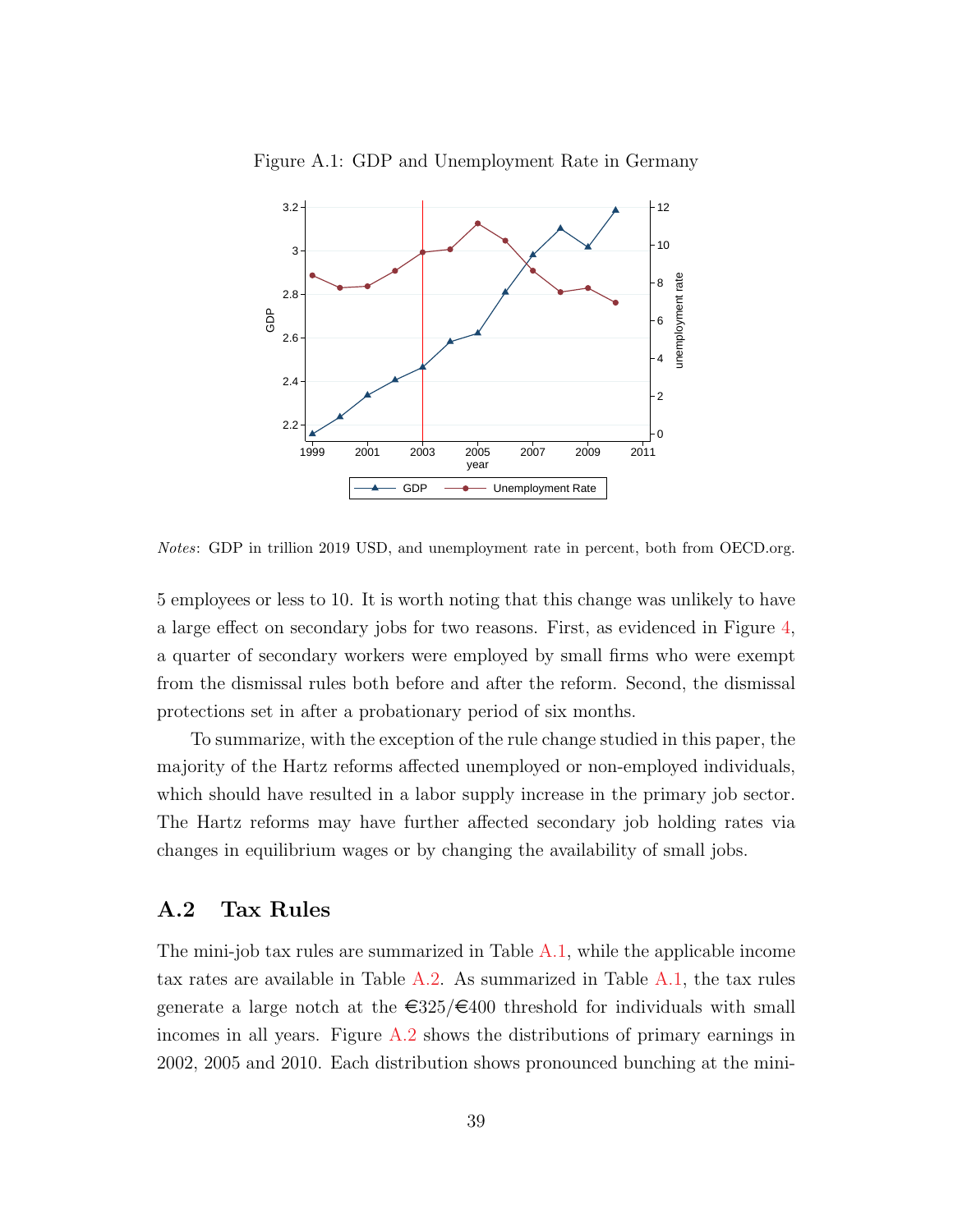<span id="page-40-0"></span>

|                                                                                | Before April 2003                                  | After April 2003                                           |
|--------------------------------------------------------------------------------|----------------------------------------------------|------------------------------------------------------------|
| Primary + Secondary $\leq \epsilon$ 325                                        | no tax                                             | no tax                                                     |
| $\text{\textless}325$ < Primary + Secondary $\text{\textless}\,4400$           | Primary: $21\%$ tax<br>Secondary: $21\%$ tax       | no tax                                                     |
| Primary $> \epsilon 400$ , no Secondary                                        | Primary: $21-74\%$ tax                             | Primary: $19.5\n-66\%$ tax                                 |
| Primary $> \text{\textsterling}400$ , Secondary $\leq \text{\textsterling}400$ | Primary: $21-74\%$ tax<br>Secondary: $21-74\%$ tax | Primary: $19.5\n-66\%$ tax<br>Secondary: no tax            |
| Primary $\lt$ $\in$ 400,<br>Primary + Secondary $> \text{\textsterling}400$    | Primary: $21-74\%$ tax<br>Secondary: $21-74\%$ tax | Primary: $19.5-66\%$ tax<br>Secondary: $19.5\n-66\%$ tax   |
| Primary > $\epsilon$ 400, Secondary > $\epsilon$ 400                           | Primary: $21-74\%$ tax<br>Secondary: $21-74\%$ tax | Primary: $19.5\n-66\%$ tax<br>Secondary: $19.5\n-66\%$ tax |

Table A.1: Tax Rules by Monthly Earnings in Primary and Secondary Jobs

Notes: This table summarizes individual tax rules in Germany. Primary job is defined as the job with the highest earnings. The income tax rate depends on marital status and one's primary or total earnings, depending on whether secondary earnings are taxed. In all cases, employers must pay a social security or mini-job tax that ranges between 19.5% and 30%.

job threshold. Behavioral responses of primary workers are analyzed in [Gudgeon](#page-35-8) [and Trenkle](#page-35-8) [\(2017\)](#page-35-8) and [Tazhitdinova](#page-37-0) [\(2020\)](#page-37-0). Furthermore, for individuals with small earnings, the reform substituted the social security notch at the  $\epsilon$ 400 minijob threshold with a kink. In other words, a worker with primary earnings of  $\epsilon$ 450 per month would pay social security tax on  $\epsilon$ 50 only. The income tax liability would still be based on the full  $\epsilon$ 450. This change did not apply to secondary employments (see [Gudgeon and Trenkle](#page-35-8) [\(2017\)](#page-35-8); [Tazhitdinova](#page-37-0) [\(2020\)](#page-37-0); [Galassi](#page-35-9) [\(2018\)](#page-35-9); [Carrillo-Tudela et al.](#page-34-5) [\(2018\)](#page-34-5)).

For individuals with at least one regular job  $-$  i.e. a job that pays over  $\epsilon$ 400 per month – the mini-job threshold generated a large notch for secondary earnings starting in 2003. However, because of the prevalence of small  $\epsilon$ 325 jobs in the labor market, some bunching at the  $\epsilon$ 325 threshold is visible in the 2002 distribution of secondary jobs in Figure [3.](#page-16-0) This bunching has been termed 'aggregate bunching' and represents firms' rather than workers' responses to tax incentives.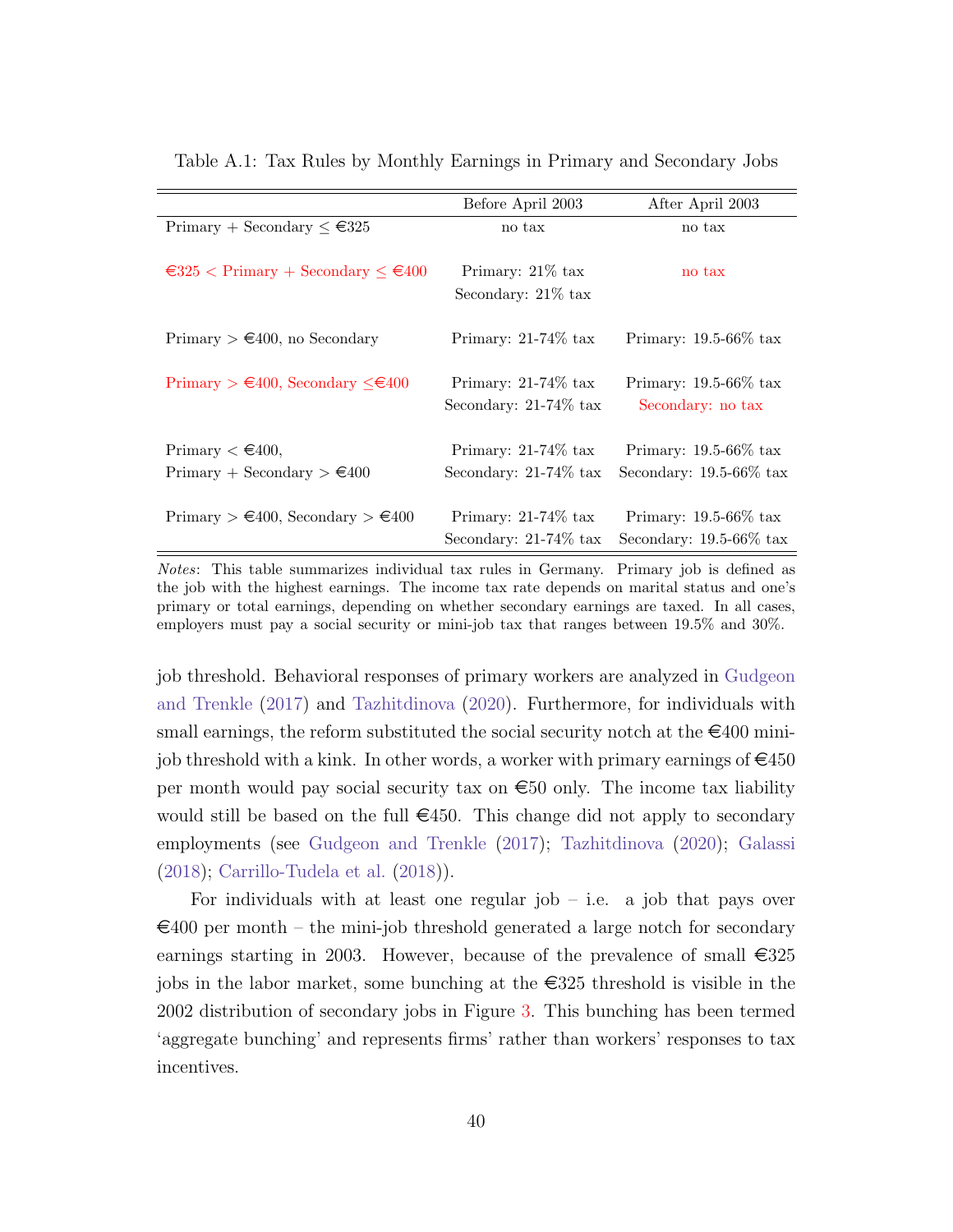|      |                | Mini-job Taxes |                                     | Regular SS Taxes |          | Income Tax Rates                                             |              |                     |               |                    |                          |  |  |
|------|----------------|----------------|-------------------------------------|------------------|----------|--------------------------------------------------------------|--------------|---------------------|---------------|--------------------|--------------------------|--|--|
| Year |                |                | Employee Employer Employee Employer |                  | Tax-free | First Linear Progressive Zone Second Linear Progressive Zone |              |                     |               | Higher Income Zone |                          |  |  |
|      | Tax            | Tax            | Tax                                 | Tax              |          | Allowance income bracket                                     | <b>MTR</b>   | income bracket      | <b>MTR</b>    | income bracket     | <b>MTR</b>               |  |  |
| 1999 | $\overline{0}$ | 22             | 21                                  | 21               | 6,681    | 6,682 to 8,724                                               | 23.9 to 26.7 | 8,725 to 33,932     | 26.7 to 36.69 | 33,933 to 61,376   | $36.69 \text{ to } 53^a$ |  |  |
| 2000 | $\overline{0}$ | 22             | 21                                  | 21               | 6,902    | 6,903 to 8,945                                               | 22.9 to 25   | 8,946 to 58,643     | 25 to 51      | from $58,644$      | 51                       |  |  |
| 2001 | $\Omega$       | 22             | 21                                  | 21               | 7,206    | 7,207 to 9,249                                               | 19.9 to 23   | 9,250 to 54,998     | 23 to 48.5    | from 54,999        | 48.5                     |  |  |
| 2002 | $\overline{0}$ | 22             | 21                                  | 21               | 7,235    | 7,236 to 9,251                                               | 19.9 to 23   | $9,252$ to $55,007$ | 23 to 48.5    | from $55,008$      | 48.5                     |  |  |
| 2003 | $\overline{0}$ | 25             | 21                                  | 21               | 7,235    | 7,236 to 9,251                                               | 19.9 to 23   | $9,252$ to $55,007$ | 23 to 48.5    | from $55,008$      | 48.5                     |  |  |
| 2004 | $\Omega$       | 25             | 21                                  | 21               | 7,664    | 7,665 to 12,739                                              | 16 to 24.05  | 12,740 to 52,151    | 24.05 to 45   | from $52,152$      | 45                       |  |  |
| 2005 | $\overline{0}$ | 25             | 21                                  | 21               | 7,664    | 7,665 to 12,739                                              | 15 to 23.97  | 12,740 to 52,151    | 23.97 to 42   | from $52,152$      | 42                       |  |  |
| 2006 | $\overline{0}$ | 30             | 19.5                                | 19.5             | 7,664    | 7,665 to 12,739                                              | 15 to 23.97  | 12.740 to 52.151    | 23.97 to 42   | from $52,152$      | 42                       |  |  |
| 2007 | $\overline{0}$ | 30             | 19.5                                | 19.5             | 7,664    | 7,665 to 12,739                                              | 15 to 23.97  | 12,740 to 52,151    | 23.97 to 42   | from $52,152$      | $42^b$                   |  |  |
| 2008 | $\overline{0}$ | 30             | 19.5                                | 19.5             | 7,664    | 7,665 to 12,739                                              | 15 to 23.97  | 12,740 to 52,151    | 23.97 to 42   | from $52,152$      | $42^b$                   |  |  |
| 2009 | $\overline{0}$ | 30             | 19.5                                | 19.5             | 7,834    | 7,835 to 13,139                                              | 14 to 23.97  | 13,140 to 52,551    | 23.97 to 42   | from $52,552$      | $42^b$                   |  |  |
| 2010 | $\overline{0}$ | 30             | 19.5                                | 19.5             | 8,004    | 8,005 to 13,469                                              | 14 to 23.97  | 13,470 to 52,881    | 23.97 to 42   | from 52,882        | $42^c$                   |  |  |

Table A.2: Mini-job, Social Security and Personal Income Tax Rates

<span id="page-41-0"></span>Notes: This table shows mini-job and social security taxes, income tax brackets in euros and corresponding marginal tax rates in percent for single individuals. Incomes of married individuals are added up, divided equally, and then subjected to the same schedule. Incomes within the linear progressive zones are subject to linearly increasing marginal tax rates.<sup>a</sup> For incomes above  $\epsilon$ 61,376 the marginal tax rate was 53%. <sup>b</sup> For incomes above  $\epsilon$ 250,001 the marginal tax rate was 45%.c For incomes above  $\epsilon$ 250,731 the marginal tax rate was 45%. Examples and detailed calculations of income tax are available at the Ministry of Finance website: <https://www.bmf-steuerrechner.de/>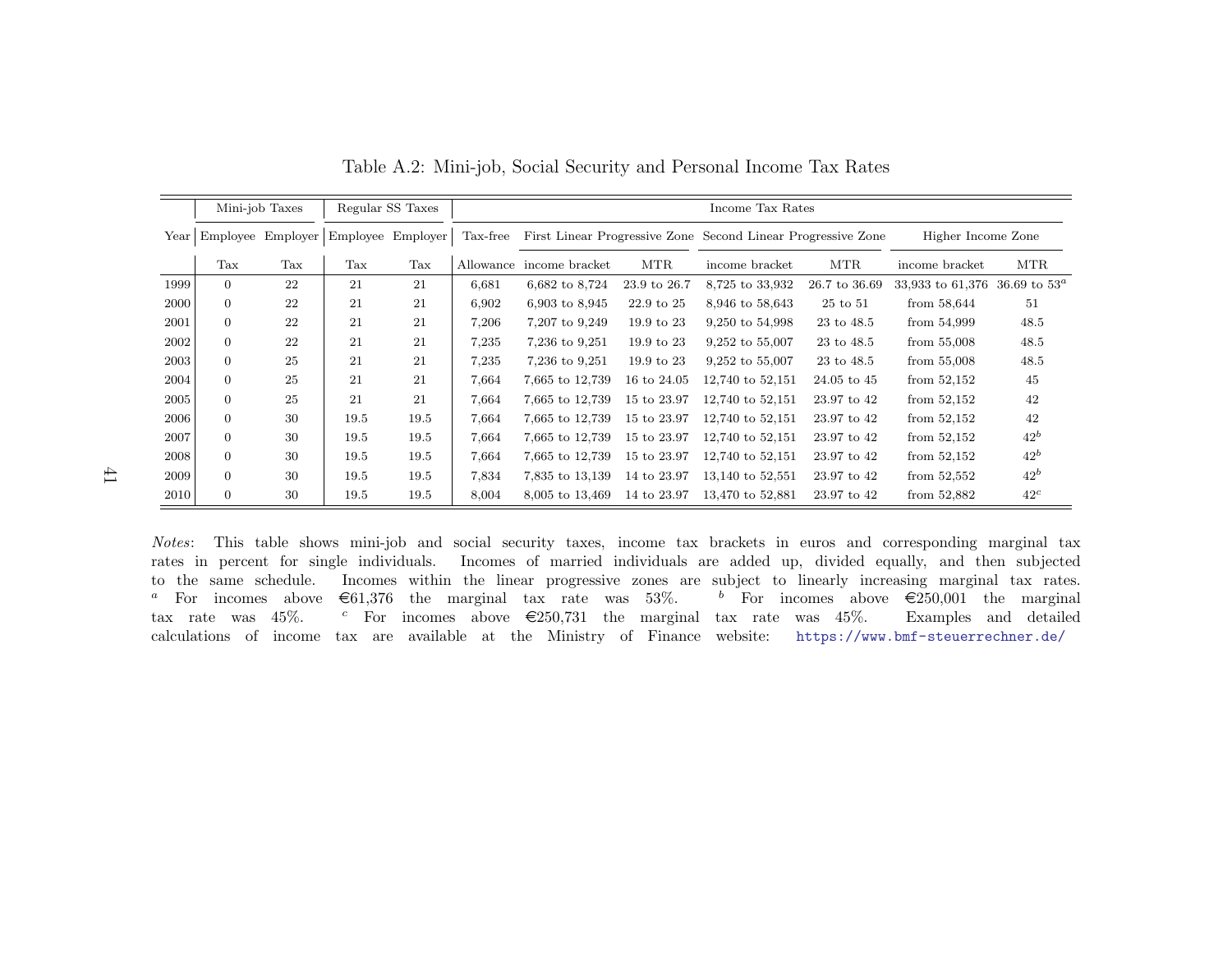<span id="page-42-0"></span>

Figure A.2: Distribution of Primary Earnings

Notes: This figure shows the distribution of primary earnings in Germany in 2002, 2005 and 2010. The vertical red lines mark the mini-job threshold:  $\epsilon$ 325 prior to April 2003 and  $\epsilon$ 400 thereafter. Source: Sample of Integrated Labour Market Biographies (SIAB) 1975 - 2010, Nuremberg 2013.

## <span id="page-42-1"></span>A.3 Data

I use the weakly anonymous Sample of Integrated Labor Market Biographies 1975-2010 (SIAB), which provides information on employment, job search and receipt of unemployment benefits for a 2\% sample of *wage earners* in Germany from 1975 until 2010. The 2% sample is comprised of all individuals who were subject to Social Security (i.e. regular employees), received unemployment benefits according to Social Code books II and III (since 1975), have been marginally employed (i.e. mini-job workers since 1999), registered as a job seeker, or participated in a training measure (since 2000). In short, the SIAB dataset presents a 2% sample of the non-self-employed labor force in Germany. For details, see [vom](#page-37-4) [Berge et al.](#page-37-4) [\(2013\)](#page-37-4). Data access was provided via on-site use at the Research Data Centre (FDZ) of the German Federal Employment Agency (BA) at the Institute for Employment Research (IAB), and, subsequently remote data access.

To aggregate the data into the quarterly format I proceed as follows. For each quarter, the observation with the largest monthly earnings is recorded as the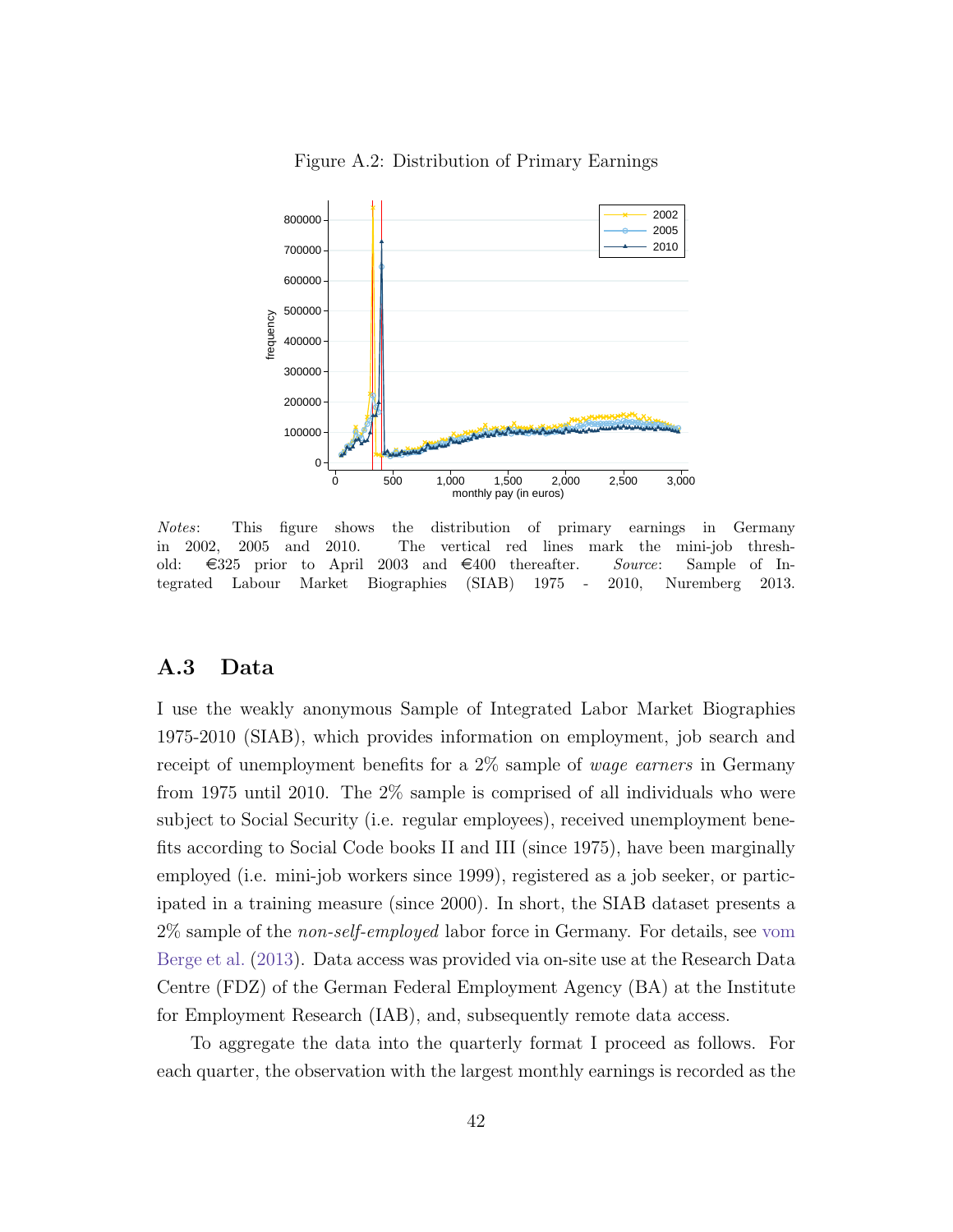main job, and the second highest earnings employment is recorded as the second job. Therefore, by construction, primary jobs generate the highest earnings. A very small number of individuals hold more than two concurrent employments; for these individuals, only the two highest-paid jobs are recorded. Earnings from the same establishment and the same employment category (i.e. regular or minijob) are combined in the case of multiple concurrent records. If several jobs have the same duration, I use the spell with the highest income as the "main" spell. A very small number of individuals report multiple employment spells of the same longest duration (typically of less than 3 days) and the same level of earnings. In this case a random spell is chosen. Summary statistics are available in Table [A.3.](#page-44-0)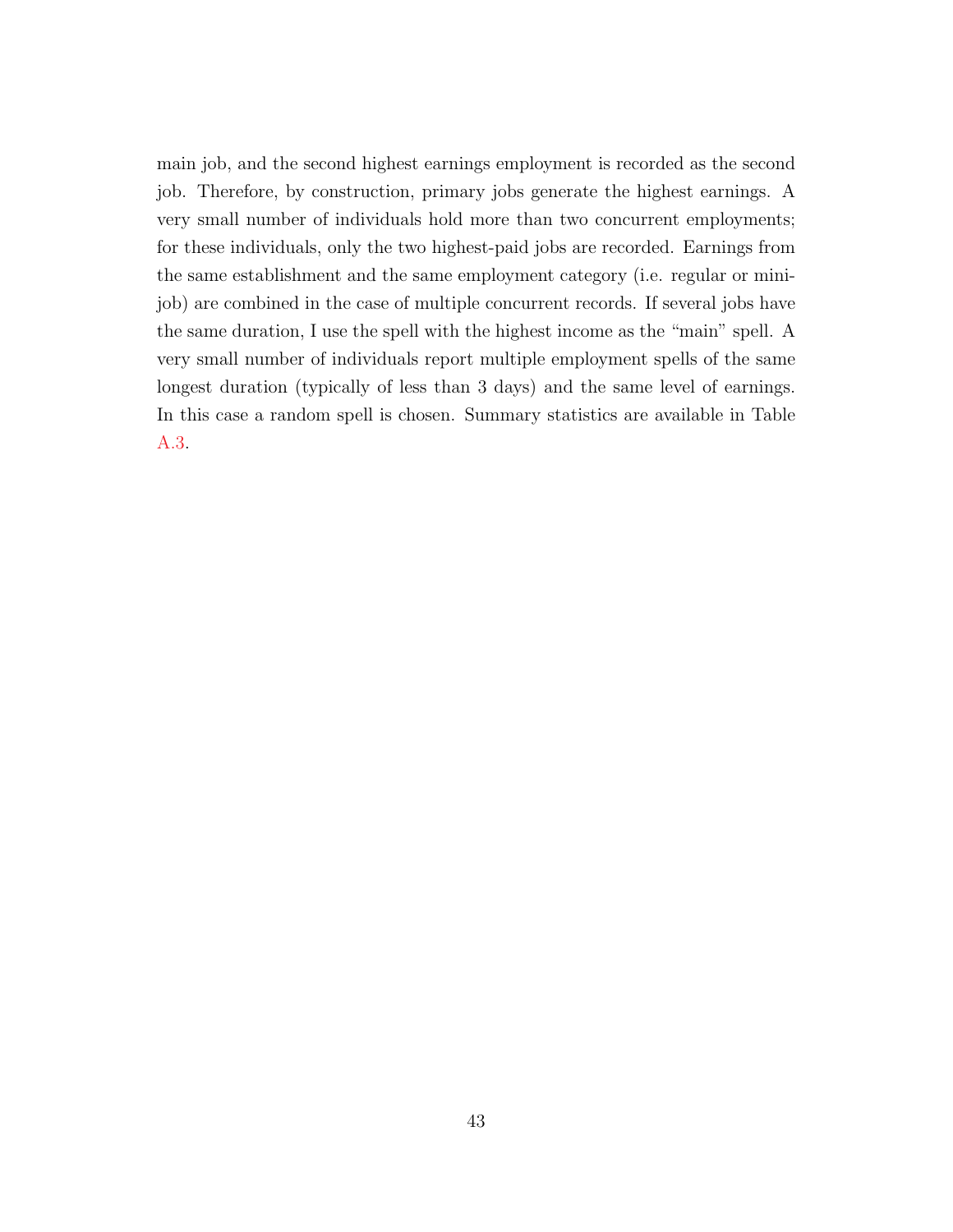|                                      |                                            |         |           | Men       |           | Women   |           |            |           |
|--------------------------------------|--------------------------------------------|---------|-----------|-----------|-----------|---------|-----------|------------|-----------|
|                                      |                                            | 1999    | 2002      | 2005      | 2010      | 1999    | 2002      | $\,2005\,$ | 2010      |
|                                      | Number of Observations (quarterly data)    | 919,599 | 1,198,722 | 1,159,609 | 1,198,823 | 821,713 | 1,109,224 | 1,093,799  | 1,147,145 |
|                                      | Number Individuals                         | 326,051 | 327,345   | 316,446   | 325,703   | 295,277 | 305,077   | 300,076    | 314,373   |
| Individuals                          | Average Age                                | 40      | 41        | 41        | 42        | 40      | 41        | 42         | 43        |
|                                      | Percent East Germany                       | 18      | 17        | 16        | 16        | 18      | 17        | 16         | 16        |
| $\overline{AB}$                      | Average Monthly Pay (1st job)              | 2,415   | 2,536     | 2,608     | 2,747     | 1,477   | 1,559     | 1,569      | 1,707     |
|                                      | Median Monthly Pay (1st job)               | 2,379   | 2,515     | 2,542     | 2,643     | 1,383   | 1,448     | 1,415      | 1,506     |
|                                      | Percent with Secondary Jobs                | 2.62    | 2.26      | 4.46      | 5.24      | 3.57    | 3.01      | 6.16       | 7.73      |
|                                      | Number of Observations with Secondary Jobs | 25,245  | 28,873    | 54,867    | 67,010    | 31,184  | 35,610    | 71,741     | 94,774    |
| jobs<br>$\frac{2}{\sqrt{2}}$<br>With | Number of 2nd Jobs Individuals             | 8,539   | 7,406     | 14,108    | 17,082    | 10,534  | 9,178     | 18,491     | 24,302    |
|                                      | Average Monthly Pay (1st job)              | 2,244   | 2,351     | 2,402     | 2,542     | 1,299   | 1,332     | 1,381      | 1,478     |
|                                      | Median Monthly Pay (1st job)               | 2,298   | 2,440     | 2,430     | 2,509     | 1,215   | 1,234     | 1,259      | 1,310     |
|                                      | Average Monthly Pay (2nd job)              | 278     | 290       | 281       | 290       | 238     | 253       | 248        | 262       |

Table A.3: Summary Statistics

<span id="page-44-0"></span>Notes: This table shows summary statistics for the data sample described in Section [1.2.](#page-10-0) Monthly pay in euro per month. Source: Sample of Integrated Labour Market Biographies (SIAB) <sup>1975</sup> - 2010, Nuremberg 2013.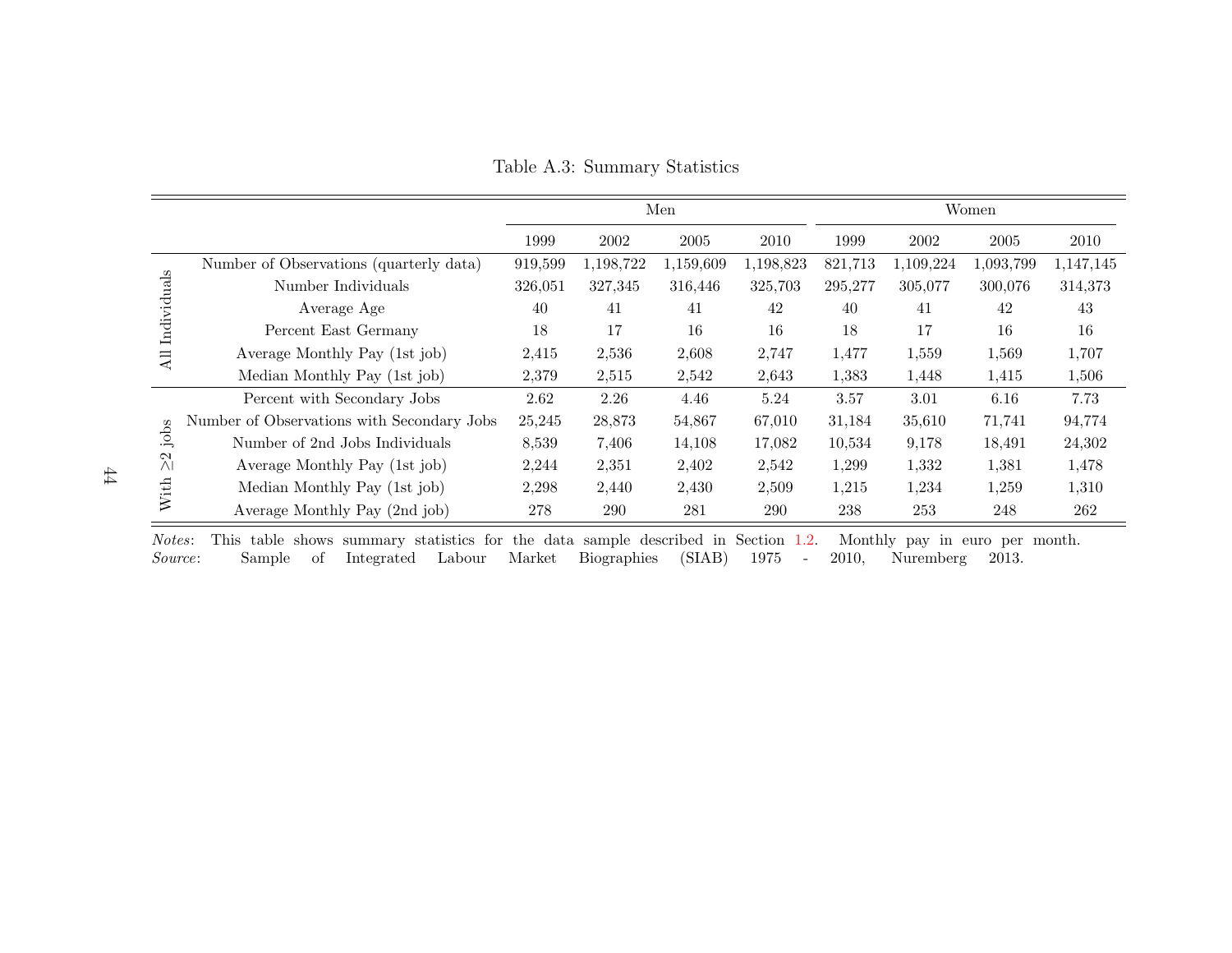# <span id="page-45-0"></span>B Calibration

The calibration exercise is based on the following assumptions and choices. First, I suppose each individual maximizes

$$
U = c - \frac{A}{1 + 1/\varepsilon} \left(\frac{h_1 + h_2}{A}\right)^{1 + 1/\varepsilon} \quad \text{s.t.} \quad c = (1 - \tau_1)w_1h_1 + (1 - \tau_2)w_2h_2, \tag{7}
$$

with  $h_i$  and  $w_i$  denoting working hours and wages in job i, respectively. It can be shown that an unconstrained individual would like to hold one job that pays the highest after-tax wage, with working hours  $(h_1^*, h_2^*) = (Aw_1^{\varepsilon}(1-\tau_1)^{\varepsilon}, 0)$  whenever  $(1 - \tau_1)w_1 > (1 - \tau_2)w_2.$ 

I assume that individuals ideally want to work 173 hours per month, which is equivalent to 40 hours per week. In other words, I set  $h_1^* = 173$ . I then assume that they actually work  $\hat{h}_1 = (1 - \lambda)h_1^*$  and consider  $\lambda = 0, 0.1, 0.25$ . I vary individuals' total earnings  $h_1^*w_1$  from €1000 to €4000 per month, in €500 increments. This pins down their primary wage as  $w_1 = Earnings/173$ . Ability parameter A is then chosen so that their ideal working hours are  $h_1^* = 173$ , i.e.  $A = 173/(w_1^{\varepsilon}(1-\tau_1)^{\varepsilon})$ . Tax rates  $\tau_1$  are based on the 2002 tax schedule and individuals' optimal earnings  $w_1 h_1^*$ .

To construct Figures (a) and (b) I solve for the range of elasticities  $\varepsilon$  that result in  $U(\hat{h}_1, h_2) - U(\hat{h}_1, 0) > 0$ , where

$$
U(\hat{h}_1, h_2) - U(\hat{h}_1, 0) \approx (1 - \tau_2) w_2 h_2 - \frac{h_2}{\hat{h}_1} \left[ 1 + \frac{1}{2} \frac{1}{\varepsilon} \frac{h_2}{\hat{h}_1} \right] A \left( \frac{\hat{h}_1}{A} \right)^{1 + 1/\varepsilon}
$$

.

In both Figure [1](#page-13-0) and [B.3,](#page-46-0)  $w_2h_2 = \epsilon 400$ . However, in Figure 1 I assume that secondary wage  $w_2$  is the lower of  $\epsilon$ 9 per hour (a typical wage in mini-jobs, see [Tazhitdinova](#page-37-0) [\(2020\)](#page-37-0)) or individual's primary wage, i.e  $w_2 = \min(\epsilon 9, w_1)$ . In Figure [B.3,](#page-46-0) I assume that  $w_2 = w_1$ . Figures (c) and (d) plot  $(U(\hat{h}_1, h_2)$ - $U(\hat{h}_1, 0) / U(\hat{h}_1, 0) * 100\%$  for an individual with elasticity  $\varepsilon = 0.25$ .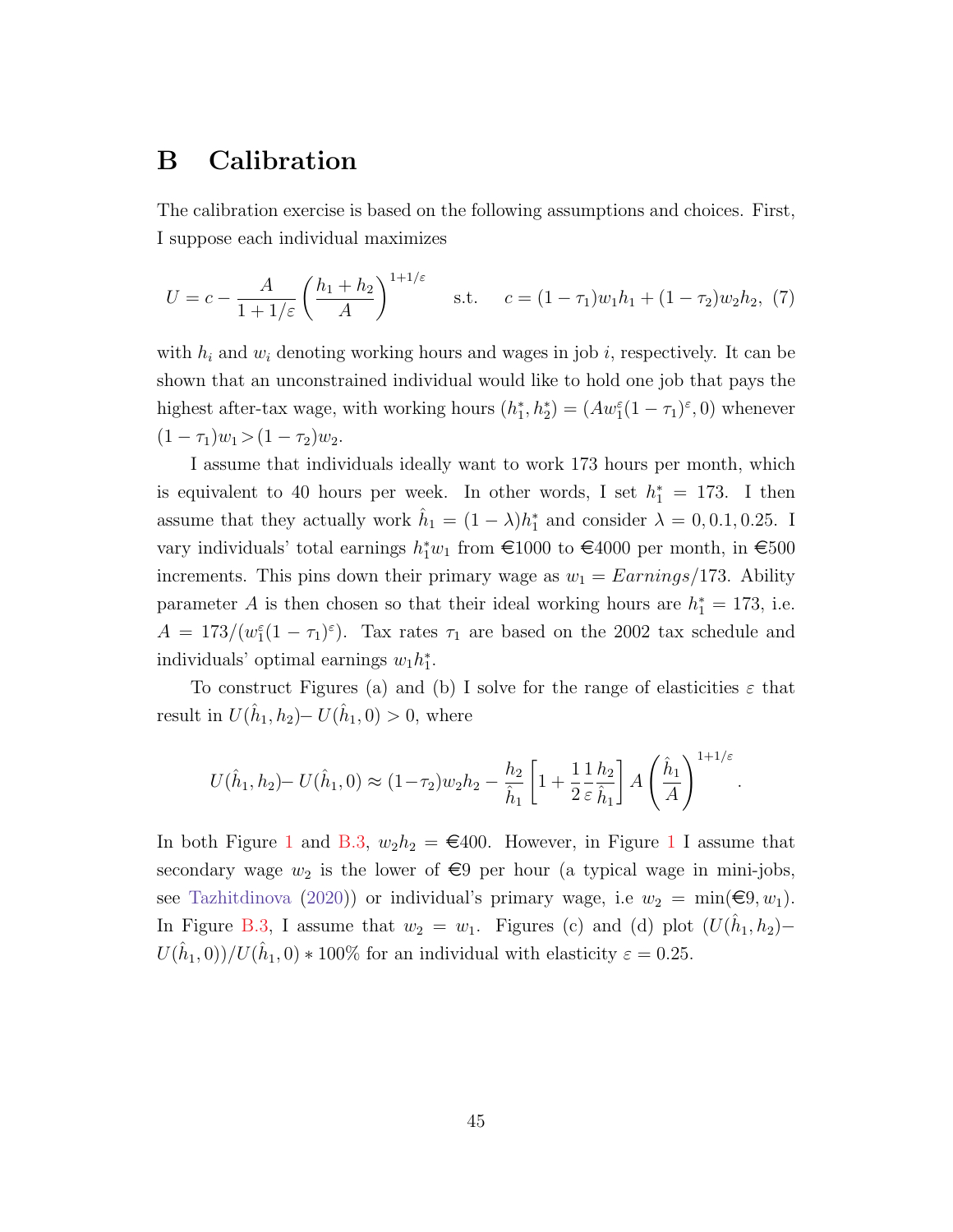<span id="page-46-0"></span>

Figure B.3: Calibration: Take up and Welfare Effects of a  $\in$ 400 Secondary Job

*Notes*: Figures (a) and (b) show the range of elasticities  $\varepsilon$  for which  $U(\hat{h}_1, h_2)$  –  $U(\hat{h}_1, 0) > 0$  (see equation (3)), while Figures (c) and (d) plot  $(U(\hat{h}_1, h_2) - U(\hat{h}_1, 0))/U(\hat{h}_1, 0)$ in percent for an individual with elasticity  $\varepsilon = 0.25$ . Elasticity range  $\varepsilon$  is limited to  $(0,1)$ . Parameter A is chosen such that each individual's optimal hours are 173 hours per month. The following parameters are used:  $\lambda = 0, 0.10, 0.25,$  $w_1 = \epsilon 1000/173, ..., \epsilon 4000/173, \quad \hat{h}_1 = (1 - \lambda)173, \quad w_2 = w_1, \quad h_2 = \epsilon 400/w_2.$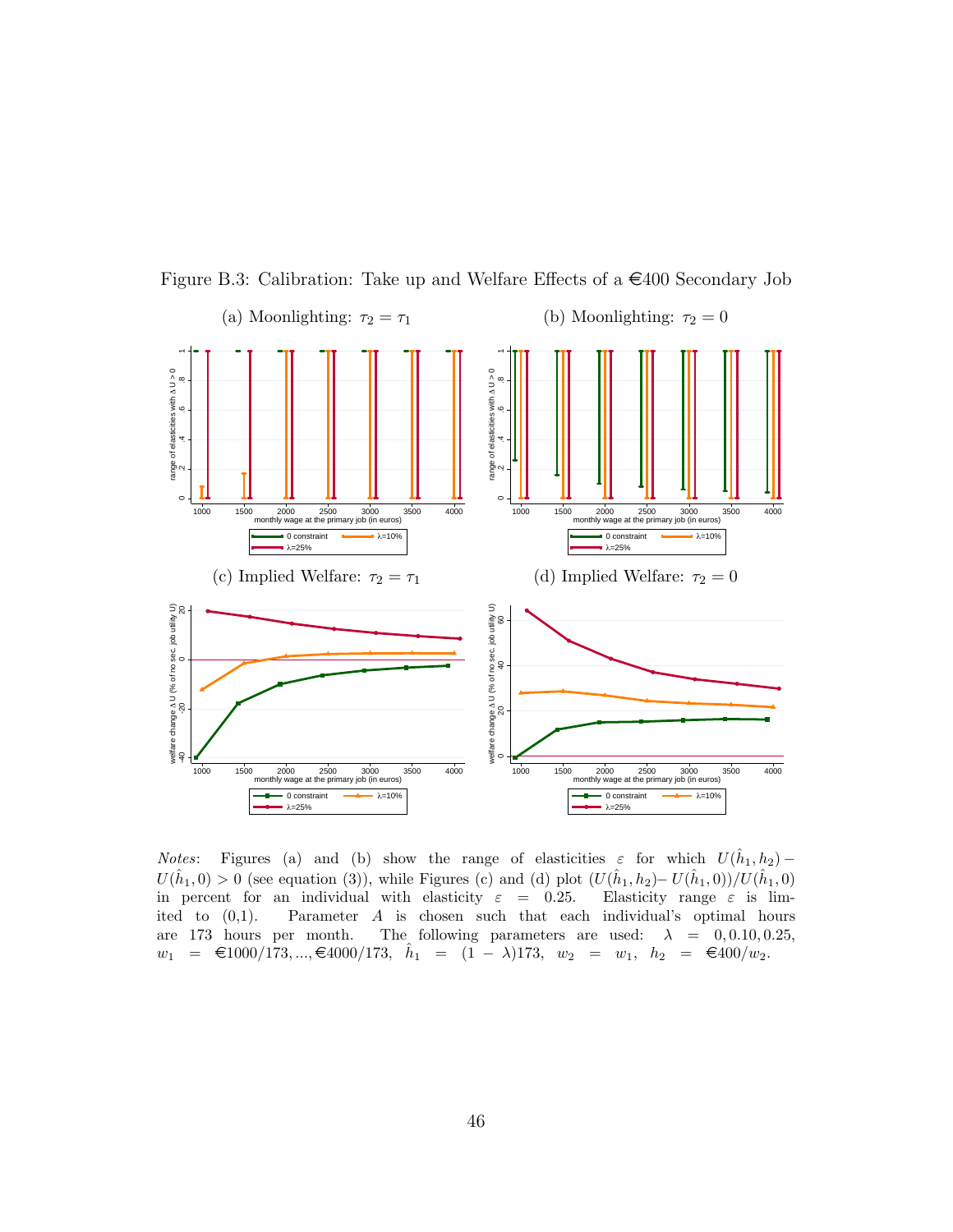# C Additional Demographic Information

Figures  $C.4(a)$  $C.4(a)$  and (b) show the demographic characteristics of secondary job holders and all wage earners with primary earnings of  $\epsilon$ 400+ in 2002. Figures  $C.4(c)$  $C.4(c)$  and (d) show the demographic characteristics of primary job holders with primary earnings of  $\epsilon$ 400 or less in 2002 and 2010.

Figure [C.5\(](#page-49-0)a) shows the most common secondary occupations in 2002 and 2010 and their respective shares of total secondary jobs in that year. Altogether, these occupations cover approximately 70% of all secondary jobs. Over time, all common secondary occupations except for office workers and salespersons became less common. Interestingly, this pattern is not specific to any particular income group (not shown). However, the relative shares of each occupation vary across income groups. Figure  $C.5(b)$  $C.5(b)$  repeats this exercise for industries. Overall, we see that secondary jobs have not changed much as a result of the 2003 reform: most of these jobs are in service industries and low-wage service occupations.

Figure  $C.6(a)$  $C.6(a)$  shows Venn diagrams of the five most common occupations for secondary jobs in 2005 among 31-54-year-olds, by earnings level. Among small secondary jobs, low-skill occupations prevail: doormen and custodians, waiters, house cleaners, warehouse and transport workers, and office workers represent the majority of employment. High-paying secondary jobs, on the other hand, consist of higher-skilled jobs, such as teachers, nurses and assistants, entrepreneurs and consultants, social workers, and office workers. Interestingly, low-paid secondary job occupations do not appear to vary greatly with the primary earnings level – Figure [C.6\(](#page-49-1)b) shows most common occupations among secondary mini-jobs by individuals' primary earnings, documenting that low-skill occupations are most common regardless of primary earnings level. Corroborating this finding, Figure [C.7](#page-50-0) shows the percent of individuals whose main job occupation matches their second job occupation. As one would expect from Figure [C.6,](#page-49-1) individuals with low primary earnings are more likely to have matching occupations than individuals with higher primary earnings and low-paying secondary jobs. For all income levels, among individuals with primary and secondary jobs of a similar level of earnings, 40% have the same occupation. As the earnings differential increases, this share decreases to 20%. Both probability of a match and most popular secondary job occupations remain very stable across the years.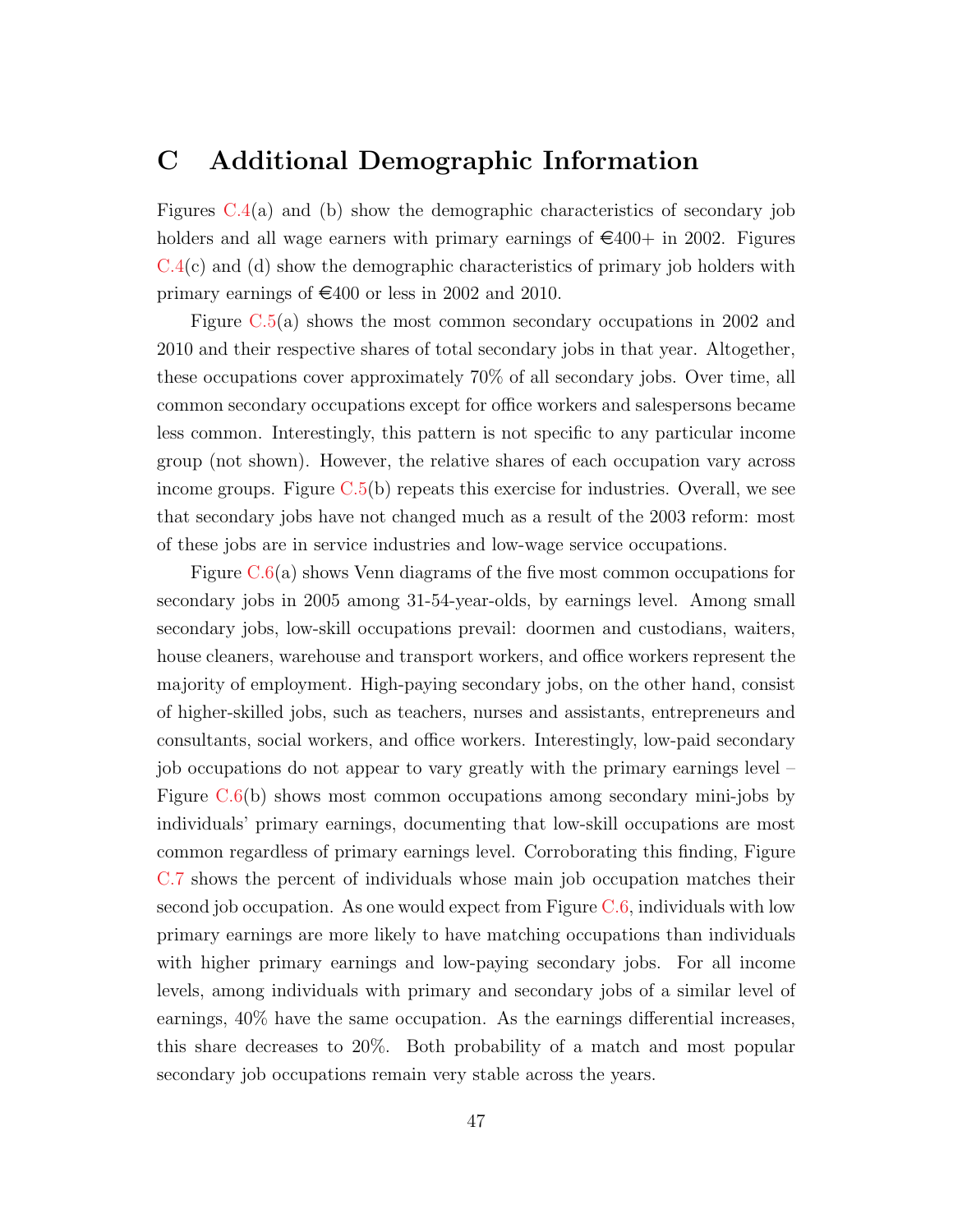<span id="page-48-0"></span>

Figure C.4: Who Holds Secondary Jobs? Demographic Composition of Job Holders

Notes: These figures provide demographic characteristics in 2002 of (a) all wage earners with primary monthly earnings greater than  $\epsilon$ 400, or (b) secondary job holders with primary monthly earnings greater than  $\epsilon$ 400 and secondary monthly earnings of  $\epsilon$ 400 or less, or (c) all primary earners with primary monthly earnings of  $\epsilon$ 400 or less, and in 2010 (d) of all primary earners with primary monthly earnings of  $\epsilon$ 400 or less. The last three bars provide characteristics of the establishments at which the individuals hold their primary job in (a), (c) and (d) or their secondary job in (b): median hourly wage of full time employees, number of employees at the establishment, and number of mini-job employees, all measured as of June 2002 or 2010. Source: Sample of Integrated Labour Market Biographies (SIAB) 1975 - 2010, Nuremberg 2013.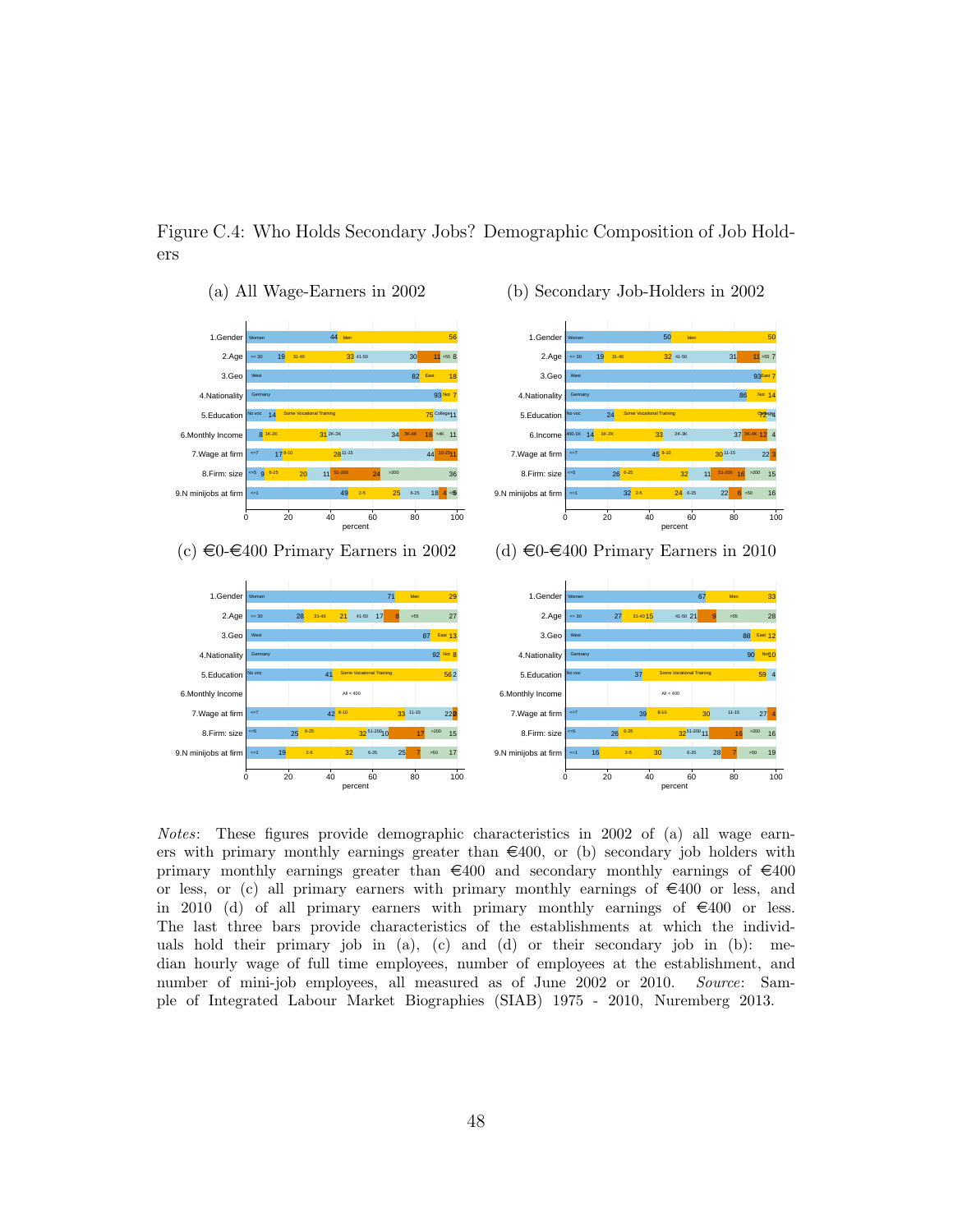Figure C.5: Most Common Secondary Job Occupations and Industries

<span id="page-49-0"></span>

Notes: These figures show the most common occupations and industries of secondary jobs and their respective labor market shares in 2002 and 2010. Source: Sample of Integrated Labour Market Biographies (SIAB) 1975 - 2010, Nuremberg 2013.

Figure C.6: Top 5 Most Common Secondary Job Occupations

<span id="page-49-1"></span>

Notes: Figure (a) shows Venn diagrams of the five most common occupations in secondary job by level of secondary job earnings. Figure (b) shows Venn diagrams of the five most common occupations in secondary jobs that earn  $\leq \epsilon 400/\text{month}$  by levels of primary earnings: below  $\in 400, \in 400$ - $\in 1000,$  and above  $\in 1000$ . Source: Sample of Integrated Labour Market Biographies (SIAB) 1975 - 2010, Nuremberg 2013.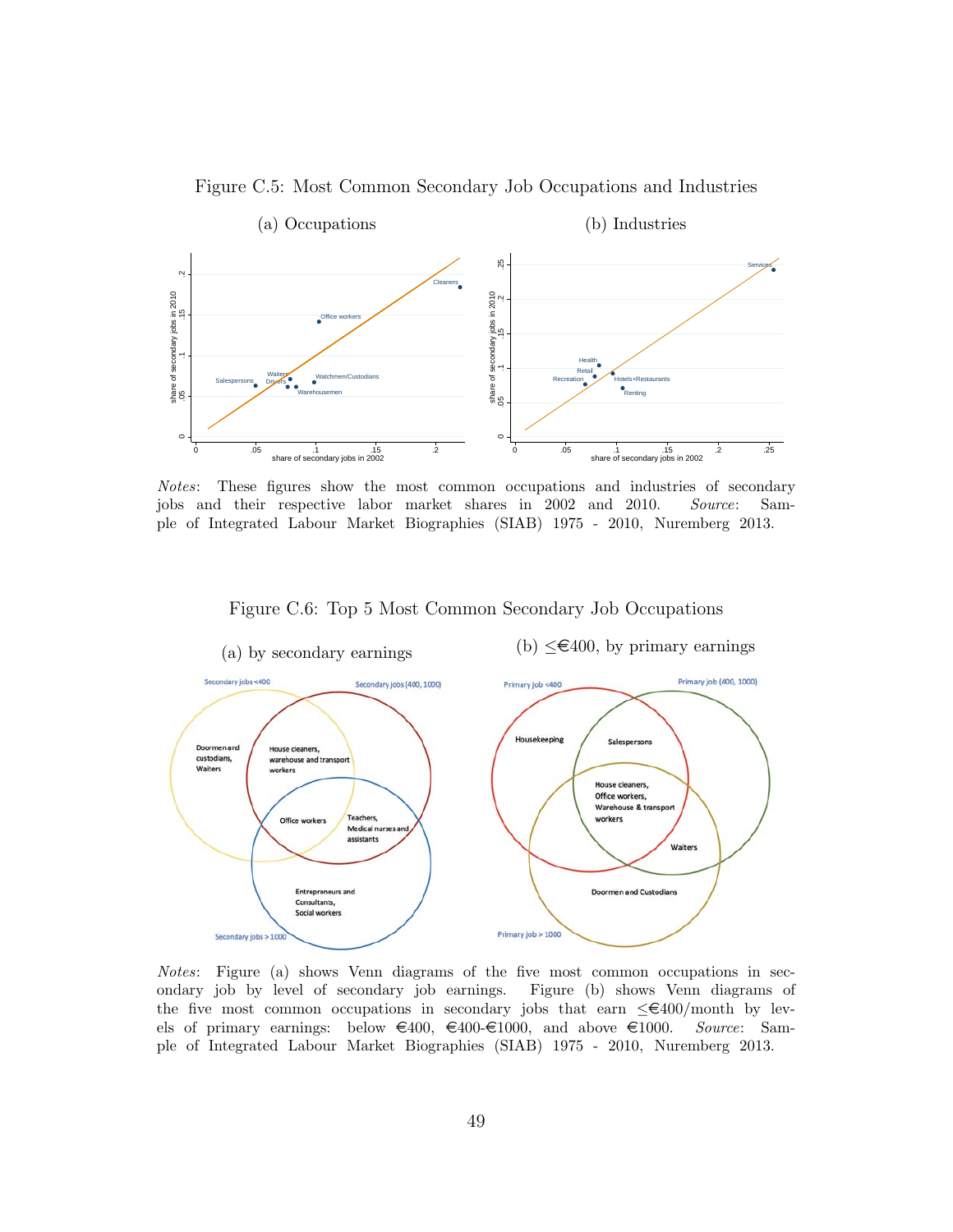

<span id="page-50-0"></span>

Notes: This figure shows the percent of individuals whose occupation in the primary job matches the occupation in the secondary job in 2000 and 2010. The matches are broken down by earnings in the primary and secondary jobs respectively. Note that, by construction, earnings in the secondary job are always lower than earnings in the primary job. Source: Sample of Integrated Labour Market Biographies (SIAB) 1975 - 2010, Nuremberg 2013.

Finally, Figure [C.8](#page-51-0) attempts to shed light on whether moonlighting increased because of the legalization of previously held under-the-table jobs or from the conversion of contract arrangements into mini-jobs. While such conversions may be desirable for the employees, they are not obviously beneficial for the employers, because firms must pay a 25-30% tax on these jobs. If the secondary job holding rates increased because of such conversions, the average size of firms that employ secondary workers should increase after the reform. Instead, Figure [C.8](#page-51-0) shows a small decrease in firm size as a result of the reform. The number of mini-job workers (who hold these jobs as primary or secondary) increased while the number of full-time employees decreased. Overall, Figure [C.8](#page-51-0) does not provide empirical support for the evasion channel, but also does not rule it out completely.

The results of Figure [C.8\(](#page-51-0)b) are unfortunately subject to one important caveat: the data is provided by the firms, who define mini-job workers based on the official threshold definition. Practically, this means that workers who held  $\epsilon$ 400 jobs before April 2003 were counted as regular part-time workers, but as mini-job workers after the reform. In other words, if these firms did not change the number of workers but were employing workers with earnings between  $\epsilon$ 325 and  $\epsilon$ 400, then Figure [C.8\(](#page-51-0)b) would still show an increase in the number of mini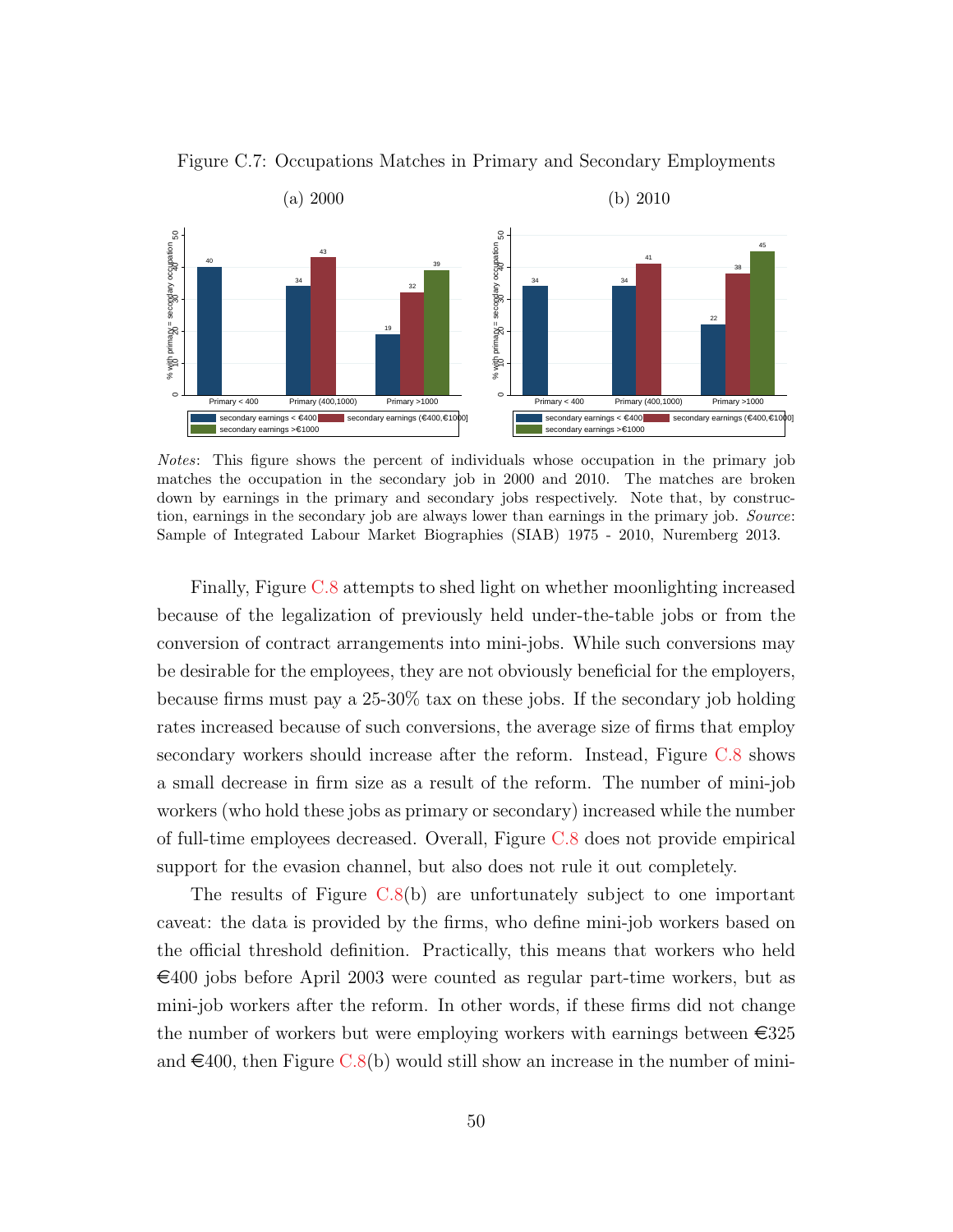job workers. This means that the observed increase in mini-job workers in Figure [C.8\(](#page-51-0)b) is somewhat exaggerated.

Figure C.8: Size of Firms that Employ Secondary Workers

<span id="page-51-0"></span>

Notes: This figure shows the number of employees working at firms that employ secondary workers over time (logarithmic scale). Number of employees is the sum of full-time employees (c), part-time employees (omitted), and mini-job workers (b). The vertical red line identifies the tax reform. Source: Sample of Integrated Labour Market Biographies (SIAB) 1975 - 2010, Nuremberg 2013.

# D Substitution

## D.1 What Happened to  $\text{£}400-\text{£}1000$  secondary jobs?

Figure [3](#page-16-0) shows a decrease in the number of  $\epsilon$ 400- $\epsilon$ 1000 secondary jobs. In this section, I explore what happened to these workers and to the firms that hired them.

In Figure [D.9\(](#page-53-0)a), I explore what happens to individuals who held  $\in$ 400- $\epsilon$ 1000 secondary jobs in January-March 2003 in the following years. Specifically, I investigate whether these individuals kept the secondary job after the reform, and if yes, how much it paid and whether it was with the same employer. I use a balanced panel of individuals, since otherwise the series suffer from selection due to differential attrition, and are very hard to interpret. Figure  $D.9(a)$  $D.9(a)$  shows that a large share of individuals with  $\epsilon_{400}\epsilon_{1000}$  secondary jobs converted these jobs into smaller mini-jobs, often with the same employer. However, a nontrivial number continued holding  $\epsilon$ 400+ jobs.

In Figure  $D.9(b)$  $D.9(b)$ , I explore what happened to the establishments that these individuals worked at. Specifically, I investigate the number of employees – total,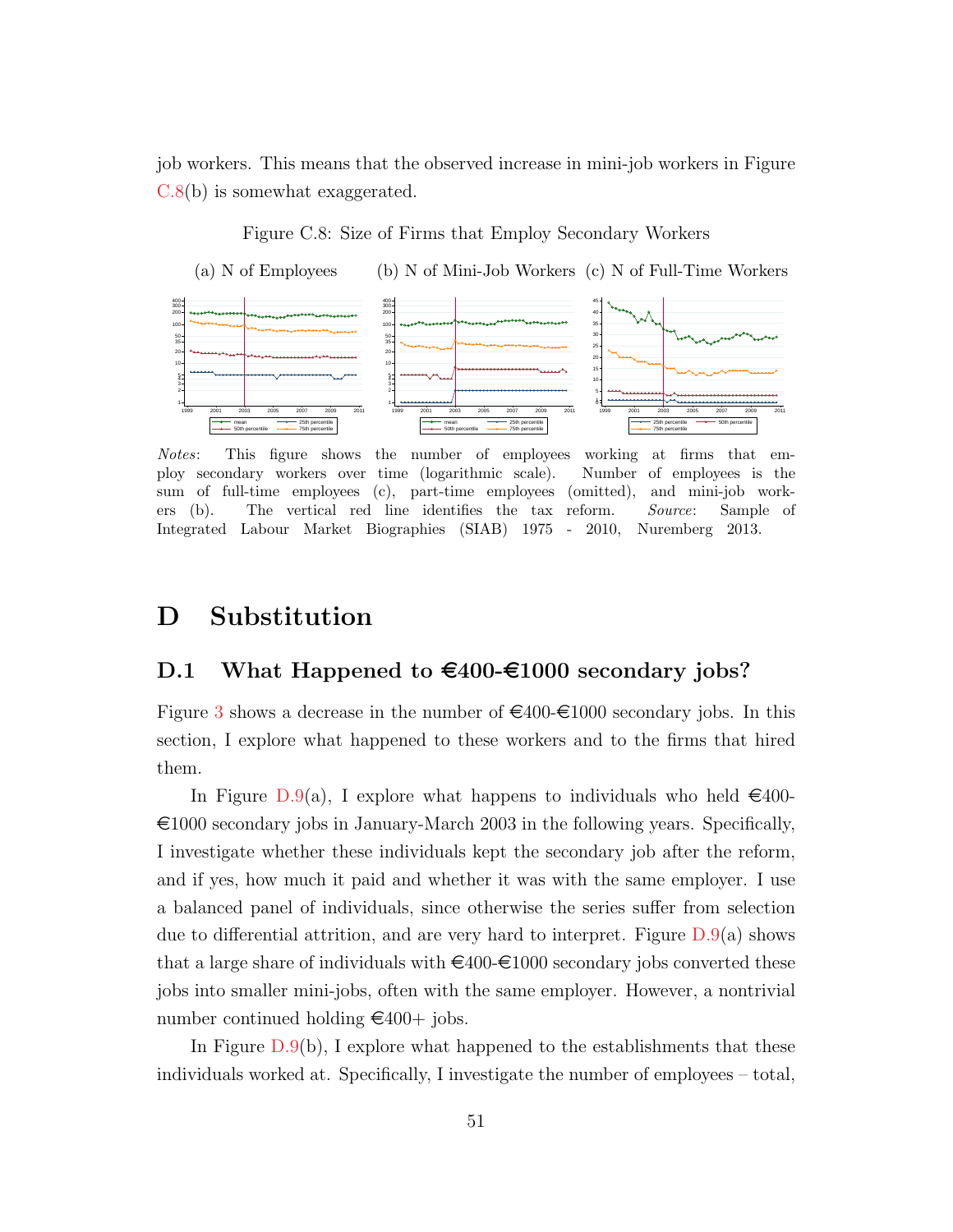full time, and mini-job workers – that these establishments report to the social security agency as of June 30 each year.<sup>[17](#page-52-1)</sup> Focusing on the employers, we see a clear increase in the number of mini-job workers (from 76 on average to around 100), no change in the number of full-time employees, and no change or a small increase in the number of total employees. The results based on averages suggest that the reform did not lead to a larger number of workers, and that full-time jobs were not cut into smaller mini-jobs, but that  $\epsilon$ 400+ part-time jobs were most likely converted into small mini-jobs.

The results of Figure  $D.9(b)$  $D.9(b)$ , unfortunately, are subject to one important caveat: the data is provided by the firms, who define mini-job workers based on the official threshold definition. Practically, this means that workers who held  $\epsilon$ 400 employments before April 2003 were counted as regular part-time workers, but as mini-job workers after the reform. In other words, if these firms did not change their policies but were employing workers with earnings between  $\epsilon$ 325 and  $\epsilon$ 400, then Figure [D.9\(](#page-53-0)b) would still show an increase in the number of mini-job workers. This means that firm-provided employment information can only be used as a suggestive evidence.

#### <span id="page-52-0"></span>D.2 Are Primary Earnings Substituted with Secondary?

To test primary earnings substitution formally, I apply a difference-in-differences approach to two distinct comparison groups, as in Figure  $6(a)$  $6(a)$ . First, I compare changes in primary earnings for individuals who obtained new  $\epsilon_0$ - $\epsilon_4$ 00 secondary jobs to changes in primary earnings of individuals with new secondary jobs paying more than  $\epsilon$ 400. Since having a secondary job with earnings above  $\epsilon$ 400 does not lead to a tax break, these individuals constitute a natural control group for individuals with new secondary jobs that pay  $\in 400$  or less. Second, I compare changes in primary earnings for individuals who have obtained new secondary mini-jobs ( $\leq \in 400$ ) to changes in primary earnings of individuals who did not obtain a new secondary job. Because this second specification relies on almost all

<span id="page-52-1"></span><sup>&</sup>lt;sup>17</sup> The downside of the data is that it represents a panel of individuals rather than firms. Practically, that means that I cannot observe all individuals working at a given firm. Hence, comprehensively looking at firms that have employed secondary job holders prior to the reform with monthly pay between  $\epsilon$ 400 and  $\epsilon$ 1000 is not feasible.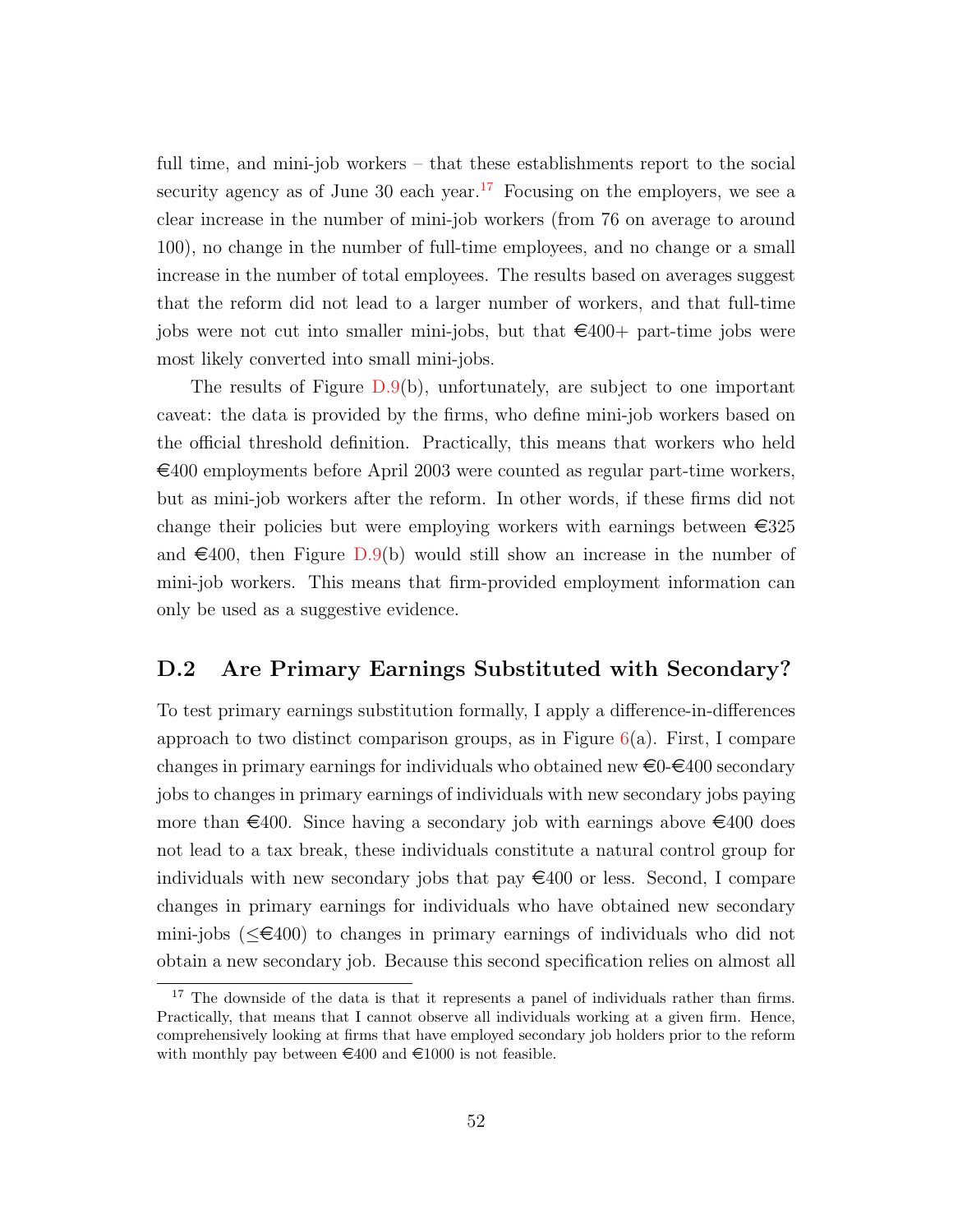Figure D.9: What happens to pre-reform  $\epsilon$ 400- $\epsilon$ 1000 job holders and their firms?

<span id="page-53-0"></span>

Notes: (a) Shows secondary job holding rates for a balanced panel of individuals who held a  $\epsilon$ 400- $\epsilon$ 1000 secondary job in January-March 2003. (b) Shows the number of employees (total, full-time and mini-job) for a balanced panel of firms who were employing at least one  $\epsilon_{400}$ - $\epsilon_{1000}$  secondary job worker in January-March 2003.

individuals reaching computational limits, I estimate it on a random 75% sample of the data.

Formally, I estimate

<span id="page-53-1"></span>
$$
Outcome_{it} = \beta_1 + \sum_{t=1999}^{2010} \beta_{2t}\delta_t + \sum_{t=1999}^{2010} \beta_{3t}(Treat_{it} \times \delta_t) + \gamma X_{it} + \varepsilon_{it}, \qquad (8)
$$

 $Treat_{it}$  is equal to one for individuals with new secondary jobs paying less than  $\epsilon$ 400 per month, and zero otherwise. *Outcome*<sub>it</sub> considers several behaviors. Define  $\Delta PrimaryEarning_{st} = PrimaryEarning_{st} - PrimaryEarning_{it-12}$ . First,  $Outcome_{it} = P(\Delta Primary\_Earning_{st} < 0)$ . In this case, specification [\(8\)](#page-53-1) compares the likelihoods of having an earnings decrease. Next, I set  $Outcome_{it} = P(\Delta Primary\_Earning_{it} \in [-350, -450])$ . In other words, I investigate whether the likelihood of primary earnings decreases of approximately  $\epsilon$ 400 became more prevalent among new secondary mini-job holders after the reform. Finally, I consider  $Outcome_{it} = \Delta PrimaryEarning_{st}$ , so  $Outcome_{it}$ measures the change in primary earnings from 12 months ago for individuals with new secondary jobs.

If individuals shift earnings from primary to secondary jobs, the coefficients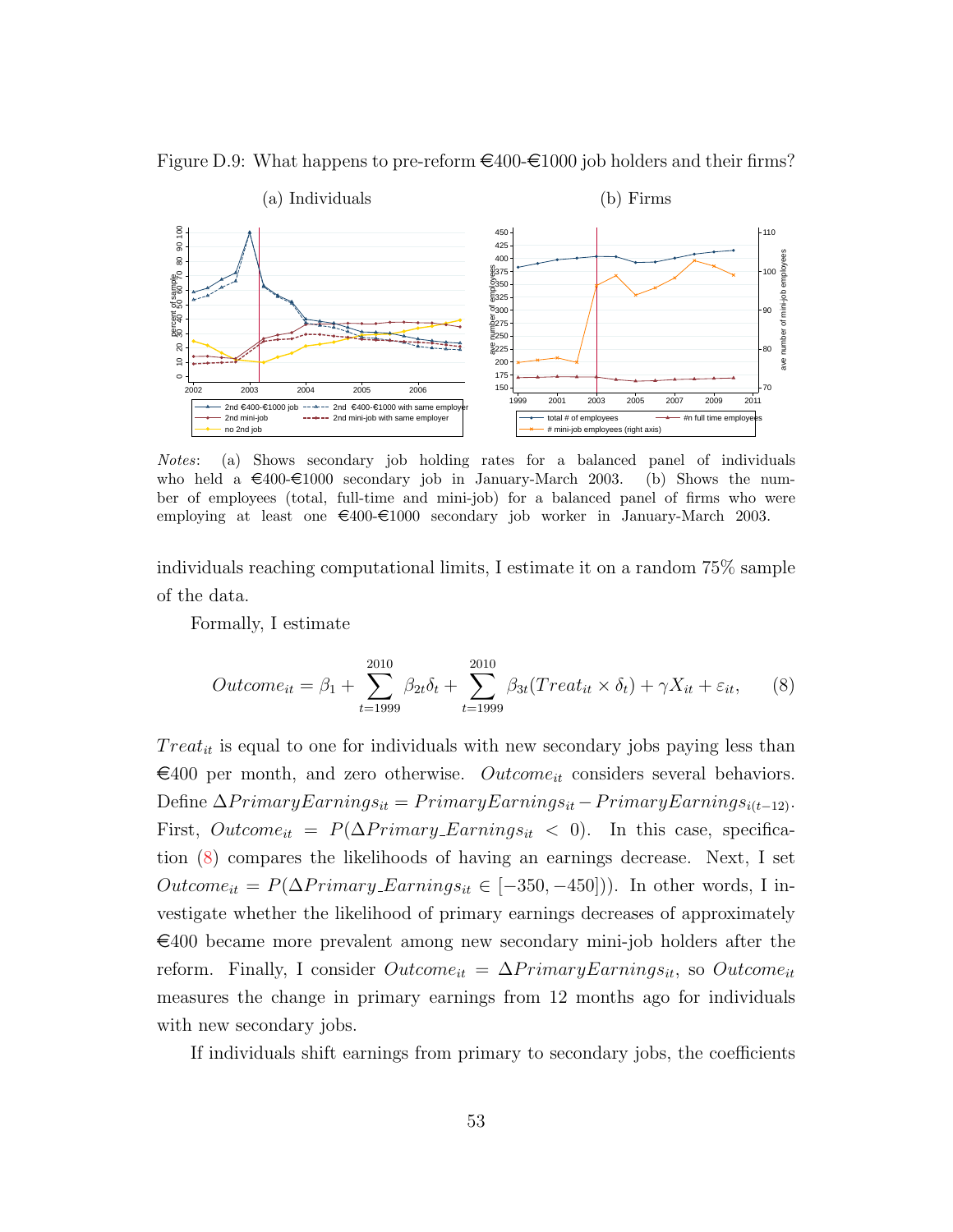$\beta_{3t}$  will be positive and statistically significant for  $t \geq 2003$  in the first two specifications, and negative and statistically significant in the third specification. For the identification approach to be valid, earnings changes should follow a similar trend for individuals with low-paying new secondary jobs, as well as for individuals with high-paying secondary jobs. This parallel trend assumption can be verified in Table [D.4](#page-54-0) and appears to hold approximately.

<span id="page-54-0"></span>

| Outcome variable:                                                                       |                                    |        |                                          |                                                        |        |                           |                                    |         |  |
|-----------------------------------------------------------------------------------------|------------------------------------|--------|------------------------------------------|--------------------------------------------------------|--------|---------------------------|------------------------------------|---------|--|
| Decrease                                                                                |                                    |        | Decrease $\in$ (- $\in$ 450,- $\in$ 350) |                                                        |        | $\Delta$ primary earnings |                                    |         |  |
| year                                                                                    | coefficient<br>s.e.                |        | year                                     | coefficient                                            | s.e.   | year                      | coefficient                        | s.e.    |  |
| Control group 1 – individuals with new secondary jobs paying $\epsilon$ 400+ per month. |                                    |        |                                          |                                                        |        |                           |                                    |         |  |
| 2000                                                                                    | 4.22                               | (2.56) | 2000                                     | $-1.00$                                                | (0.9)  | 2000                      | 7.74                               | (27.25) |  |
| 2001                                                                                    | $-0.87$                            | (2.33) | 2001                                     | $-0.54$                                                | (0.79) | 2001                      | $-2.23$                            | (22.33) |  |
| 2003                                                                                    | 3.83                               | (2.39) | 2003                                     | $-0.99$                                                | (0.95) | 2003                      | $-38.51$                           | (25.45) |  |
| 2004                                                                                    | 4.11                               | (2.78) | 2004                                     | 0.07                                                   | (1.01) | 2004                      | 33.28                              | (31.08) |  |
| 2005                                                                                    | 2.95                               | (2.84) | 2005                                     | $-1.07$                                                | (1.06) | 2005                      | $-4.88$                            | (31.84) |  |
| 2006                                                                                    | $-0.98$                            | (2.77) | 2006                                     | 0.34                                                   | (1.09) | 2006                      | $-20.08$                           | (32.72) |  |
| 2007                                                                                    | 0.78                               | (2.59) | 2007                                     | $-0.24$                                                | (1.01) | 2007                      | $-22.94$                           | (31.74) |  |
| 2008                                                                                    | 3.76                               | (2.58) | 2008                                     | $-1.65$                                                | (1.08) | 2008                      | $-23.64$                           | (30.13) |  |
| 2009                                                                                    | 8.09                               | (2.86) | 2009                                     | $-1.38$                                                | (1.05) | 2009                      | $-46.60$                           | (32.48) |  |
| 2010                                                                                    | 1.32                               | (3.01) | 2010                                     | $-0.49$                                                | (1.05) | 2010                      | $-14.30$                           | (37.56) |  |
|                                                                                         | Number of Observations: 412,784    |        |                                          |                                                        |        |                           |                                    |         |  |
|                                                                                         |                                    |        |                                          | Control group $2$ – individuals with no secondary jobs |        |                           |                                    |         |  |
| 2000                                                                                    | $-1.96$                            | (0.72) | 2000                                     | 0.05                                                   | (0.2)  | 2000                      | $-15.79$                           | (7.69)  |  |
| 2001                                                                                    | $-0.01$                            | (0.69) | 2001                                     | $-0.15$                                                | (0.19) | 2001                      | $-8.39$                            | (6.63)  |  |
| 2003                                                                                    | 0.23                               | (0.63) | 2003                                     | $-0.11$                                                | (0.18) | 2003                      | $-19.84$                           | (5.88)  |  |
| 2004                                                                                    | $-0.57$                            | (0.62) | 2004                                     | $-0.06$                                                | (0.17) | 2004                      | $-6.34$                            | (5.9)   |  |
| 2005                                                                                    | $-0.68$                            | (0.63) | 2005                                     | 0.00                                                   | (0.18) | 2005                      | $-20.49$                           | (6.09)  |  |
| 2006                                                                                    | $-0.46$                            | (0.62) | 2006                                     | $-0.17$                                                | (0.17) | 2006                      | $-31.29$                           | (6.08)  |  |
| 2007                                                                                    | $-0.10$                            | (0.61) | 2007                                     | $-0.14$                                                | (0.17) | 2007                      | $-28.70$                           | (6.11)  |  |
| 2008                                                                                    | 0.21                               | (0.62) | 2008                                     | 0.06                                                   | (0.17) | 2008                      | $-29.64$                           | (6.18)  |  |
| 2009                                                                                    | 0.69                               | (0.62) | 2009                                     | 0.19                                                   | (0.19) | 2009                      | $-20.02$                           | (6.25)  |  |
| 2010                                                                                    | 1.04                               | (0.62) | 2010                                     | 0.14                                                   | (0.18) | 2010                      | $-27.98$                           | (6.47)  |  |
|                                                                                         | Number of Observations: 14,788,503 |        |                                          |                                                        |        |                           |                                    |         |  |
| Pre-reform average: $1.3\%$<br>Pre-reform average: 23.4%                                |                                    |        |                                          |                                                        |        |                           | Pre-reform average: $\epsilon$ 359 |         |  |

Table D.4: Are Primary Earnings Reduced?

Notes: Treatment group – individuals with new secondary jobs paying less than  $\epsilon$ 400 per month. Control group 1 – individuals with new secondary jobs paying more than  $\epsilon$ 400 per month. Control group 2 – individuals with no secondary jobs. The table lists the pre-reform average of the outcome variable for the treatment group. Standard errors clustered by individual. For more details see Section [D.2.](#page-52-0)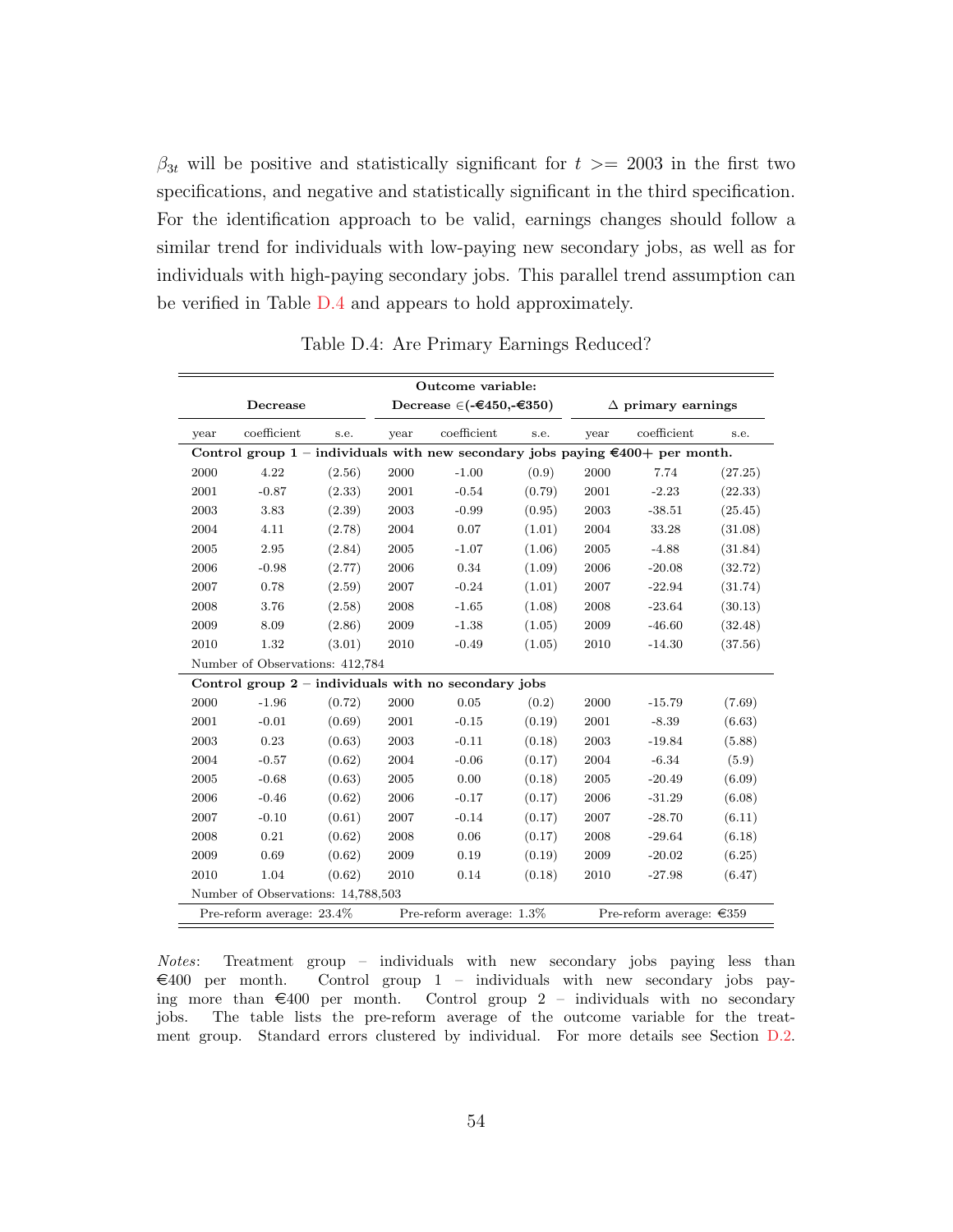## <span id="page-55-0"></span>E Calculating the Fiscal Costs

The calculations shown in Figure  $7(b)$  $7(b)$  (which is equivalent to Figure [E.10\(](#page-56-0)d) below) account for all fiscal changes due to the 2003 reform. Let  $\bar{w}^t_{w_2 \leq 400}$  (or  $\bar{w}^t_{w_2>400}$  represent average secondary wages in year  $t = 2005, 2010$  of individuals with secondary jobs paying less or equal to  $\epsilon$ 400 per month (or between  $\epsilon$ 400 and  $\in$ 1000). Similarly, let  $N_{w_2 \leq 400}^t$  (or  $N_{w_2>400}^t$ ) denote the number of individuals with secondary jobs paying less or equal to  $\epsilon$ 400 per month (or between  $\epsilon$ 400 and  $\in$ 1000). Let  $\tau_{RSS}^t$ ,  $\tau_{ESS}^t$  and  $\bar{\tau}_{Income}^t$  denote employer social security tax in year  $t$ , employee social security tax in year  $t$ , and individuals' average marginal income tax rate, respectively. To construct Figure  $E.10(d)$  $E.10(d)$  for each income group, I calculate the total change in tax revenue as the sum of the following three elements:

1. Tax revenue collected on all  $\leq \epsilon$ 400 secondary jobs in a given after-reform year t (calculated as  $N_{w_2 \leq 400}^t \cdot \bar{w}_{w_2 \leq 400}^t \cdot \tau_{RSS}^t$ );

2. Minus tax revenue collected on all  $\leq \epsilon$ 400 secondary jobs that existed in 2002 (calculated as  $N_{w_2 \leq 400}^{2002} \cdot \overline{w}_{w_2 \leq 400}^{2002} \cdot (\tau_{RSS}^{2002} + \tau_{ESS}^{2002} + \overline{\tau}_{Income}^{2002})$ ;

3. Minus tax revenue change on all  $\epsilon$ 400- $\epsilon$ 1000 secondary jobs (calculated as  $N_{w_2>400}^t \cdot \bar{w}_{w_2>400}^t \cdot (\tau_{RSS}^t + \tau_{ESS}^t + \bar{\tau}_{Income}^t) - N_{w_2>400}^{2002} \cdot \bar{w}_{w_2>400}^{2002} \cdot (\tau_{RSS}^{2002} + \tau_{ESS}^{2002} + \bar{\tau}_{Income}^{2002})$ For individuals with primary earnings of less than  $\in$ 400, I calculate the fiscal costs based on individuals whose combined earnings exceed the mini-job threshold, thus making them liable for income and social security taxes.

Figure [E.10\(](#page-56-0)c) is constructed similarly, except  $\tau_{RSS}^t = 0$  for all t, thus it does not account for changes in employer tax revenues. Figure  $E.10(e)$  $E.10(e)$  is constructed similarly, except  $N_{w_2 \geq 400}^t = 0$  and therefore the calculations do not account for the revenue loss due to the reduced number of  $\epsilon \neq 400 \epsilon \neq 1000$  jobs. Figure [E.10\(](#page-56-0)f) is constructed similarly, except  $N_{w_2 \leq 400}^t$  is measured based on estimates of Figure [10\(](#page-30-0)a)-(c). Figure [E.10\(](#page-56-0)g) sets  $\tau_{RSS}^t = \tau_{RSS}^{2002}$ ,  $\tau_{ESS}^t = \tau_{ESS}^{2002}$ ,  $\tau_{Income}^t = \tau_{Income}^{2002}$ ,  $\bar{w}^t_{w_2 \le 400} = \bar{w}^{2002}_{w_2 \le 400}$  and  $\bar{w}^t_{w_2 > 400} = \bar{w}^{2002}_{w_2 > 400}$ . Finally, Figure [E.10\(](#page-56-0)h) sets  $\tau^{2002}_{RSS} =$  $\tau_{RSS}^{2010}$ ,  $\tau_{ESS}^{2002} = \tau_{ESS}^{2010}$ ,  $\tau_{Income}^{2002} = \tau_{Income}^{2010}$ ,  $\bar{w}_{w_2 \le 400}^{2002} = \bar{w}_{w_2 \le 400}^{2010}$  and  $\bar{w}_{w_2 > 400}^{2002} = \bar{w}_{w_2 > 400}^{2010}$ .

Note that the solid lines measure revenue per job created, while the dashed lines measure total revenue changes.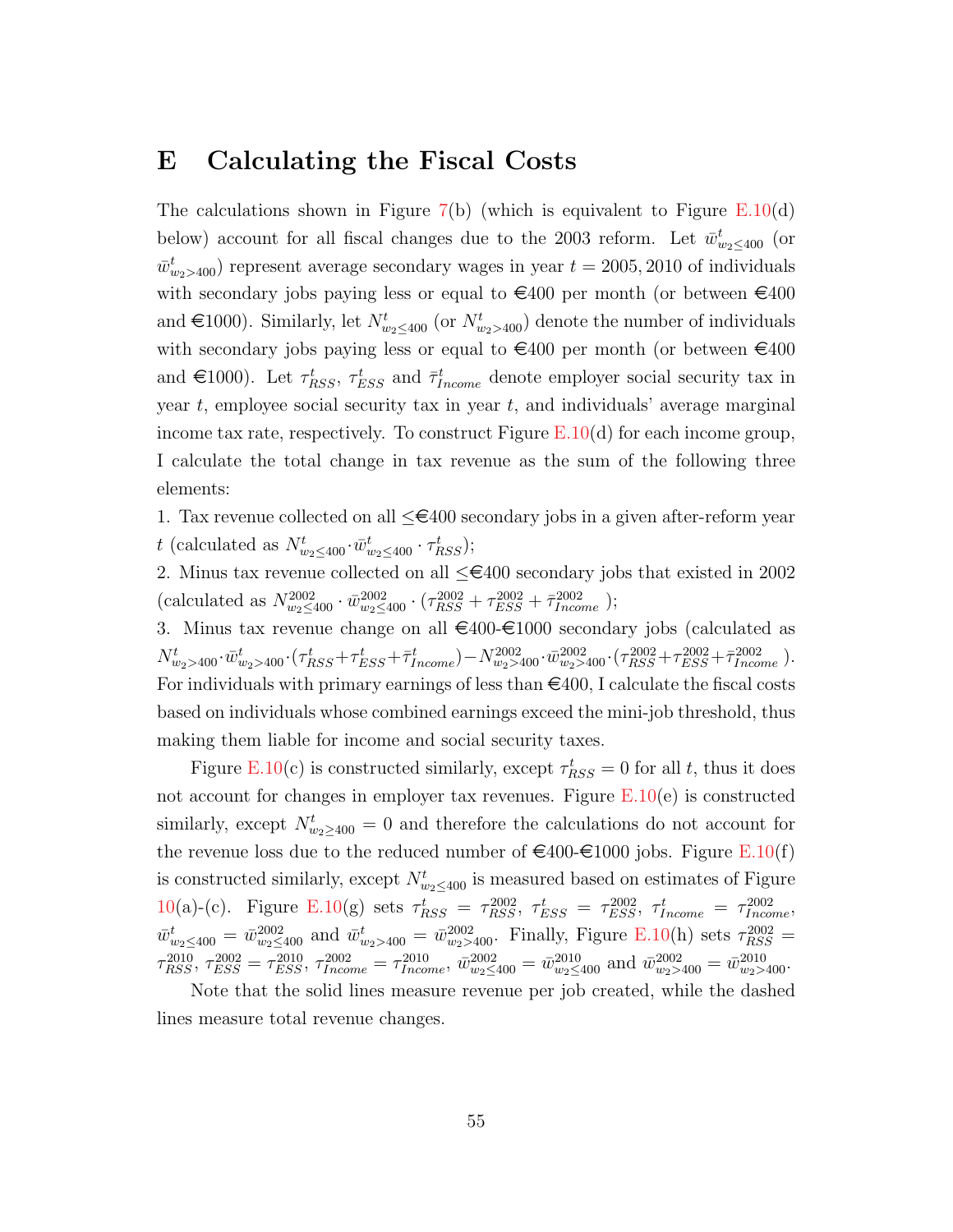<span id="page-56-0"></span>

Figure E.10: Who Benefited from the Reform? Distributional Effects

*Notes*: Figure (a) shows the number of individuals with  $\epsilon_0 \epsilon_4$  secondary jobs in 2002 in dashed light blue, the increase in the number of such secondary jobs from 2002 to 2005 in percentage points in light blue, and from 2002 to 2010 in dark blue. The yellow curve (right scale) shows the corresponding marginal tax rates in 2002. The vertical bars in the background show the relative shares of the population in each income bin in 2002. Figure (b) shows average mini-job ( $\epsilon \in (400 - 400)$  and midi-jobs ( $\epsilon \in (400 - 4000)$ ) by income group. Figure (c) shows the fiscal costs of the reform not account for fiscal externalities due to increased employer revenue. Figure (d) shows the total fiscal gain (if positive) or fiscal cost (if negative) of the reform. The solid lines measure revenue change per job created, while the dashed lines measure the total cost, scaled from the data's 2\% sample to reflect full population. Source: Sample of Integrated Labour Market Biographies (SIAB) 1975 - 2010, Nuremberg 2013.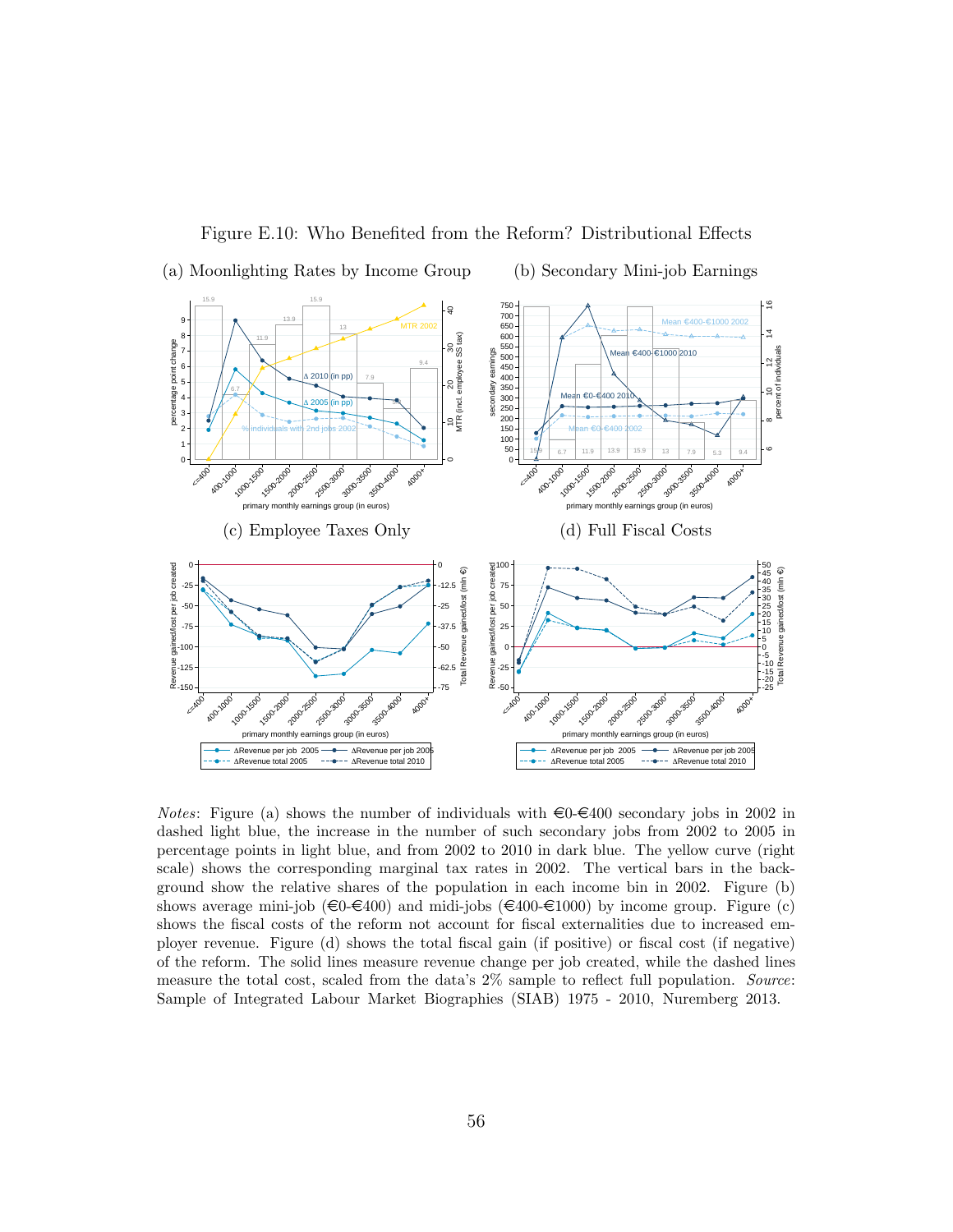

Figure E.10: Continued: Who Benefited from the Reform?

Notes: Figure (e) shows the fiscal gain (if positive) or fiscal cost (if negative) of the reform, but disregarding revenue changes due to  $\epsilon 400+$  jobs. Figure (f) calculates fiscal gains/costs but using causal estimates from Figure  $10(a)-(c)$  $10(a)-(c)$ . Figure (g) holds tax rates and average minijob earnings at the 2002 level. Figure (h) holds tax rates and average mini-job earnings at the 2010 level. The solid lines measure revenue change per job created, while the dashed lines measure the total cost, scaled from the data's  $2\%$  sample to reflect full population. Source: Sample of Integrated Labour Market Biographies (SIAB) 1975 - 2010, Nuremberg 2013.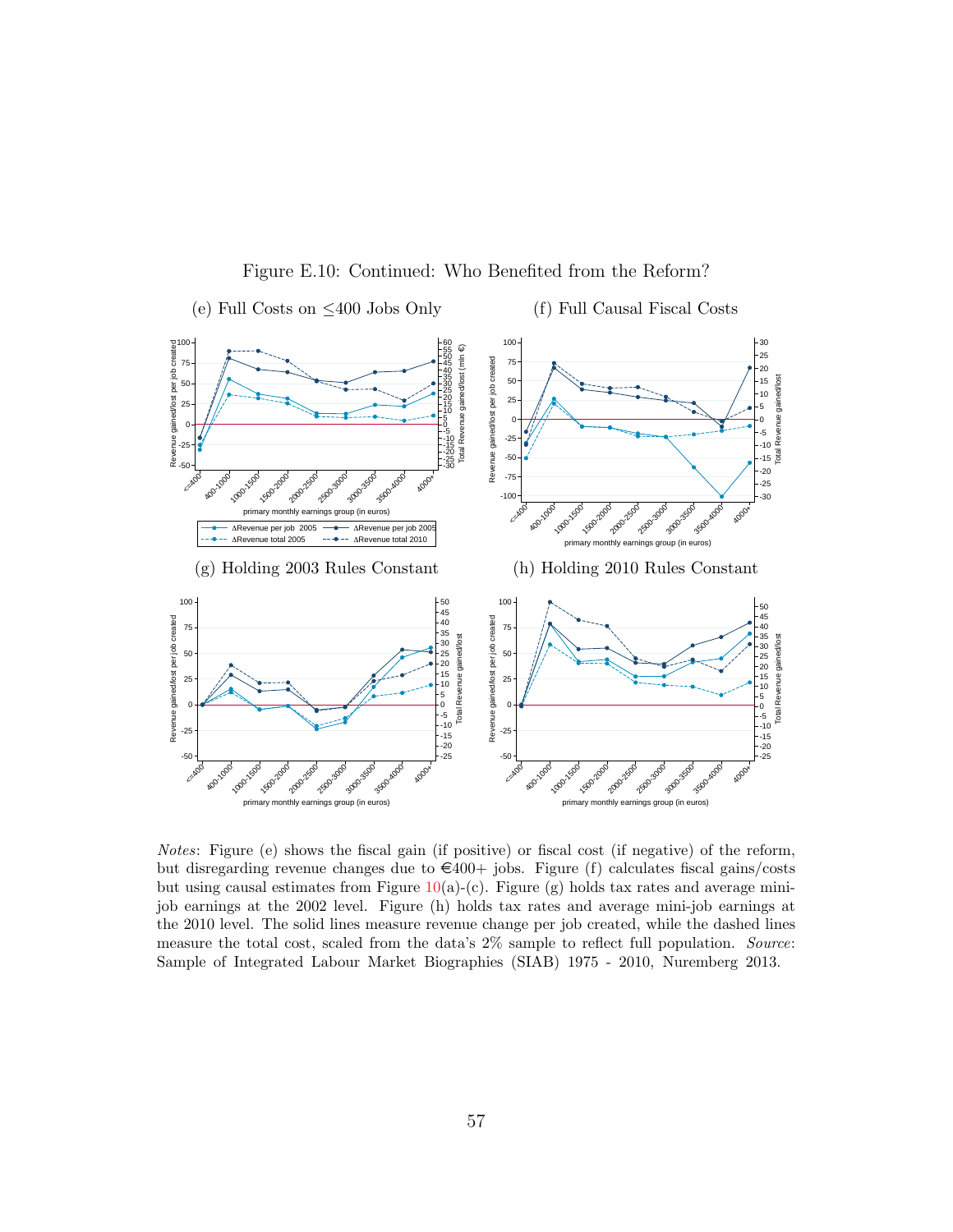# <span id="page-58-1"></span>F Results: Take-Up of Secondary Jobs

The main threat to using current income to define treatment and control groups is the possibility that individuals will self-select into a different primary income group in order to take advantage of the secondary job holding rules. Figure [F.11](#page-58-0) explores this possibility for individuals who have earned less than  $\epsilon$ 162 in some year. Specifically, the identification approach will result in biased estimates if individuals with very small earnings (less than  $\epsilon$ 162) try to take advantage of the 2003 reform by increasing their earnings above  $\epsilon$ 400 in order to qualify for the secondary job tax break. Figure  $F.11$  plots the share of individuals who hold primary employment with earnings of less than  $\epsilon 162$ , between  $\epsilon 162$  and  $\epsilon 400$ , etc, 2 years after earning  $\epsilon 162$  or less. The results show that the likelihood of moving into higher income groups remained the same after the reform, thus providing evidence against such selection.



<span id="page-58-0"></span>

Notes: This figure plots the share of individuals who hold primary employment with earnings of less than  $\epsilon 162$ , between  $\epsilon 162$  and  $\epsilon 400$ , etc, 2 years after earning  $\epsilon$ 162 or less. The vertical red line identifies the tax reform. Source: Sample of Integrated Labour Market Biographies (SIAB) 1975 - 2010, Nuremberg 2013.

Figure [F.12](#page-59-0) shows the results of estimating specification  $(4)$  on the full sample, i.e. the treatment group consists of individuals with earnings between  $\epsilon_{400}$ and  $\epsilon$ 4000 in January-March 2003 in Figure [F.12\(](#page-59-0)a) and with earnings greater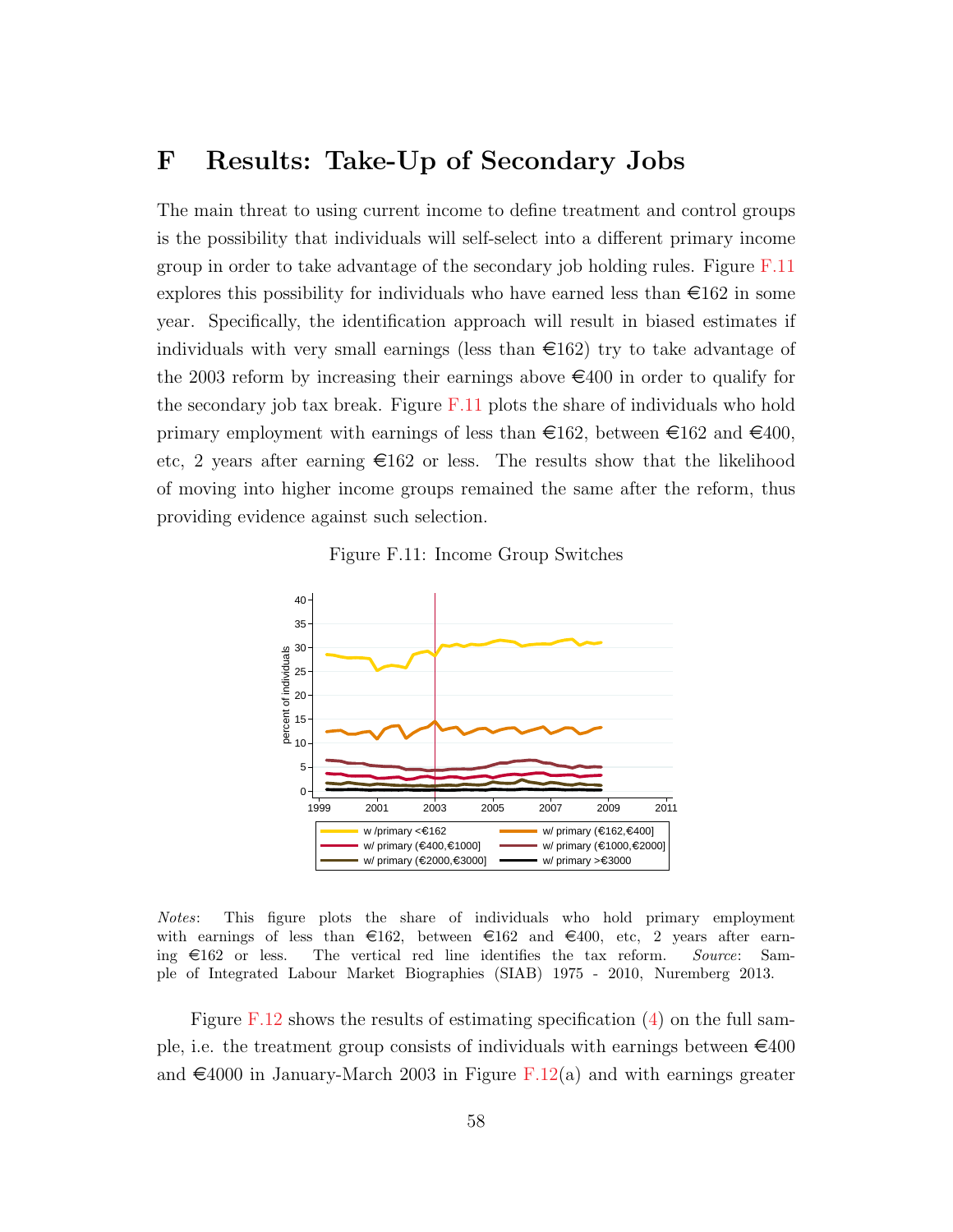than  $\in$  400 in Figure [F.12\(](#page-59-0)b).

<span id="page-59-1"></span>Figure F.12: Results: Take Up of Secondary Jobs

<span id="page-59-0"></span>

*Notes*: This figure plots estimates and 95% confidence intervals of coefficients  $\beta_{3t}$  of specification [\(5\)](#page-27-1). The pre-reform rates differ because the treatment groups differ. The treatment group in Figure (a) includes individuals with primary earnings of  $\epsilon$ 400 to  $\epsilon$ 4000 in Jan-Mar 2003. The treatment group in Figure (b) includes individuals with contemporaneous primary earnings of  $\in 400+$ . The dashed line shows a simple difference between the secondary mini-job holding rate in a given year minus in Jan-March 2003. Year 2002 is omitted. The vertical red line identifies the 2003 tax reform. Coefficients and standard errors are reported in Table [F.5.](#page-60-0) Source: Sample of Integrated Labour Market Biographies (SIAB) 1975 - 2010, Nuremberg 2013.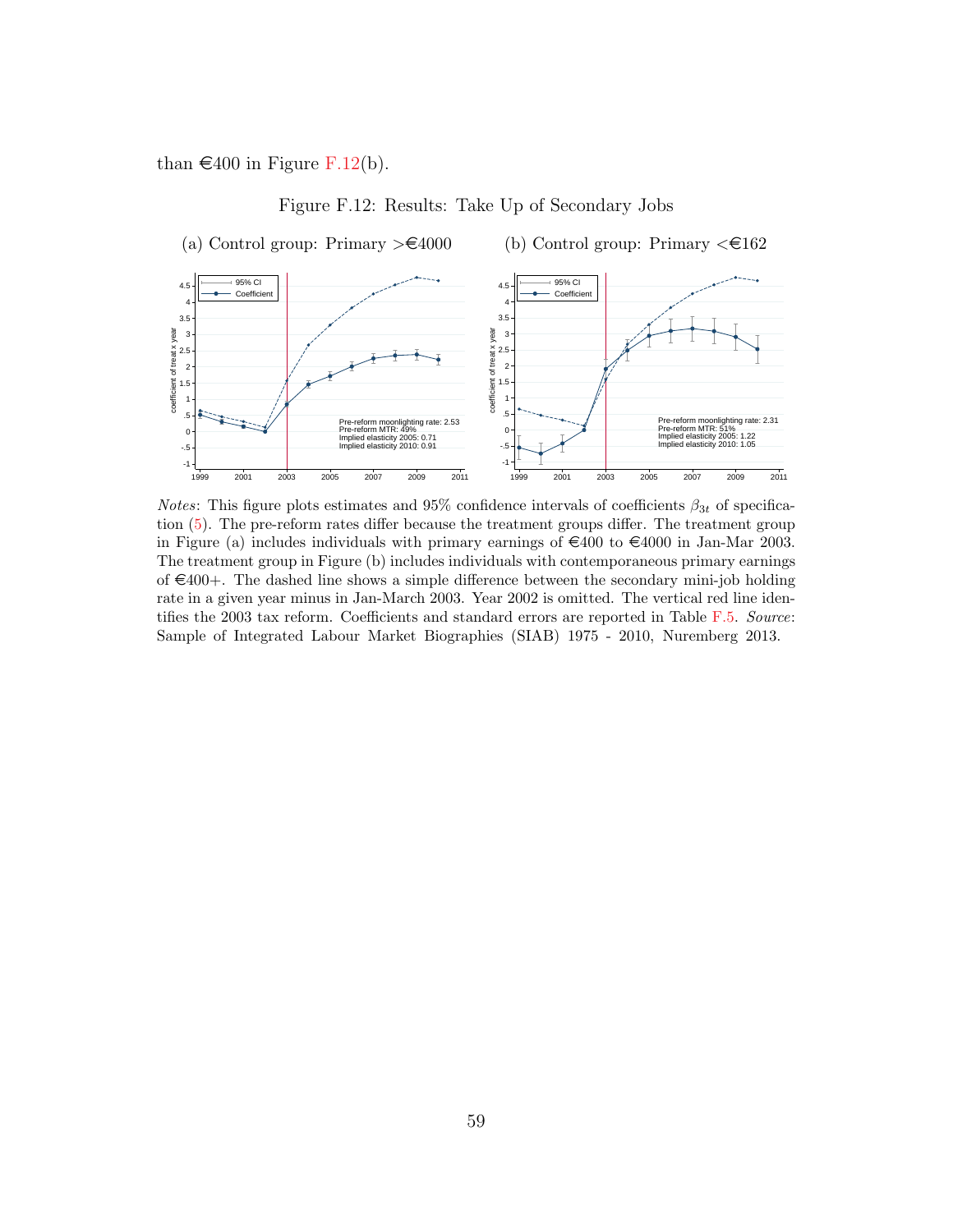|      | Altogether: €400-€4000                                                                              |        |            | €400-€1000                        |        | €1000-€3000 |                                    |        | €3000-€4000 |                                   |        |
|------|-----------------------------------------------------------------------------------------------------|--------|------------|-----------------------------------|--------|-------------|------------------------------------|--------|-------------|-----------------------------------|--------|
| year | coefficient                                                                                         | s.e.   | year       | coefficient                       | s.e.   | year        | coefficient                        | s.e.   | year        | coefficient                       | s.e.   |
|      | Control group 1 – individuals with primary earnings of $\text{\textsterling}4000+$ in Jan-Mar 2003. |        |            |                                   |        |             |                                    |        |             |                                   |        |
| 1999 | 0.52                                                                                                | (0.05) | 1999       | $-0.02$                           | (0.14) | 1999        | 0.59                               | (0.05) | 1999        | 0.36                              | (0.07) |
| 2000 | 0.3                                                                                                 | (0.04) | 2000       | $-0.12$                           | (0.12) | 2000        | 0.33                               | (0.04) | 2000        | 0.28                              | (0.06) |
| 2001 | 0.16                                                                                                | (0.03) | 2001       | $-0.22$                           | (0.09) | 2001        | 0.17                               | (0.03) | 2001        | 0.19                              | (0.04) |
| 2003 | 0.84                                                                                                | (0.05) | 2003       | 1.5                               | (0.12) | 2003        | 0.88                               | (0.05) | 2003        | 0.45                              | (0.06) |
| 2004 | 1.46                                                                                                | (0.06) | 2004       | 2.44                              | (0.15) | 2004        | 1.54                               | (0.06) | 2004        | 0.76                              | (0.08) |
| 2005 | 1.71                                                                                                | (0.07) | $\,2005\,$ | 3.02                              | (0.17) | 2005        | 1.81                               | (0.07) | 2005        | 0.88                              | (0.09) |
| 2006 | 2.01                                                                                                | (0.07) | 2006       | 3.45                              | (0.18) | 2006        | 2.11                               | (0.08) | 2006        | 1.12                              | (0.1)  |
| 2007 | 2.26                                                                                                | (0.08) | 2007       | 3.88                              | (0.19) | 2007        | 2.36                               | (0.08) | 2007        | 1.31                              | (0.1)  |
| 2008 | 2.35                                                                                                | (0.08) | 2008       | 4.02                              | (0.2)  | 2008        | 2.45                               | (0.08) | 2008        | 1.39                              | (0.11) |
| 2009 | 2.38                                                                                                | (0.08) | 2009       | 4.33                              | (0.2)  | 2009        | 2.45                               | (0.09) | 2009        | 1.43                              | (0.11) |
| 2010 | 2.22                                                                                                | (0.08) | 2010       | 4.21                              | (0.21) | 2010        | 2.27                               | (0.09) | 2010        | 1.36                              | (0.12) |
|      | Number of Observations: 18,230,678                                                                  |        |            | Number of Observations: 3,599,200 |        |             | Number of Observations: 13,998,585 |        |             | Number of Observations: 5,378,015 |        |
|      | Altogether: $\epsilon$ 400+                                                                         |        |            | €400-€1000                        |        |             | €1000-€3000                        |        |             | €3000-€4000                       |        |
| year | coefficient                                                                                         | s.e.   | year       | coefficient                       | s.e.   | year        | coefficient                        | s.e.   | year        | coefficient                       | s.e.   |
|      | Control group 2 – individuals with primary earnings of $(\epsilon 0, \epsilon 162)$ .               |        |            |                                   |        |             |                                    |        |             |                                   |        |
| 1999 | $-0.55$                                                                                             | (0.2)  | 1999       | 0.82                              | (0.24) | 1999        | $-0.09$                            | (0.2)  | 1999        | 0.22                              | (0.21) |
| 2000 | $-0.73$                                                                                             | (0.17) | 2000       | 0.24                              | (0.2)  | 2000        | $-0.43$                            | (0.17) | 2000        | $-0.1$                            | (0.18) |
| 2001 | $-0.42$                                                                                             | (0.13) | 2001       | $-0.03$                           | (0.16) | 2001        | $-0.25$                            | (0.14) | 2001        | $-0.16$                           | (0.14) |
| 2003 | 1.91                                                                                                | (0.15) | 2003       | 2.74                              | (0.19) | 2003        | 2.03                               | (0.15) | 2003        | 1.49                              | (0.16) |
| 2004 | 2.49                                                                                                | (0.17) | 2004       | 3.94                              | (0.22) | 2004        | 2.75                               | (0.17) | 2004        | 1.63                              | (0.19) |
| 2005 | 2.94                                                                                                | (0.18) | 2005       | 4.8                               | (0.25) | 2005        | 3.24                               | (0.19) | 2005        | 1.88                              | (0.21) |
| 2006 | 3.09                                                                                                | (0.19) | 2006       | 5.36                              | (0.26) | 2006        | 3.44                               | (0.19) | 2006        | $\overline{2}$                    | (0.23) |
| 2007 | 3.17                                                                                                | (0.2)  | 2007       | 5.71                              | (0.27) | 2007        | 3.55                               | (0.2)  | 2007        | 2.09                              | (0.24) |
| 2008 | 3.08                                                                                                | (0.2)  | 2008       | 5.95                              | (0.29) | 2008        | 3.58                               | (0.21) | 2008        | 1.98                              | (0.25) |
| 2009 | 2.9                                                                                                 | (0.21) | 2009       | 5.95                              | (0.3)  | 2009        | 3.47                               | (0.22) | 2009        | 1.46                              | (0.27) |
| 2010 | 2.52                                                                                                | (0.22) | 2010       | 5.95                              | (0.32) | 2010        | 3.09                               | (0.23) | 2010        | 1.19                              | (0.28) |
|      | Number of Observations: 23,007,700                                                                  |        |            | Number of Observations: 2,881,005 |        |             | Number of Observations: 14,861,756 |        |             | Number of Observations: 4,578,490 |        |

Table F.5: Results: Take Up of Secondary Jobs (for Figures [F.12](#page-59-1) and [10\)](#page-30-1)

<span id="page-60-0"></span>*Notes*: This table lists estimates and 95% confidence intervals of coefficients  $\beta_{3t}$  of specification ([5\)](#page-27-3). The header for each column group lists the primary earnings range of the treatment group. Control group 1 results: treatment and control groups are based onearnings in January-March 2003, with  $\epsilon$ 4000+ serving as the control group. Control group 2 results: assign treatment and control groups are based on current quarter earnings with the  $\in 0$ - $\in 162$  group serving as the control. Year 2002 is omitted. The vertical red line identifies the 2003 tax reform. Source: Sample of Integrated Labour Market Biographies (SIAB) <sup>1975</sup> - 2010, Nuremberg 2013.